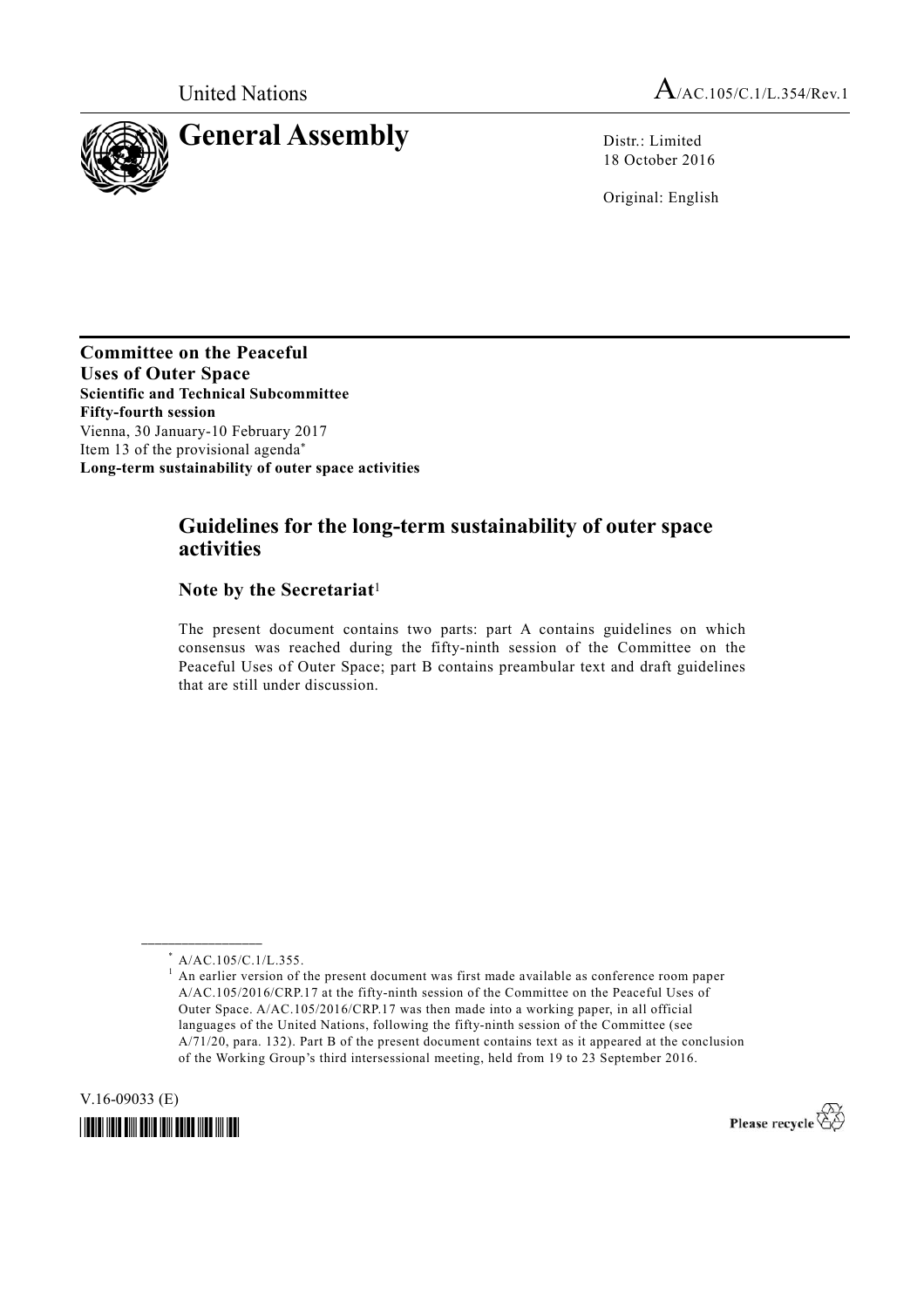# **Part A**

# **Agreed guidelines**

# **A. Policy and regulatory framework for space activities**<sup>2</sup>

Guidelines 1, 2, 3 and 4 provide guidance on the development of policies, regulatory frameworks and practices that support the long-term sustainability of outer space activities for Governments and relevant international intergovernmental organizations authorizing or conducting space activities.

#### **Guideline 1**

**\_\_\_\_\_\_\_\_\_\_\_\_\_\_\_\_\_\_** 

# **Adopt, revise and amend, as necessary, national regulatory frameworks for outer space activities**

 1.1 States should adopt, revise and amend, as necessary, national regulatory frameworks for outer space activities, taking into account their obligations under the United Nations treaties on outer space as States responsible for national activities in outer space and as launching States. When adopting, revising, amending or implementing national regulatory frameworks, States should consider the need to ensure and enhance the long-term sustainability of outer space activities.

With the increase in outer space activities by governmental and non-governmental actors from around the world, and considering that States bear international responsibility for the space activities of non-governmental entities, States should adopt, revise or amend regulatory frameworks to ensure the effective application of relevant, generally accepted international norms, standards and practices for the safe conduct of outer space activities.

 1.3 When developing, revising, amending or adopting national regulatory frameworks, States should consider the provisions of General Assembly resolution 68/74, on recommendations on national legislation relevant to the peaceful exploration and use of outer space. In particular, States should consider not only existing space projects and activities but also, to the extent practicable, the potential development of their national space sector, and envisage appropriate, timely regulation in order to avoid legal lacunae.

 1.4 States, in enacting new regulations, or in revising or amending existing legislation, should bear in mind their obligations under article VI of the Treaty on Principles Governing the Activities of States in the Exploration and Use of Outer Space, including the Moon and Other Celestial Bodies. Traditionally, national regulations have been concerned with issues such as safety, liability, reliability and cost. As new regulations are developed, States should consider regulations that enhance the long-term sustainability of outer space activities. At the same time, regulations should not be so prescriptive as to prevent initiatives addressing the long-term sustainability of outer space activities.

<sup>&</sup>lt;sup>2</sup> While the chapeau texts of each section are, in principle, agreed texts, the present document includes only the first lines of the various chapeaux in part A, recognizing that the longer chapeau texts still need to be finalized, now that the guidelines are divided into part A and part B. The full chapeau texts are retained in part B.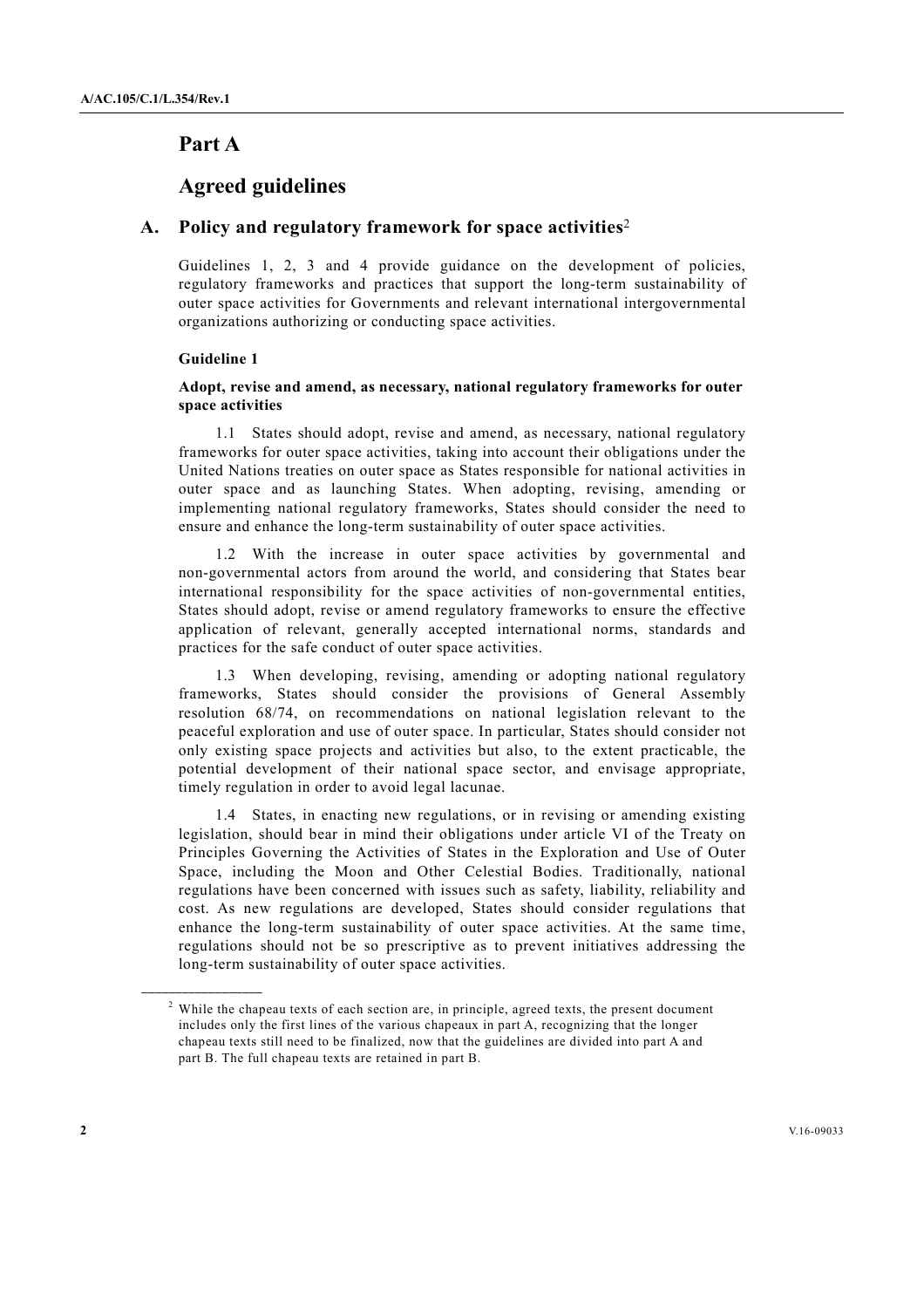#### **Guideline 2**

# **Consider a number of elements when developing, revising or amending, as necessary, national regulatory frameworks for outer space activities**

 2.1 When developing, revising or amending, as necessary, regulatory measures applicable to the long-term sustainability of outer space activities, States and international intergovernmental organizations should implement international obligations, including those arising under the United Nations space treaties to which they are party.

 2.2 In developing, revising or amending, as necessary, national regulatory frameworks, States and international intergovernmental organizations should:

 (a) Consider the provisions of General Assembly resolution 68/74, on recommendations on national legislation relevant to the peaceful exploration and use of outer space;

 (b) Implement space debris mitigation measures, such as the Space Debris Mitigation Guidelines of the Committee on the Peaceful Uses of Outer Space, through applicable mechanisms;

 (c) Address, to the extent practicable, risks to people, property, public health and the environment associated with the launch, in-orbit operation and re-entry of space objects;

 (d) Promote regulations and policies that support the idea of minimizing the impacts of human activities on Earth as well as on the outer space environment. They are encouraged to plan their activities based on the Sustainable Development Goals, their main national requirements and international considerations for the sustainability of space and the Earth;

 (e) Implement the guidance contained in the Safety Framework for Nuclear Power Source Applications in Outer Space and satisfy the intent of the Principles Relevant to the Use of Nuclear Power Sources in Outer Space through applicable mechanisms that provide a regulatory, legal and technical framework that sets out responsibilities and assistance mechanisms, prior to using nuclear power sources in outer space;

 (f) Consider the potential benefits of using existing international technical standards, including those published by the International Organization for Standardization (ISO), the Consultative Committee for Space Data Systems and national standardization bodies. In addition, States should consider the utilization of recommended practices and voluntary guidelines proposed by the Inter-Agency Space Debris Coordination Committee and the Committee on Space Research;

 (g) Weigh the costs, benefits, disadvantages and risks of a range of alternatives and ensure that such measures have a clear purpose and are implementable and practicable in terms of the technical, legal and management capacities of the State imposing the regulation. Regulations should also be efficient in terms of limiting the cost for compliance (e.g., in terms of money, time or risk) compared with feasible alternatives;

 (h) Encourage advisory input from affected national entities during the process of developing regulatory frameworks governing space activities to avoid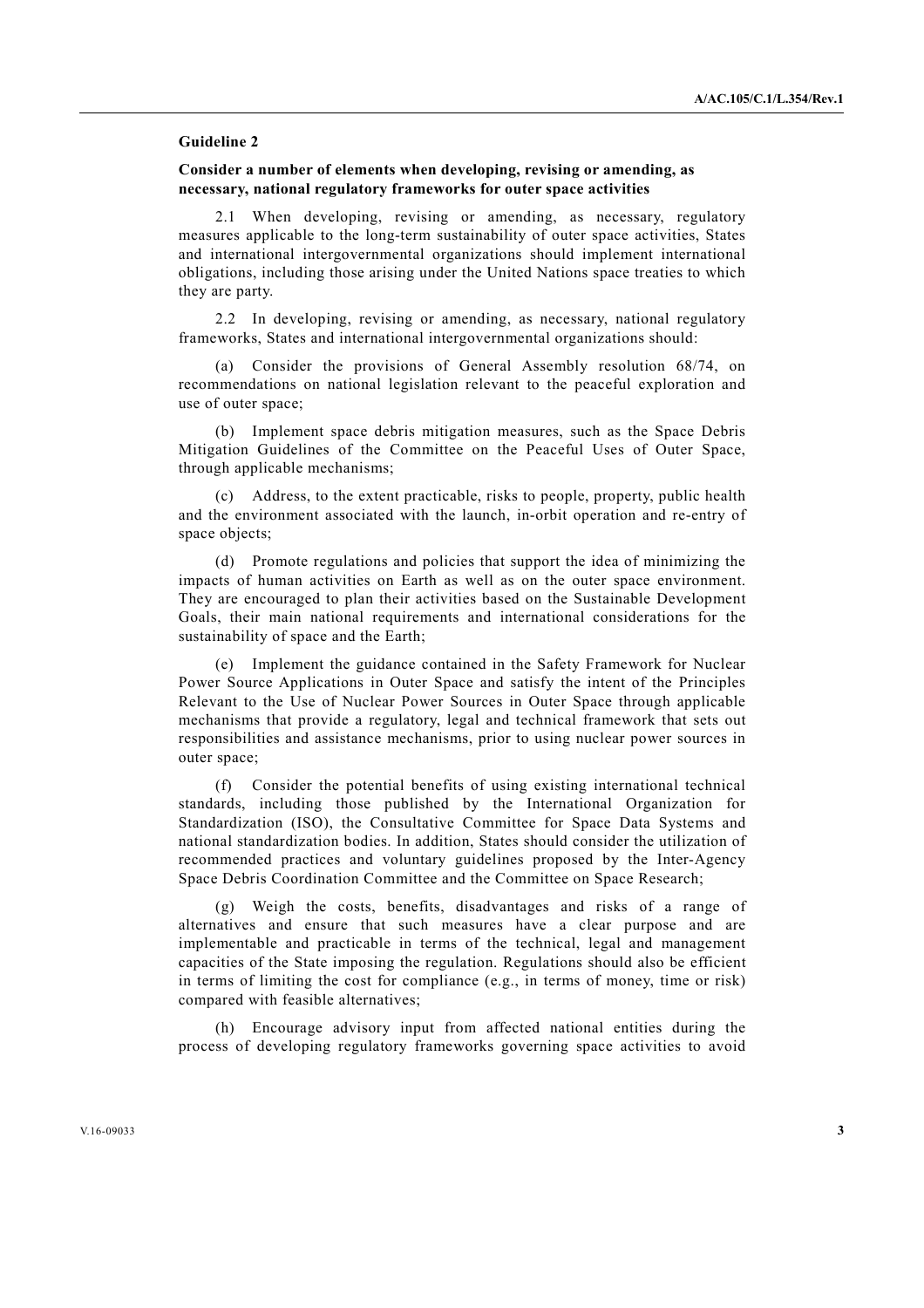unintended consequences of regulation that might be more restrictive than necessary or that conflicts with other legal obligations;

Examine and adapt existing relevant legislation to ensure its compliance with these guidelines, considering the need for transition periods appropriate to their level of technical development.

## **Guideline 3**

#### **Supervise national space activities**

 3.1 In supervising space activities of non-governmental entities, States should ensure that entities under their jurisdiction and/or control that conduct outer space activities have the appropriate structures and procedures for planning and conducting space activities in a manner that supports the objective of enhancing the long-term sustainability of outer space activities, and that they have the means to comply with relevant national and international regulatory frameworks, requirements, policies and processes in this regard.

 3.2 States bear international responsibility for national activities in outer space and for the authorization and continuing supervision of such activities, which are to be carried out in conformity with applicable international law. In fulfilling this responsibility, States should encourage each entity conducting space activities to:

 (a) Establish and maintain all the necessary technical competencies required to conduct the outer space activities in a safe and responsible manner and to enable the entity to comply with the relevant governmental and intergovernmental regulatory frameworks, requirements, policies and processes;

 (b) Develop specific requirements and procedures to address the safety and reliability of outer space activities under the entity's control, during all phases of a mission life cycle;

 (c) Assess all risks to the long-term sustainability of outer space activities associated with the space activities conducted by the entity, in all phases of the mission life cycle, and take steps to mitigate such risks to the extent feasible.

 3.3 In addition, States are encouraged to designate a responsible entity or entities to plan, coordinate and assess space activities with the aim of promoting their effectiveness in supporting the Sustainable Development Goals and in supporting the objectives of the guidelines for the long-term sustainability of outer space activities in a broader perspective and vision.

 3.4 States should ensure that the management of an entity that conducts outer space activities establishes structures and procedures for planning and conducting space activities in a manner that supports the objective of promoting the long-term sustainability of outer space activities. Appropriate measures to be taken by management in this regard should include:

 (a) A commitment at the highest levels of the entity to promoting the long-term sustainability of outer space activities;

 (b) Establishing and fostering an organizational commitment to promoting the long-term sustainability of outer space activities within the entity, as well as in relevant interactions with other entities;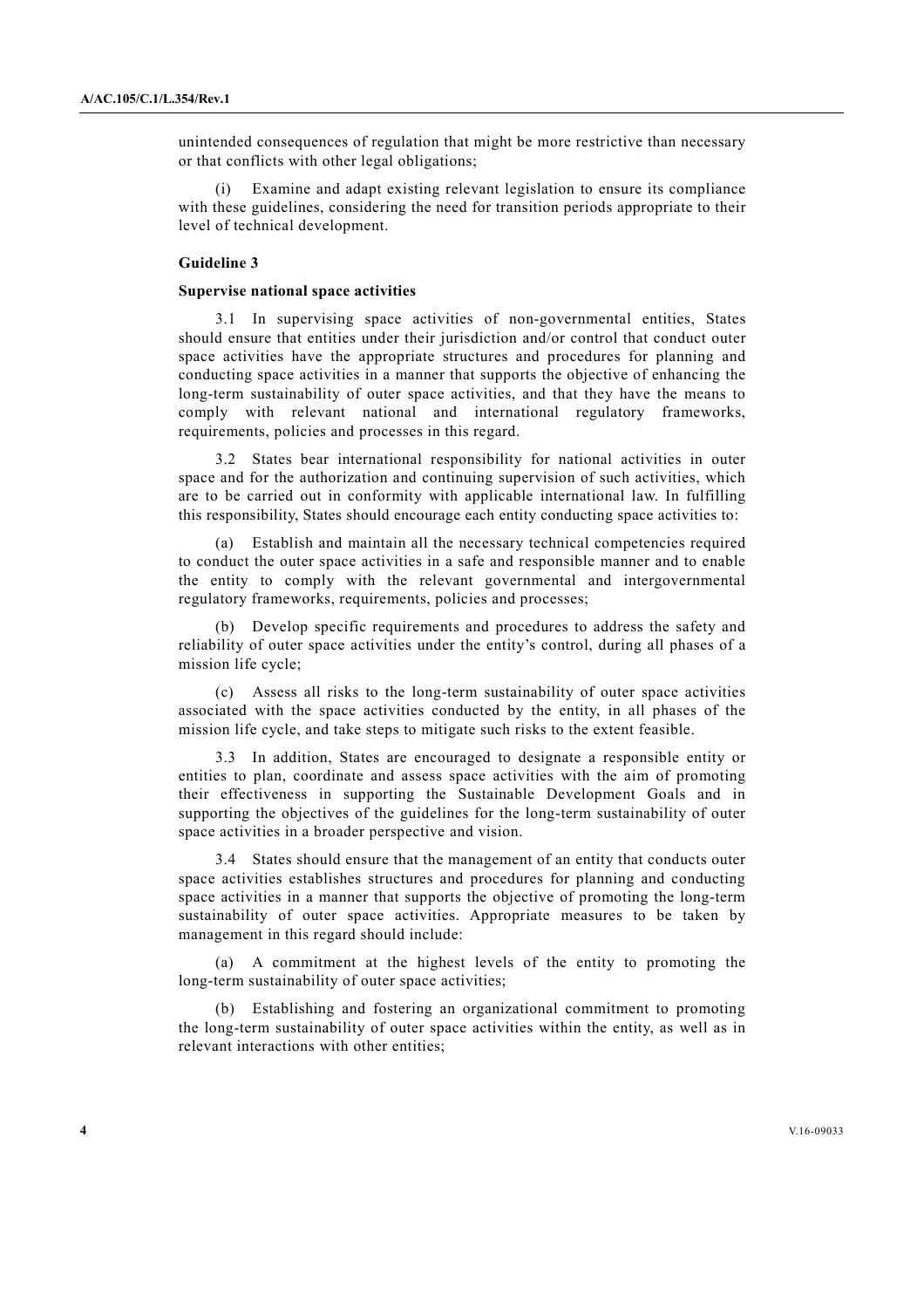(c) Urging, to the extent practicable, that the entity's commitment to the long-term sustainability of outer space activities is reflected in its management structure and procedures for planning, developing and conducting outer space activities;

 (d) Encouraging, as appropriate, the sharing of the experiences of the entity in the conduct of safe and sustainable outer space activities as a contribution by the entity to enhancing the long-term sustainability of outer space activities;

 (e) Designating a contact point within the entity responsible for communication with relevant authorities to facilitate efficient and timely sharing of information and coordination of potentially urgent measures to promote the safety and sustainability of outer space activities.

 3.5 States should ensure that appropriate communication and consultation mechanisms are in place within and among the competent bodies that oversee or conduct space activities. Communication within and among relevant regulatory bodies can promote regulations that are consistent, predictable and transparent so as to ensure that regulatory outcomes are as intended.

#### **Guideline 4**

# **Ensure the equitable, rational and efficient use of the radio frequency spectrum and the various orbital regions used by satellites**

 4.1 In fulfilling their obligations under the Constitution and the Radio Regulations of the International Telecommunication Union (ITU), States should pay particular attention to the long-term sustainability of space activities and sustainable development on Earth and to facilitating the prompt resolution of identified harmful radio frequency interference.

 4.2 As provided for in article 44 of the ITU Constitution, radio frequencies and any associated orbits, including the geostationary-satellite orbit, are limited natural resources that must be used rationally, efficiently and economically, in conformity with the provisions of the Radio Regulations, so that countries or groups of countries may have equitable access to those orbits and frequencies, taking into account the special needs of developing countries and the geographical situation of particular countries.

 4.3 Consistent with the purpose of article 45 of the ITU Constitution, States and international intergovernmental organizations should ensure that their space activities are conducted in such a manner as not to cause harmful interference with the reception and transmission of radio signals related to the space activities of other States and international intergovernmental organizations, as one of the means of promoting the long-term sustainability of outer space activities.

 4.4 In their use of the electromagnetic spectrum, States and international intergovernmental organizations should consider the requirements for space-based Earth observation systems and other space-based systems and services in support of sustainable development on Earth, in accordance with the ITU Radio Regulations and the ITU Radiocommunication Sector (ITU-R) Recommendations.

 4.5 States and international intergovernmental organizations should ensure the implementation of the radio regulation procedures established by ITU for space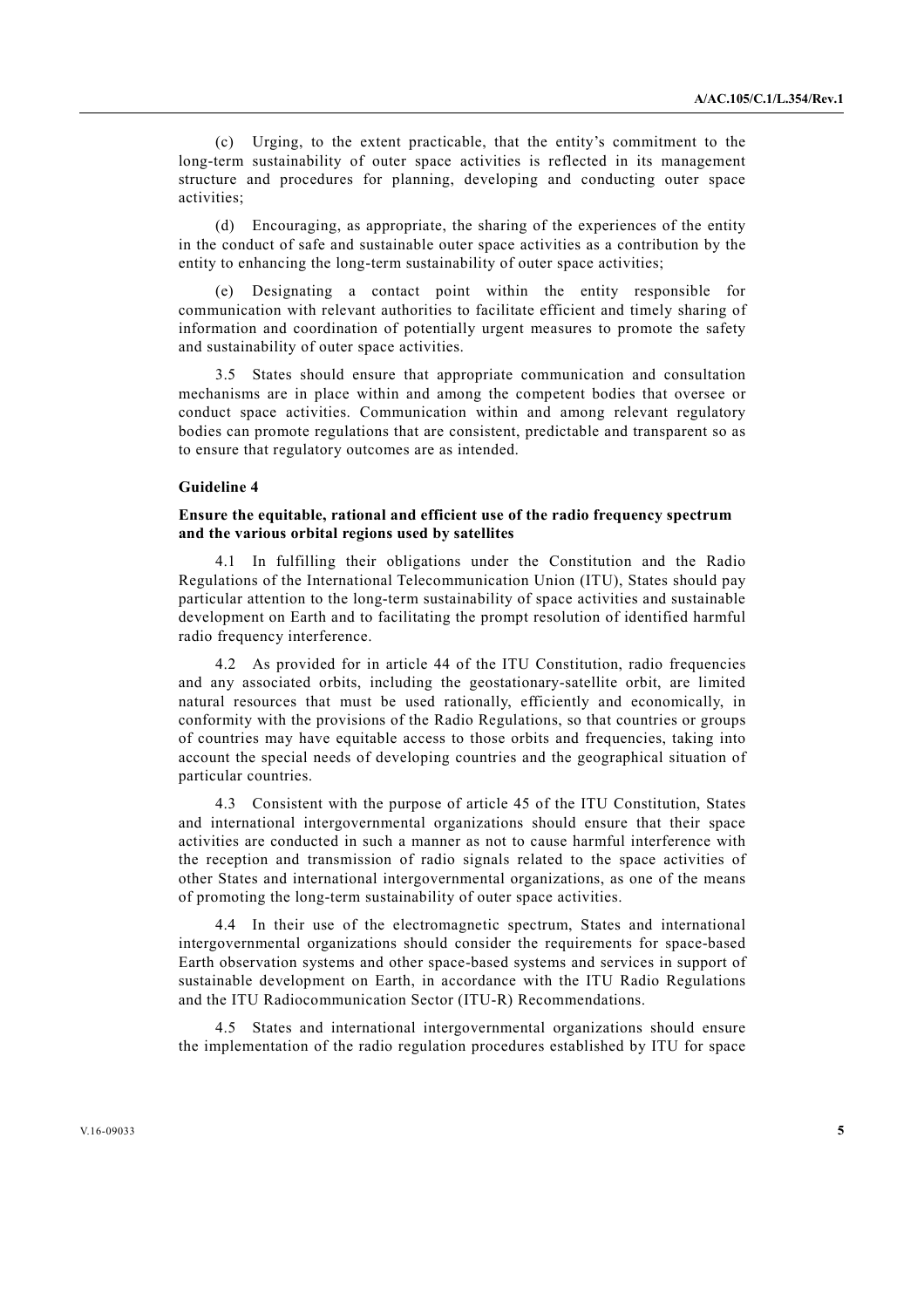radio links. Moreover, States and international intergovernmental organizations should encourage and support regional and international cooperation aimed at improving efficiency in decision-making and implementation of practical measures to eliminate identified harmful radio frequency interference in space radio links.

 4.6 Spacecraft and launch vehicle orbital stages that have terminated their operational phases in orbits that pass through the low-Earth orbit (LEO) region should be removed from orbit in a controlled fashion. If this is not possible, they should be disposed of in orbits that avoid their long-term presence in the LEO region. Spacecraft and launch vehicle orbital stages that have terminated their operational phases in orbits that pass through the geosynchronous Earth orbit (GEO) region should be left in orbits that avoid their long-term interference with the GEO region. For space objects in or near the GEO region, the potential for future collisions can be reduced by leaving objects at the end of their mission in an orbit above the GEO region such that they will not interfere with, or return to, the GEO region.

# **B. Safety of space operations**

Guidelines 12, 13, 16 and 17 provide guidance to Governments and relevant international intergovernmental organizations on the conduct of space operations in a manner that supports the safety and long-term sustainability of outer space activities.

## **Guideline 12**

# **Improve accuracy of orbital data on space objects and enhance the practice and utility of sharing orbital information on space objects**

 12.1 States and international intergovernmental organizations should promote the development and use of techniques and methods to improve the accuracy of orbital data for spaceflight safety and the use of common, internationally recognized standards when sharing orbital information on space objects.

 12.2 Recognizing that spaceflight safety strongly depends upon the accuracy of orbital and other relevant data, States and international intergovernmental organizations should promote techniques and the investigation of new methods to improve such accuracy. Those methods could include national and international activities to improve the capabilities and geographical distribution of existing and new sensors, use of passive and active on-orbit tracking aids, and combining and validating data from different sources. Special attention should be paid to encouraging the participation and capacity-building of developing countries with emerging space capabilities in this domain.

 12.3 When sharing orbital information on space objects, operators and other appropriate entities should be encouraged to use common, internationally recognized standards to enable collaboration and information exchange. Facilitating greater shared awareness of the current and predicted location of space objects would enable timely prediction and prevention of potential collisions.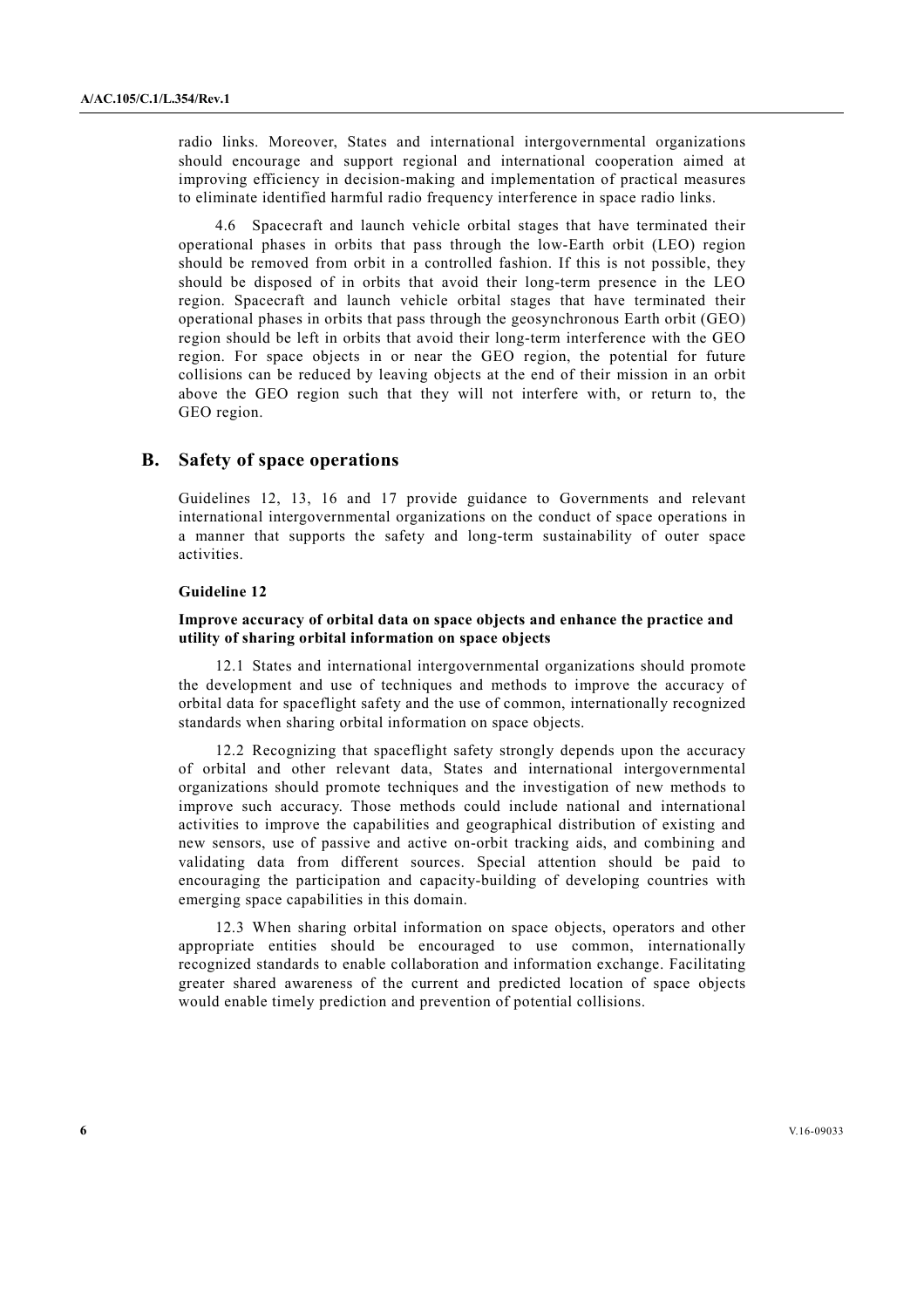#### **Guideline 13**

# **Promote the collection, sharing and dissemination of space debris monitoring information**

 13.1 States and international intergovernmental organizations should encourage the development and use of relevant technologies for the measurement, monitoring and characterization of the orbital and physical properties of space debris. States and international intergovernmental organizations should also promote the sharing and dissemination of derived data products and methodologies in support of research and international scientific cooperation on the evolution of the orbital debris population.

### **Guideline 16**

#### **Share operational space weather data and forecasts**

 16.1 States and international intergovernmental organizations should support and promote the collection, archiving, sharing, intercalibration, long-term continuity and dissemination of critical space weather data and space weather model outputs and forecasts, where appropriate in real time, as a means of enhancing the long-term sustainability of outer space activities.

 16.2 States should be encouraged to monitor, to the extent feasible, space weather continuously and to share data and information with the aim of establishing an international space weather database network.

 16.3 States and international intergovernmental organizations should support the identification of data sets critical for space weather services and research and should consider adopting policies for the free and unrestricted sharing of critical space weather data from their space- and ground-based assets. All governmental, civilian and commercial space weather data owners are urged to allow free and unrestricted access to and archiving of such data for mutual benefit.

 16.4 States and international intergovernmental organizations should also consider sharing real-time and near-real-time critical space weather data and data products in a common format, promote and adopt common access protocols for their critical space weather data and data products, and promote the interoperability of space weather data portals, thus promoting ease of data access for users and researchers. The real-time sharing of these data could provide a valuable experience for sharing in real time other kinds of data relevant to the long-term sustainability of outer space activities.

 16.5 States and international intergovernmental organizations should further undertake a coordinated approach to maintaining the long-term continuity of space weather observations and identifying and filling key measurement gaps, so as to meet critical needs for space weather information and/or data.

 16.6 States and international intergovernmental organizations should identify high-priority needs for space weather models, space weather model outputs and space weather forecasts and adopt policies for free and unrestricted sharing of space weather model outputs and forecasts. All governmental, civilian and commercial space weather model developers and forecast providers are urged to allow free and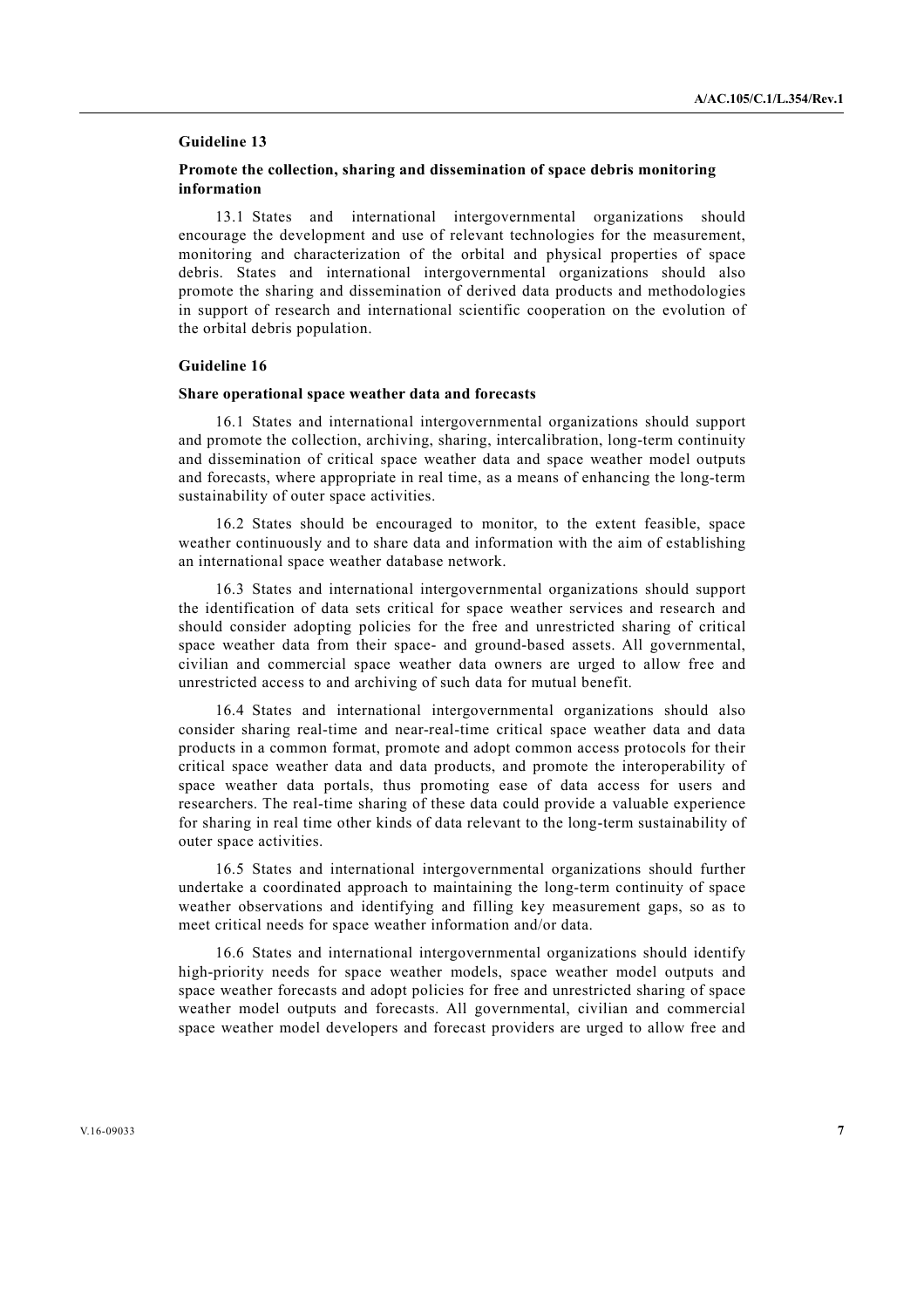unrestricted access to and archival of space weather model outputs and forecasts for mutual benefit, which will promote research and development in this domain.

 16.7 States and international intergovernmental organizations should also encourage their space weather service providers to:

Undertake comparisons of space weather model and forecast outputs with the goal of improved model performance and forecast accuracy;

 (b) Openly share and disseminate historical and future critical space weather model outputs and forecast products in a common format;

 (c) Adopt common access protocols for their space weather model outputs and forecast products to the extent possible, to promote their ease of use by users and researchers, including through interoperability of space weather portals;

 (d) Undertake coordinated dissemination of space weather forecasts among space weather service providers and to operational end users.

#### **Guideline 17**

#### **Develop space weather models and tools and collect established practices on the mitigation of space weather effects**

 17.1 States and international intergovernmental organizations should undertake a coordinated approach to identifying and filling gaps in research and operational models and forecasting tools required to meet the needs of the scientific community and of the providers and users of space weather information services. Where possible, this should include coordinated efforts to support and promote research and development to further advance space weather models and forecasting tools, incorporating the effects of the changing solar environment and evolving terrestrial magnetic field as appropriate, including within the context of the Committee on the Peaceful Uses of Outer Space and its Subcommittees, as well as in collaboration with other entities such as the World Meteorological Organization and the International Space Environment Service.

 17.2 States and international intergovernmental organizations should support and promote cooperation and coordination on ground- and space-based space weather observations, forecast modelling, satellite anomalies and reporting of space weather effects in order to safeguard space activities. Practical measures in this regard could include:

 (a) Incorporating current and forecast space weather thresholds into space launch criteria;

 (b) Encouraging satellite operators to cooperate with space weather service providers to identify the information that would be most useful to mitigate anomalies and to derive recommended specific guidelines for on-orbit operations. For example, if the radiation environment is hazardous, this might include actions to delay the uploading of software, implementation of manoeuvres, etc.;

 (c) Encouraging the collection, collation and sharing of information relating to ground- and space-based space weather-related impacts and system anomalies, including spacecraft anomalies;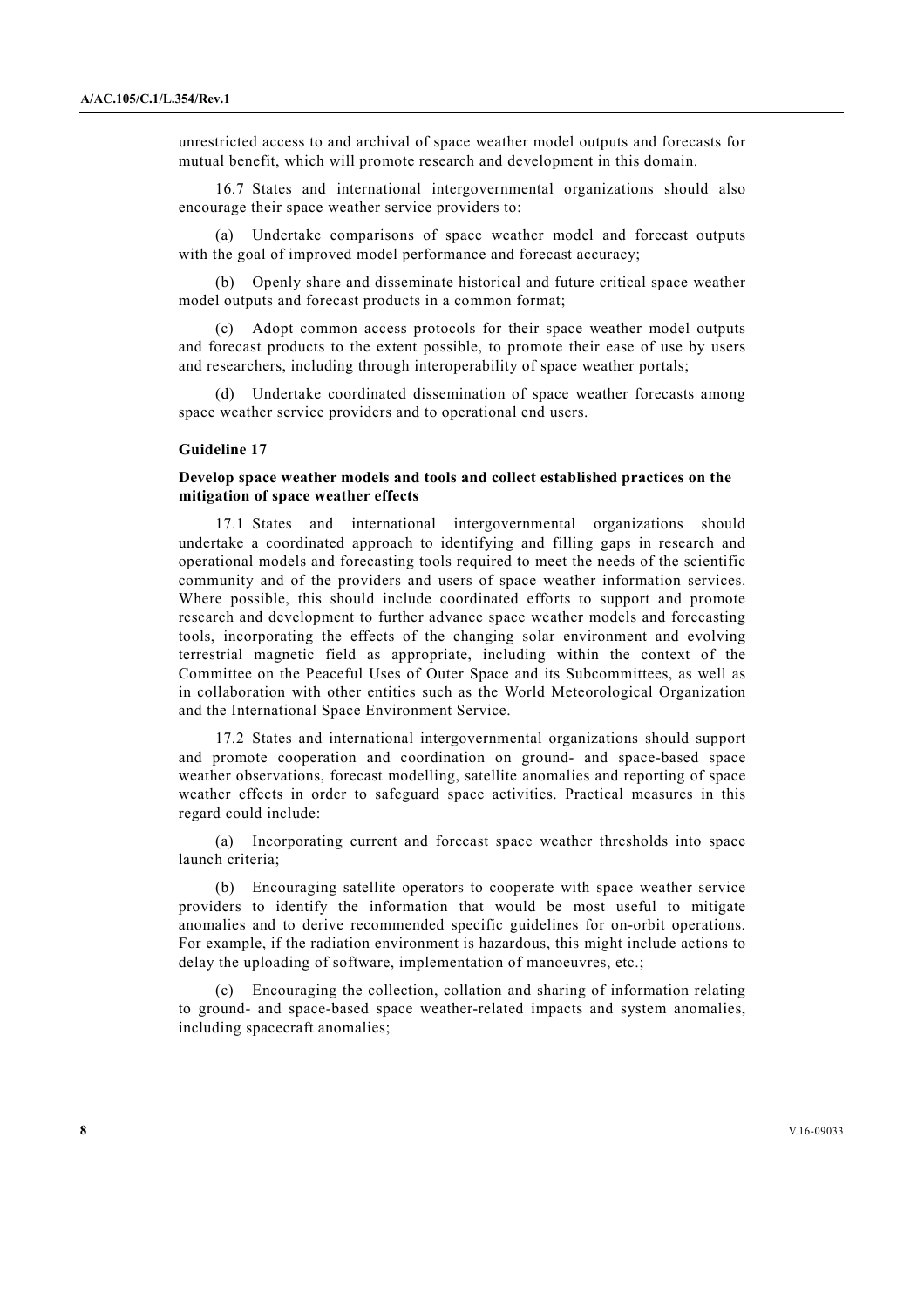(d) Encouraging the use of a common format for reporting space weather information. In relation to the reporting of spacecraft anomalies, satellite operators are encouraged to take note of the template proposed by the Coordination Group for Meteorological Satellites;

 (e) Encouraging policies promoting the sharing of satellite anomaly data related to space weather-induced effects;

 (f) Encouraging training on and knowledge transfer relating to the use of space weather data, taking into account the participation of countries with emerging space capabilities.

 17.3 It is acknowledged that some data may be subject to legal restrictions and/or measures for the protection of proprietary or confidential information, in accordance with national legislation, multilateral commitments, non-proliferation norms and international law.

 17.4 States and international intergovernmental organizations should work towards the development of international standards and the collection of established practices applicable for the mitigation of space weather effects in satellite design. This could include the sharing of information on design practices, guidelines and lessons learned relating to mitigation of the effects of space weather on operational space systems, as well as documentation and reports relating to space weather user needs, measurement requirements, gap analyses, cost-benefit analyses and related space weather assessments.

17.5 States should encourage entities under their jurisdiction and/or control to:

 (a) Incorporate in satellite designs the capability to recover from a debilitating space weather effect, such as by including a safe mode;

 (b) Incorporate space weather effects into satellite designs and mission planning for end-of-life disposal in order to ensure that the spacecraft either reach their intended graveyard orbit or de-orbit appropriately, in accordance with the Space Debris Mitigation Guidelines of the Committee on the Peaceful Uses of Outer Space. This should include appropriate margin analysis.

 17.6 International intergovernmental organizations should also promote such measures among their member States.

 17.7 States should undertake an assessment of the risk and socioeconomic impacts of adverse space weather effects on the technological systems in their respective countries. The results from such studies should be published and made available to all States and used to inform decision-making relating to the long-term sustainability of outer space activities, particularly with regard to mitigating the adverse impacts of space weather on operational space systems.

# **C. International cooperation, capacity-building and awareness**

Guidelines 25 and 26 provide guidance on international cooperation measures aimed at promoting the long-term sustainability of outer space activities among Governments and relevant international intergovernmental organizations authorizing or conducting space activities.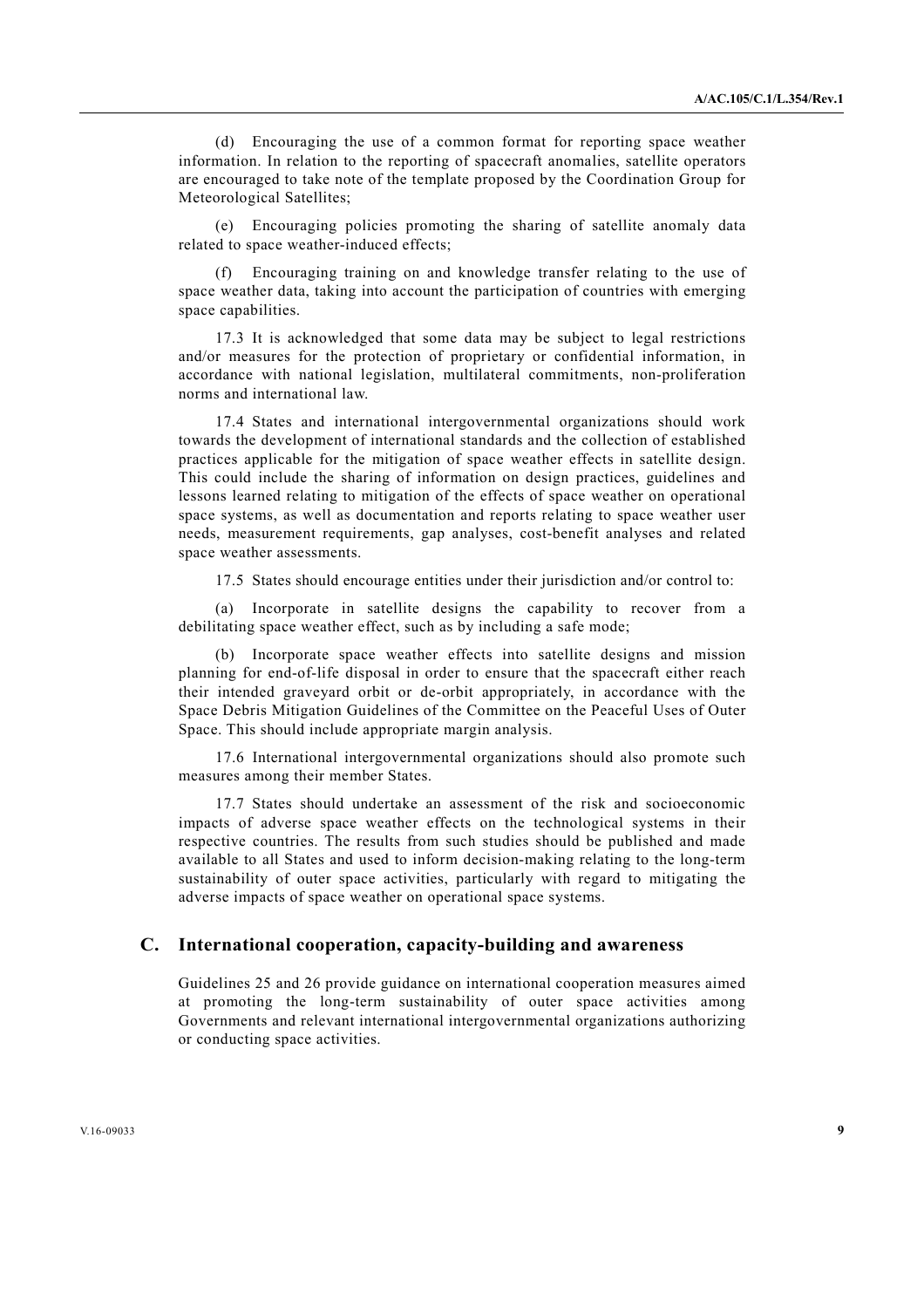#### **Guideline 25**

#### **Promote and support capacity-building**

 25.1 States and international intergovernmental organizations with experience in space activities should encourage and support capacity-building in developing countries with emerging space programmes, on a mutually acceptable basis, through measures such as improving their expertise and knowledge on spacecraft design, flight dynamics and orbits, performing joint orbital calculations and conjunction assessments, and providing access to appropriate precise orbital data and appropriate tools for the monitoring of space objects through relevant arrangements as appropriate.

 25.2 States and international intergovernmental organizations should support current capacity-building initiatives and promote new forms of regional and international cooperation and capacity-building that are in accordance with national and international law to assist countries in gathering human and financial resources and achieving efficient technical capabilities, standards, regulatory frameworks and governance methods that support the long-term sustainability of outer space activities and sustainable development on Earth.

 25.3 States and international intergovernmental organizations should coordinate their efforts in space-related capacity-building and data accessibility in order to ensure efficiency in the use of available resources and, to the extent that it is reasonable and relevant, avoid unnecessary duplication of functions and efforts, taking into account the needs and interests of developing countries. Capacity-building activities include education, training and sharing of appropriate experience, information, data, tools and management methodologies and techniques, as well as the transfer of technology.

 25.4 States and international intergovernmental organizations should also undertake efforts to make relevant space-based information and data accessible to countries affected by natural disasters or other catastrophes, guided by considerations of humanity, neutrality and impartiality, and to support capacity-building activities aimed at enabling the receiving countries to make optimal use of such data and information. These space-based data and information with appropriate spatial and temporal resolution should be freely, quickly and easily available for countries in crisis.

# **Guideline 26**

#### **Raise awareness of space activities**

 26.1 States and international intergovernmental organizations should raise general public awareness of the important societal benefits of space activities and of the consequent importance of enhancing the long-term sustainability of outer space activities. To this end, States and international intergovernmental organizations should:

 (a) Promote institutional and public awareness of space activities and their applications for sustainable development, environmental monitoring and assessment, disaster management and emergency response;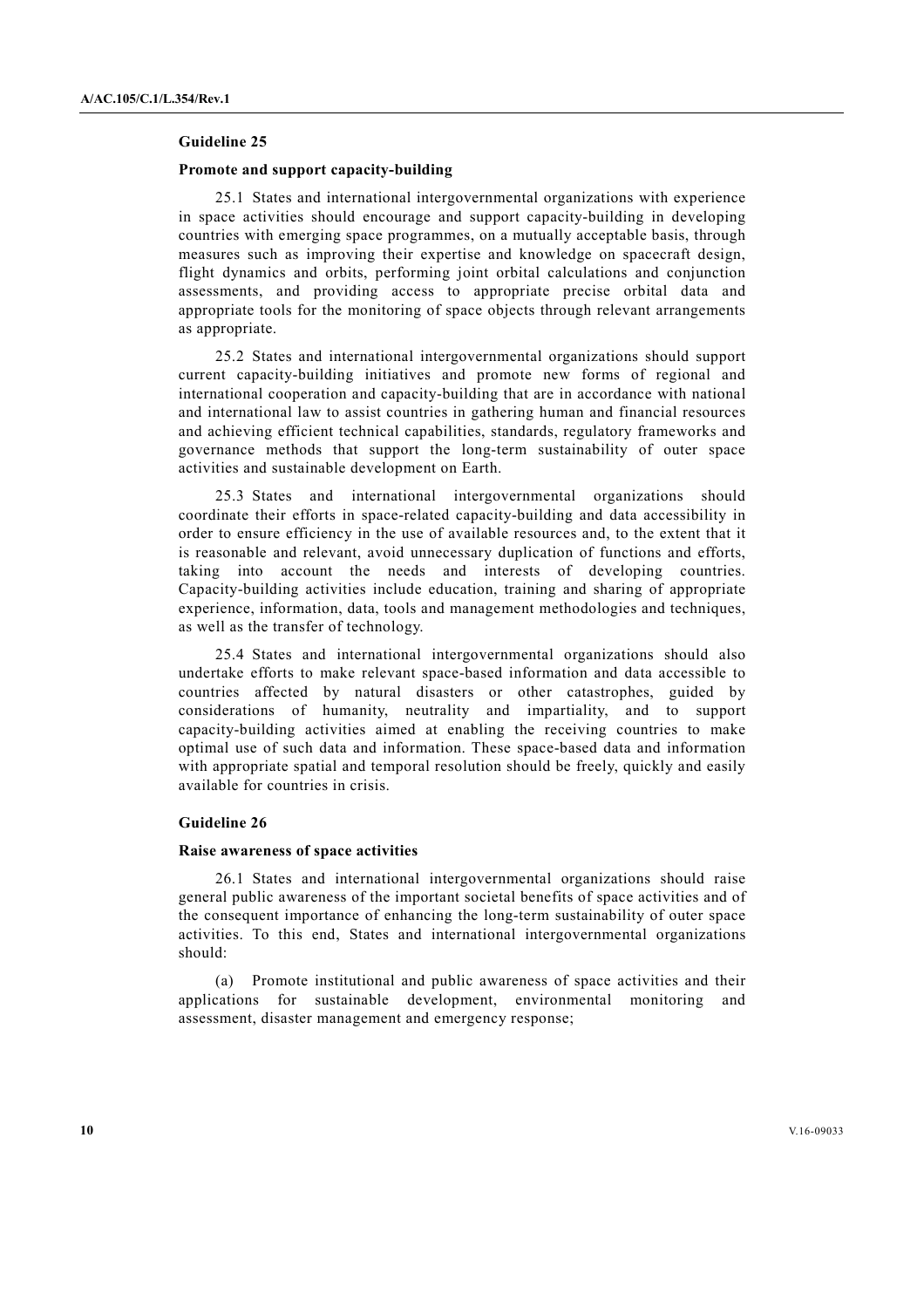(b) Conduct outreach, capacity-building and education on regulations and established practices relevant to the long-term sustainability of space activities;

 (c) Promote activities of non-governmental entities that will enhance the long-term sustainability of outer space activities;

 (d) Raise awareness among relevant public institutions and non-governmental entities about national and international policies, legislation, regulations and best practices that are applicable to space activities.

 26.2 States and international intergovernmental organizations should promote public awareness of space applications for sustainable development, environmental monitoring and assessment, disaster management and emergency response through information-sharing and joint efforts with public institutions and non-governmental entities, taking into account the needs of current and future generations. In designing space education programmes, States, international intergovernmental organizations and non-governmental entities should pay special attention to courses on enhancing knowledge and practice of the utilization of space applications to support sustainable development. States and international intergovernmental organizations should initiate the voluntary collection of information on public awareness and education tools and programmes with a view to facilitating the development and implementation of other initiatives with similar objectives.

 26.3 States and international intergovernmental organizations should foster outreach activities by or with industry, academia and other relevant non-governmental entities. Outreach, capacity-building and educational initiatives could take the form of seminars (in person or broadcast over the Internet), published guidelines to complement national and international regulations or a website with basic information on a regulatory framework and/or a contact point within the Government for regulatory information. Appropriately targeted outreach and education can assist all entities engaged in space activities in gaining a better appreciation and understanding of the nature of their obligations, in particular relating to implementation, which can lead to improved compliance with the existing regulatory framework and the practices currently being employed to enhance the long-term sustainability of outer space activities. This is particularly valuable where the regulatory framework has been changed or updated, resulting in new obligations for participants in space activities.

 26.4 Cooperation between Governments and non-governmental entities should be encouraged and fostered. Non-governmental entities, including professional and industry associations and academic institutions, can play important roles in increasing international awareness of issues associated with space sustainability, as well as promoting practical measures to enhance space sustainability. Such measures could include adoption of the Space Debris Mitigation Guidelines of the Committee on the Peaceful Uses of Outer Space; compliance with the ITU Radio Regulations related to space services; and the development of open, transparent standards for the exchange of data necessary to avoid collisions, harmful radio frequency interference or other harmful events in outer space. Non-governmental entities can also play important roles in bringing stakeholders together to develop common approaches to certain aspects of space activities that can collectively enhance the long-term sustainability of space activities.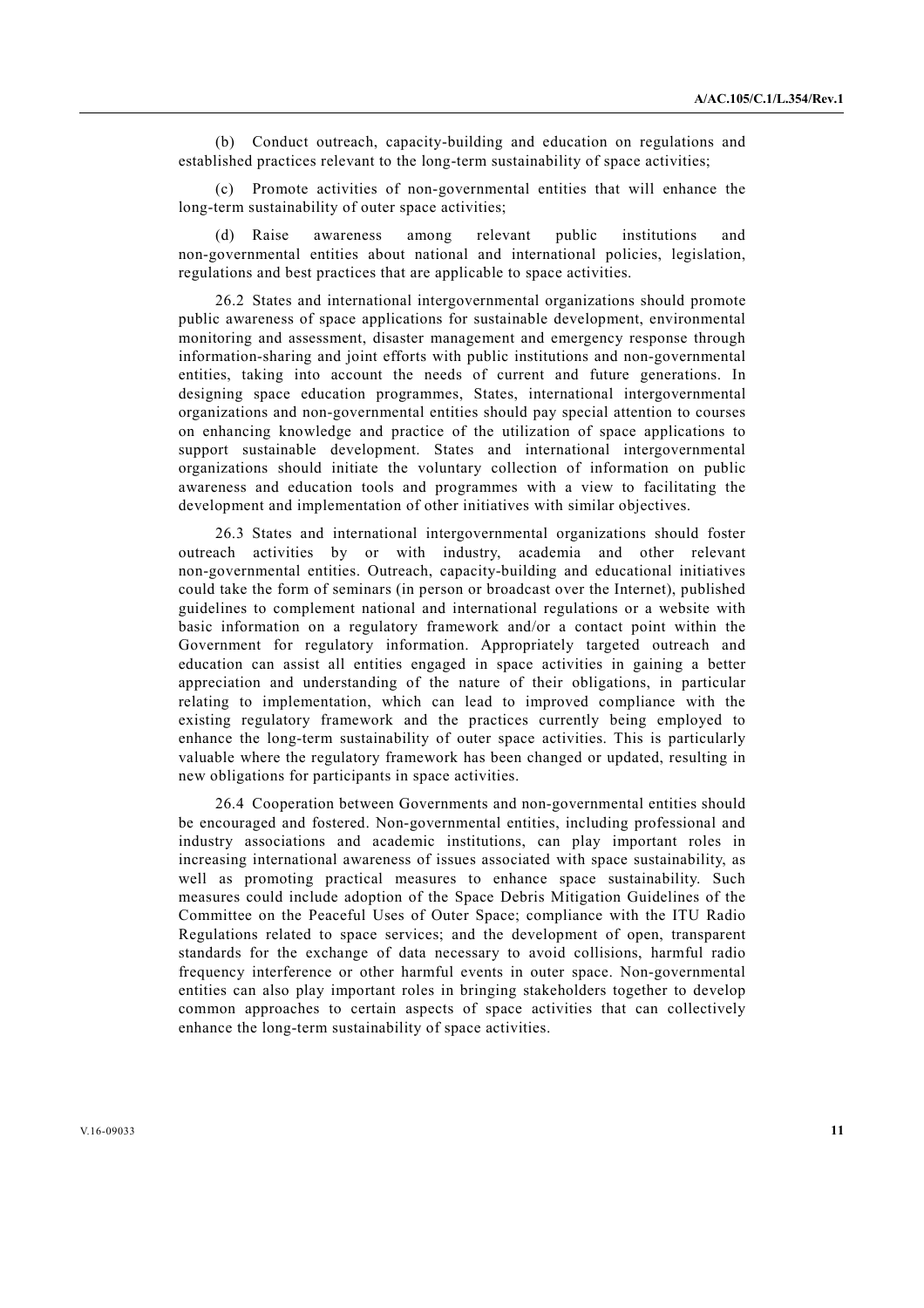# **D. Scientific and technical research and development**

Guidelines 27 and 28 provide guidance of a scientific and technical nature for Governments, international intergovernmental organizations and national and international non-governmental entities that conduct space activities. They encompass, among other things, the collection, archiving, sharing and dissemination of information on space objects and space weather, and the use of standards for information exchange. These guidelines also address research into and the development of ways to support the sustainable use and exploration of outer space.<sup>3</sup>

# **Guideline 27**

#### **Promote and support research into and the development of ways to support sustainable exploration and use of outer space**

 27.1 States and international intergovernmental organizations should promote and support research into and the development of sustainable space technologies, processes and services and other initiatives for the sustainable exploration and use of outer space, including celestial bodies.

 27.2 In their conduct of space activities for the peaceful exploration and use of outer space, including celestial bodies, States and international intergovernmental organizations should take into account, with reference to the outcome document of the United Nations Conference on Sustainable Development (General Assembly resolution 66/288, annex), the social, economic and environmental dimensions of sustainable development on Earth.

 27.3 States and international intergovernmental organizations should promote the development of technologies that minimize the environmental impact of manufacturing and launching space assets and that maximize the use of renewable resources and the reusability or repurposing of space assets to enhance the long-term sustainability of those activities.

 27.4 States and international intergovernmental organizations should consider appropriate safety measures to protect the Earth and the space environment from harmful contamination, taking advantage of existing measures, practices and guidelines that may apply to those activities, and developing new measures as appropriate.

 27.5 States and international intergovernmental organizations conducting research and development activities to support the sustainable exploration and use of outer space should also encourage the participation of developing countries in such activities.

## **Guideline 28**

**\_\_\_\_\_\_\_\_\_\_\_\_\_\_\_\_\_\_** 

# **Investigate and consider new measures to manage the space debris population in the long term**

 28.1 States and international intergovernmental organizations should investigate the necessity and feasibility of possible new measures, including

<sup>&</sup>lt;sup>3</sup> The full chapeau text of the section on scientific and technical research and development has been included here, as consensus on both guidelines in the section has been reached.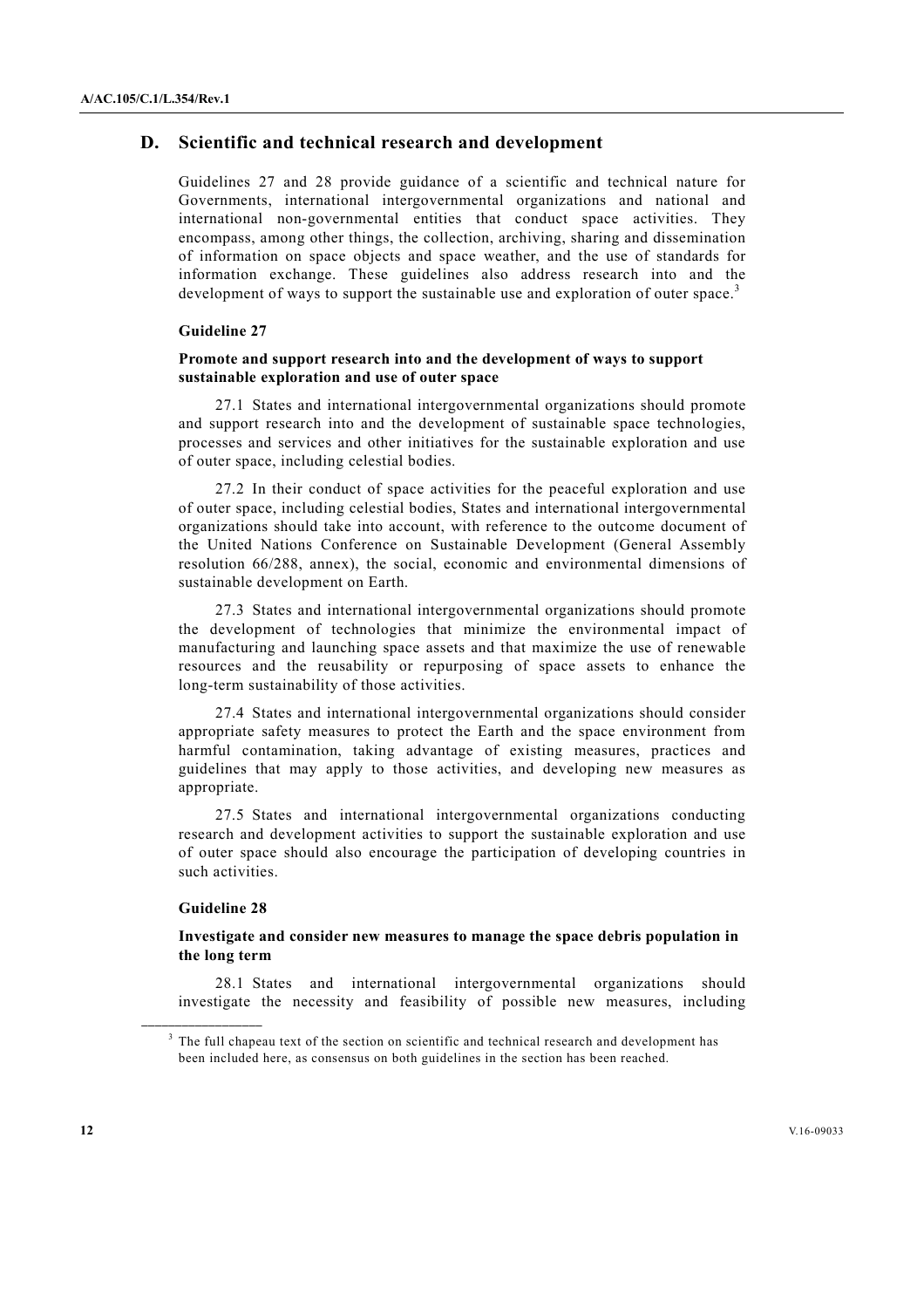technological solutions, and consider implementation thereof, in order to address the evolution of and manage the space debris population in the long term. These new measures, together with existing ones, should be envisaged so as not to impose undue costs on the space programmes of emerging spacefaring nations.

 28.2 States and international intergovernmental organizations should take measures at the national and international levels, including international cooperation and capacity-building, to increase compliance with the Space Debris Mitigation Guidelines of the Committee on the Peaceful Uses of Outer Space.

 28.3 Investigation of new measures could include, inter alia, methods for the extension of operational lifetime, novel techniques to prevent collision with and among debris and objects with no means of changing their trajectory, advanced measures for spacecraft passivation and post-mission disposal and designs to enhance the disintegration of space systems during uncontrolled atmospheric re-entry.

 28.4 Such new measures aimed at ensuring the sustainability of space activities and involving either controlled or uncontrolled re-entries should not pose an undue risk to people or property, including through environmental pollution caused by hazardous substances.

 28.5 Policy and legal issues, such as ensuring that these new measures are compliant with the provisions of the Charter of the United Nations and applicable international law, may also need to be addressed.

# **Part B**

# **Preambular text and guidelines still under discussion**<sup>4</sup>

# **I. Context of the guidelines for the long-term sustainability of outer space activities**

# **A. Background**

**\_\_\_\_\_\_\_\_\_\_\_\_\_\_\_\_\_\_** 

1. Space science and space applications improve our fundamental knowledge of the universe and the daily lives of people worldwide through environmental monitoring, management of natural resources, early warning systems to help mitigate disasters and support disaster management, meteorological forecasting, climate modelling, satellite navigation and communications. Therefore, space science and technology make a major contribution to the well-being of humanity, supporting the goals of major United Nations conferences and summits and playing a vital role in various aspects of economic, social and cultural development on Earth. Hence, the long-term sustainability of outer space activities is of interest and importance not only for current and aspiring participants in space activities, but also for the international community as a whole.

<sup>&</sup>lt;sup>4</sup> The text of part B of the present document is a working text that reflects the progress of the work of the Working Group at the conclusion of its third intersessional meeting, held from 19 to 23 September 2016.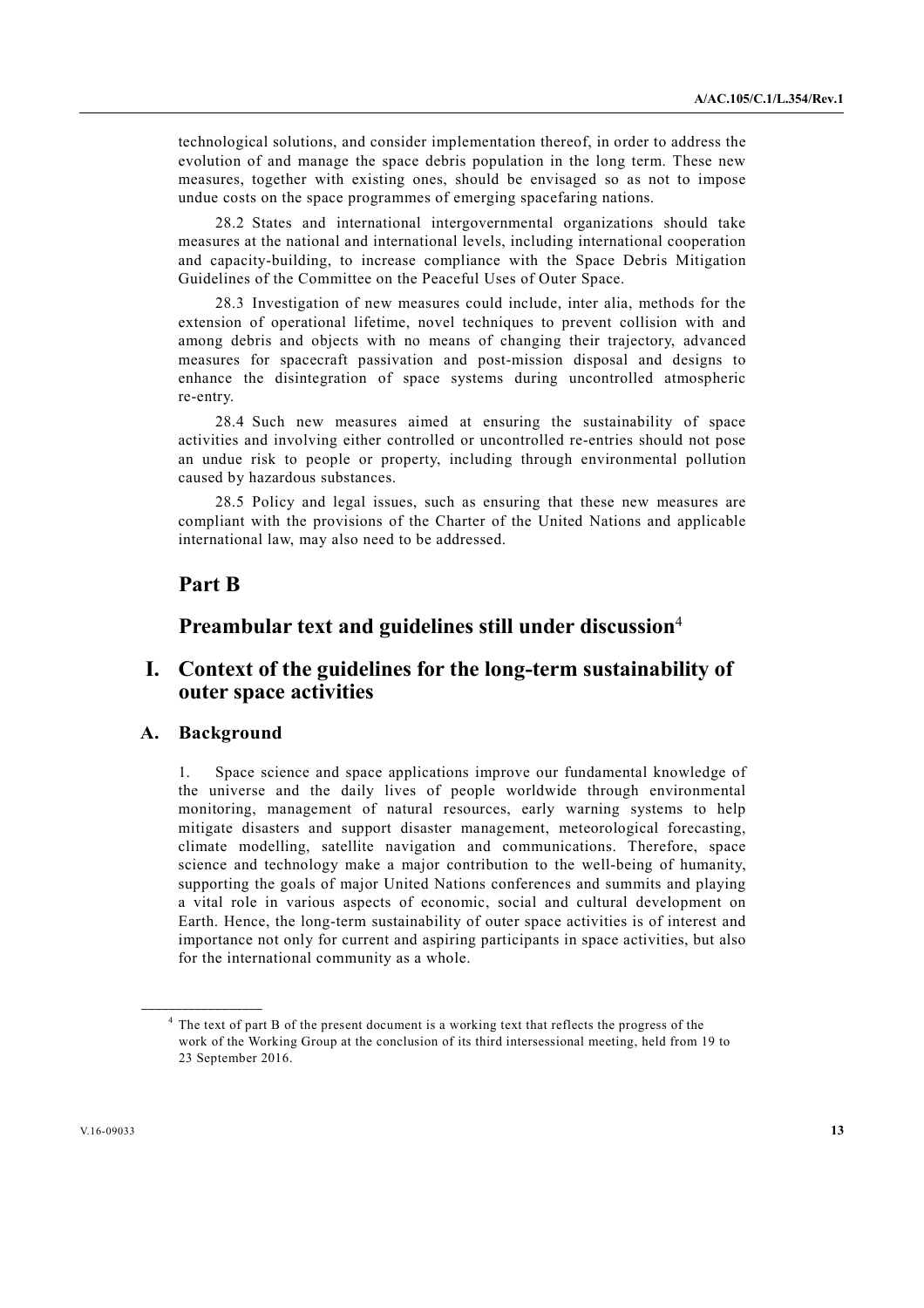2. The space environment is being used by an increasing number of States, international intergovernmental organizations and non-governmental entities. The proliferation of space debris and the increased risks of collision and interference with the operation of space objects raise concerns about the long-term sustainability of space activities, particularly in LEO and geostationary orbit environments.

3. Over the years, the Committee on the Peaceful Uses of Outer Space has considered different aspects of the long-term sustainability of outer space activities from various perspectives. Building on those previous efforts and relevant related efforts by other entities, the Working Group on the Long-term Sustainability of Outer Space Activities of the Scientific and Technical Subcommittee has proposed a set of voluntary guidelines with a view to setting out a holistic approach to promoting the long-term sustainability of outer space activities.

4. The following set of voluntary guidelines is premised on the understanding that outer space should remain an operationally stable, safe and conflict-free environment for current and future generations, open for peaceful exploration, use and international cooperation in the interest of all countries, irrespective of their degree of economic or scientific development, without discrimination of any kind. The guidelines address the policy, regulatory, operational, safety, scientific, technical, international cooperation and capacity-building aspects of space activities. The guidelines also take into account the recommendations contained in the report of the Group of Governmental Experts on Transparency and Confidence-Building Measures in Outer Space Activities.<sup>5</sup>

# **B. Scope and implementation**

5. The long-term sustainability of outer space activities is defined as the conduct of space activities in a manner that balances the objectives of access to the exploration and use of outer space by all States and governmental and non-governmental entities only for peaceful purposes with the need to preserve the outer space environment in such a manner that takes into account the needs of current and future generations.

6.

[*Two, alternative formulations for the first sentence of preambular paragraph 6 are given below for consideration by delegations*.]

#### [*Alternative 1*]

 [The long-term, sustainable development of outer space activities requires balancing the increasing needs [of all States and international intergovernmental organizations] with regard to the use of outer space with the need [for humankind] to maintain outer space for operationally safe, stable and conflict-free use.]

#### [*Alternative 2*]

 [The long-term, sustainable development of outer space activities requires a balance between the increasing use of outer space and the need to maintain outer space for operationally safe, stable and conflict-free use.]

**\_\_\_\_\_\_\_\_\_\_\_\_\_\_\_\_\_\_**   $5$  A/68/189.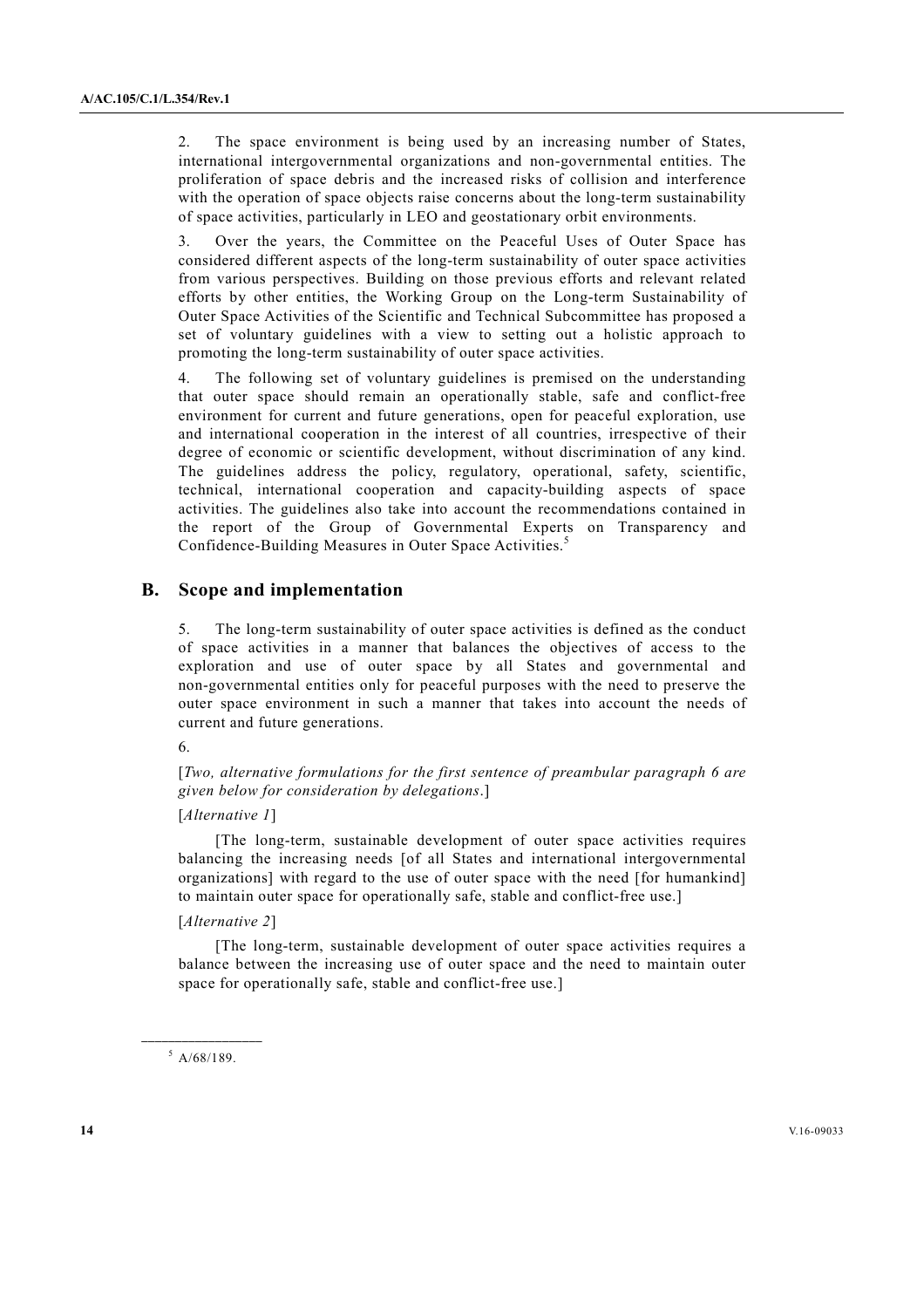[*Two, alternative formulations for the concluding portion of preambular paragraph 6 are given below for consideration by delegations*.]

# [*Alternative 1*]

[Ensuring the long-term sustainability of outer space activities should be understood to mean a strategy, collectively and individually pursued by States and international intergovernmental organizations, for the continuous improvement of space policy design and implementation that would provide strong rationale, as well as practical opportunities and incentives, for maintaining such a balance. States and international intergovernmental organizations should ensure that there is full understanding of and support for those objectives across all sectors of their space activities and with regard to all aspects of space policy decision-making.]

#### [*Alternative 2*]

[To ensure the long-term sustainability of outer space activities, States and international intergovernmental organizations should voluntarily take measures, at the international and national levels, to establish a strategy for the continuous improvement of space policy design and decision-making, and implementation of that strategy across all sectors of their space activities.]

[*Preambular paragraph 7 is a new proposal, to be discussed at the fifty-fourth session of the Scientific and Technical Subcommittee, in 2017.*]

[7. The safe conduct of space operations requires the following of a procedure for carrying out outer space activities under which States and international intergovernmental organizations undertake a range of efficient, sufficient and timely measures at the political, regulatory, technical and organizational levels that allow them to protect their own space objects and related ground infrastructure from risks, hazards, threats and encroachments. Such measures should also prevent the creation (through intentional action or inaction) and the emergence of risks, hazards and threats to and encroachments upon foreign space objects and related ground infrastructure that could result from and/or be induced by their own space objects and related ground infrastructure. The measures to be taken by States and international intergovernmental organizations in that regard should include:

 (a) Ensuring the safety of their own space objects and related ground infrastructure;

 (b) Renouncing intentional actions and preventing inaction that may cause vulnerability and/or pose danger to their own and foreign space objects and related ground infrastructure;

 (c) Setting tasks, developing security system parameters and the capabilities of their own space objects and related ground infrastructure and ensuring protection of their own space objects and related ground infrastructure from unauthorized outside interference and countering negative impacts in a safe manner, considering internationally recognized principles, norms and procedures, including the holding of consultations.]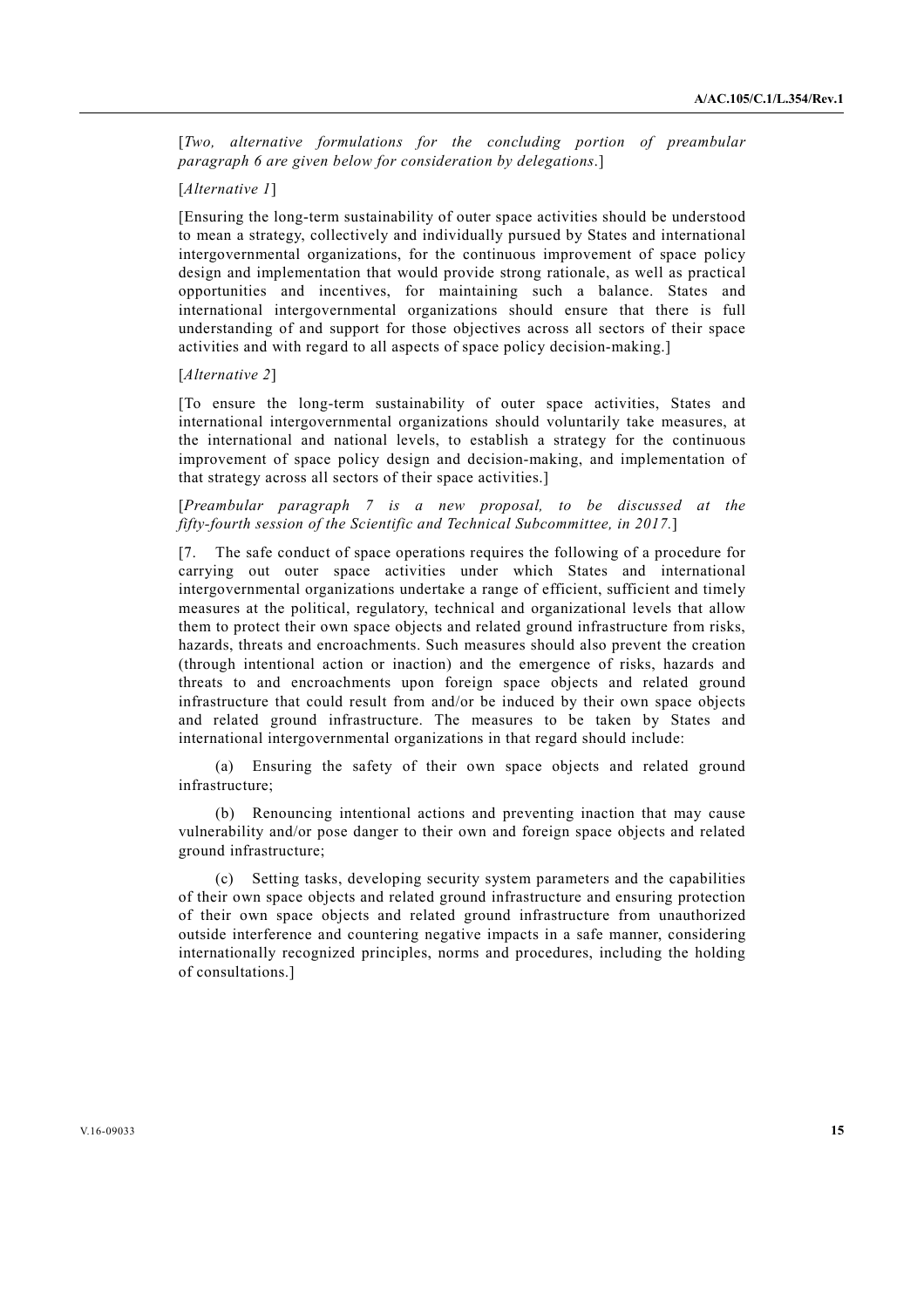[*Two, alternative formulations for preambular paragraph 8 are given below for consideration by delegations*.]

#### [*Alternative 1*]

[8. Implementing the guidelines requires that the level of engagement in following space operations safety requirements and, in general, in monitoring safety trends that may reasonably be expected to be displayed by emerging participants in outer space activities should correspond to the level of knowledge and experience achieved by those participants. The general understanding should be that the greater the technical and other relevant capabilities at the disposal of a particular State, the greater the emphasis it should place on honouring responsibilities associated with safety. In cases where the development and enactment of standards and procedures required for the implementation of the guidelines may prove to be a difficult task, participants should seek to identify relevant promising concepts and provide for stepwise enhancements to indigenous capacity-building.]

#### [*Alternative 2*]

[8. States should be allowed to adopt measures to carry out the requirements of the guidelines stage by stage within their national legal framework and in accordance with their national conditions and capabilities. Insufficient regulation and unnecessary excessive regulation on the space industry should be avoided, and consideration should be given to acceptable and reasonable financial and other factors, while taking into account the needs and interests of developing countries.]

9. The concept of ensuring and enhancing the long-term sustainability of outer space activities, as understood at the international level and set out in the guidelines, entails the need to identify the general context of, and modalities for, continuous improvements in the way that States and international intergovernmental organizations, while developing, planning and executing their space activities, reaffirm their commitment to the use of outer space for peaceful purposes, so as to ensure that the outer space environment is preserved for current and future generations. In line with this overriding task, the outer space interests of States and international intergovernmental organizations, as they have or may have defence or national security implications, should be fully compatible with preserving outer space for peaceful exploration and use, as well as safeguarding its status pursuant to article I of the Outer Space Treaty and the relevant principles and norms of international law. Such an approach should be reflected in the policies and normative regulations by means of which States and international intergovernmental organizations determine operational requirements in respect of outer space, leverage space capabilities, manage their own space assets or those related to them on legal grounds and overcome unforeseen events or circumstances in outer space.

10. The guidelines are based on a substantial body of knowledge, as well as the experiences of States, international intergovernmental organizations and national and international non-governmental entities. Therefore, the guidelines are relevant to both governmental and non-governmental entities. They are also relevant to all space activities, whether planned or ongoing, as practicable, and to all phases of a mission life cycle, including launch, operation and end-of-life disposal.

11. The guidelines are intended to support the development of national and international practices and safety frameworks for conducting outer space activities,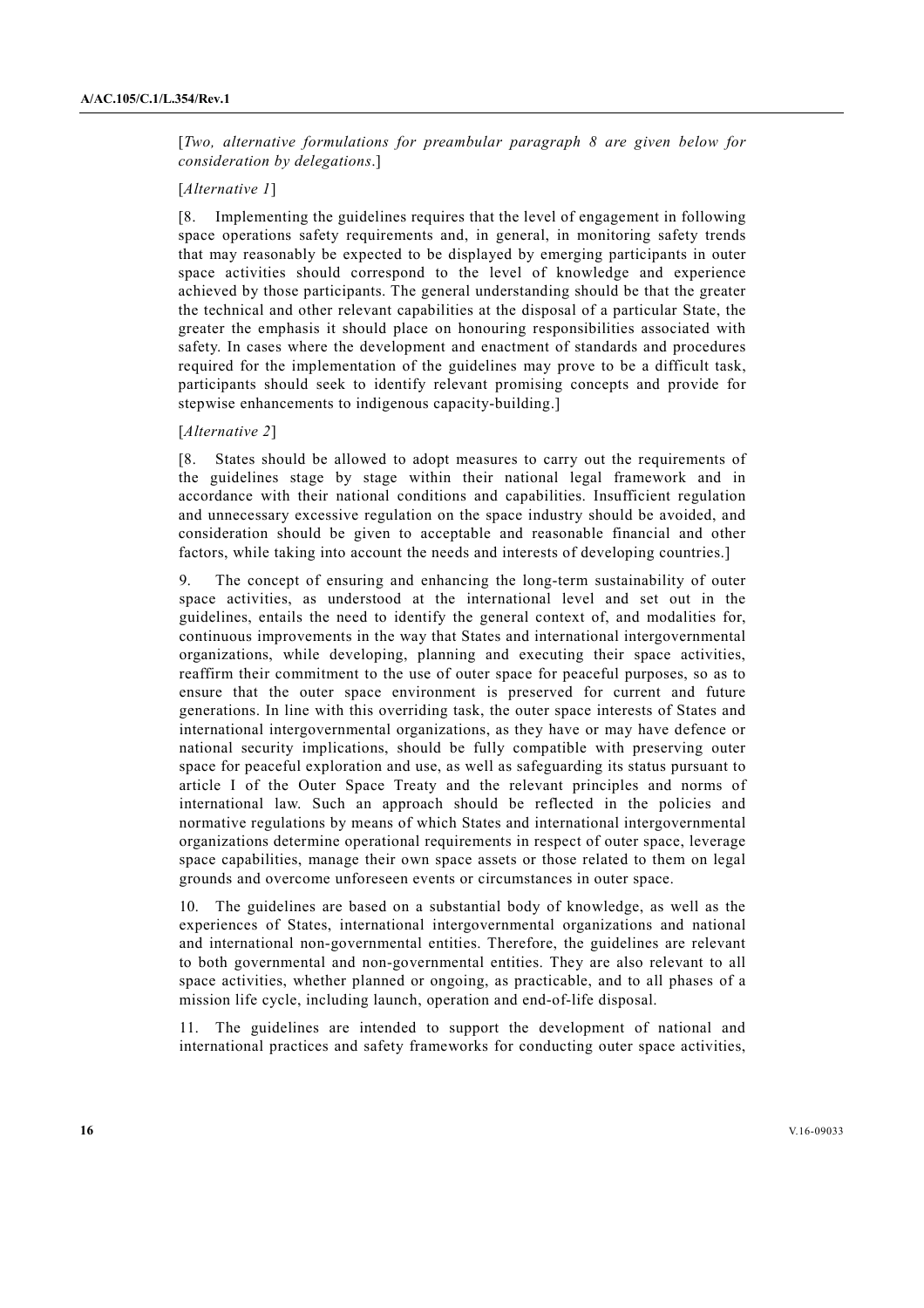while allowing for flexibility in adapting such practices and frameworks to specific national circumstances.

# $12$

[*Two, alternative formulations for the first sentence of preambular paragraph 12 are given below for consideration by delegations*.]

# [*Alternative 1*]

 [The legal framework relevant to the guidelines includes the existing United Nations treaties and principles on outer space.]

#### [*Alternative 2*]

 [The existing United Nations treaties and principles on outer space provide a fundamental regulatory [framework] [background] [context] for the guidelines.]

Current practices, operating procedures, technical standards, policies and experiences gained through the conduct of space activities are also taken into consideration, as the guidelines are intended to supplement guidance already available in existing standards and regulations.

13. The guidelines are not legally binding under international law, but any action taken towards their implementation should be consistent with the applicable principles and norms of international law. They are formulated in the spirit of enhancing the practice of States and international organizations in applying the relevant principles and norms of international law. Nothing in the guidelines should constitute a revision, qualification or reinterpretation of those principles and norms.

14. Member States and international organizations should voluntarily take measures, through their national or other applicable mechanisms, to ensure that the guidelines are implemented to the greatest extent feasible. States and international intergovernmental organizations should implement the guidelines in accordance with their existing obligations under international law, including the provisions of applicable United Nations treaties and principles on outer space.

15. Applicable treaties include the Outer Space Treaty, in particular the principle that the exploration and use of outer space should be carried out in accordance with international law, including the Charter of the United Nations, in the interest of maintaining international peace and security and promoting international cooperation and understanding. Applicable principles include the 1996 Declaration on International Cooperation in the Exploration and Use of Outer Space for the Benefit and in the Interest of All States, Taking into Particular Account the Needs of Developing Countries, in which it is noted that States and international intergovernmental organizations are free to determine all aspects of their participation in international cooperation in the exploration and use of outer space on an equitable and mutually acceptable basis. Contractual terms in such cooperative ventures should be in full compliance with the legitimate rights and interests of the parties concerned[, and also with appropriate national legislation and regulations, international non-proliferation commitments, and relevant standards and norms. The guidelines on capacity-building set out below apply to spacecraft and space-based data activities only; such capacity-building should be carried out in accordance with relevant international non-proliferation commitments and national legislation and regulations]. [States should be guided by the principle of cooperation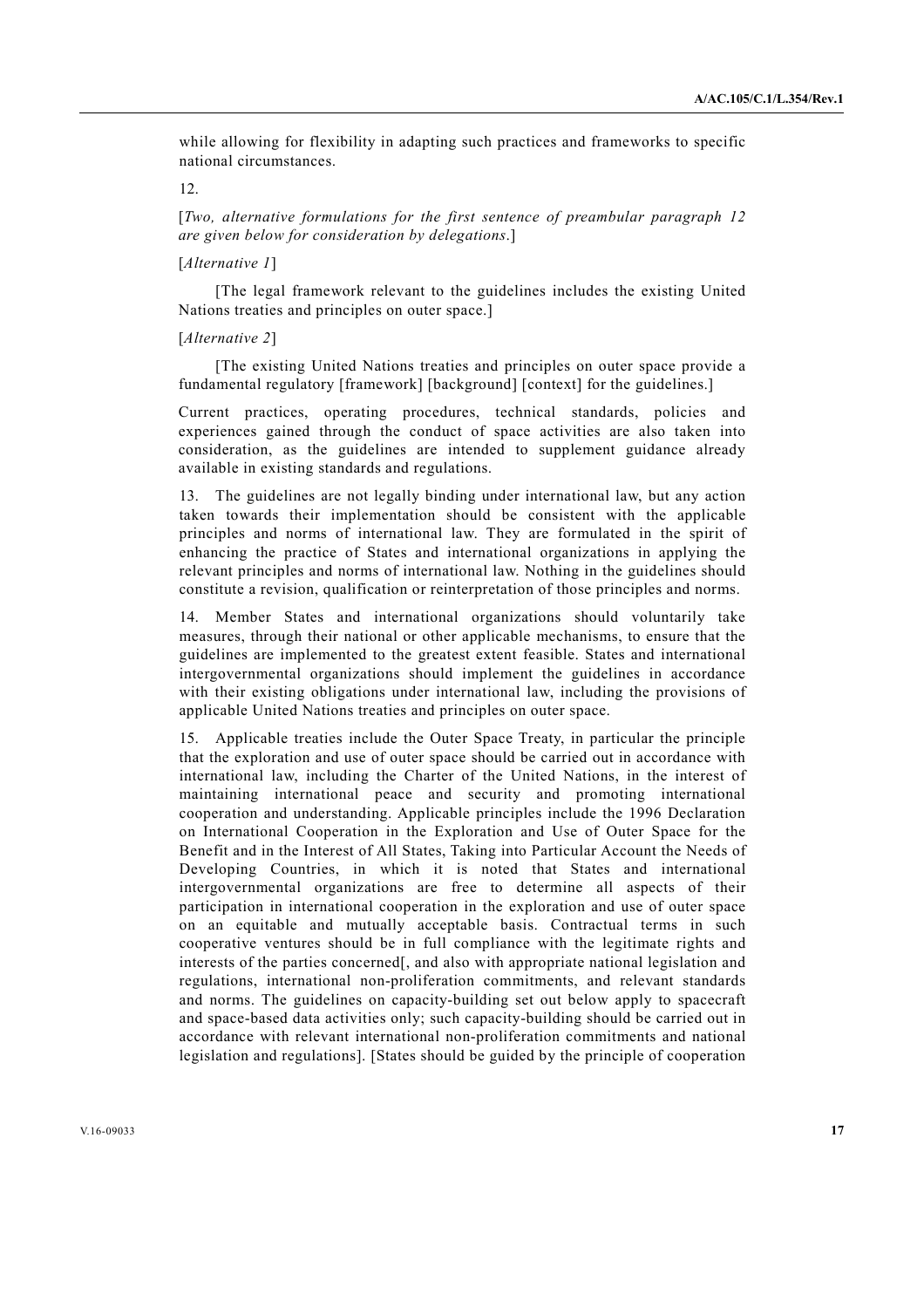and mutual assistance and should conduct all their activities in outer space with due regard to the corresponding interests of all other States.]

16. The implementation of the guidelines is considered a prudent and necessary step towards preserving the outer space environment for current and future generations. States, international intergovernmental organizations and national and international non-governmental entities should voluntarily take measures, through their own applicable mechanisms, to ensure that the guidelines are implemented to the greatest extent feasible and practicable.

17. The guidelines reflect international consensus on the measures needed to enhance the long-term sustainability of outer space activities, based on current knowledge and established practices. As understanding of the various factors influencing the long-term sustainability of outer space activities deepens, the set of guidelines should be reviewed, and could be revised in the light of new findings.

18. The following set of voluntary guidelines establishes the concept of and defines the basic criteria for national and international practices for [ensuring and enhancing] the long-term sustainability of outer space activities. It is based on the understanding that outer space should remain a stable, safe and conflict-free environment for current and future generations that is used for peaceful purposes and international cooperation. States and international intergovernmental organizations should make full use of opportunities to steadily increase, through dedicated practical measures, the predictability and transparency of and the building of confidence in space activities, as those features are instrumental in the application of the guidelines for the long-term sustainability of outer space activities.

19. In order to apply the guidelines, States and international intergovernmental organizations should establish and use regulations and international cooperation mechanisms that would allow them to perform tasks related to ensuring [and enhancing] the long-term sustainability of outer space activities. [States and international intergovernmental organizations are free to determine all aspects of their cooperation on an equitable and mutually acceptable basis[, without discrimination of any kind].]

20. The guidelines are designed to provide a practical framework for achieving the more rational organization of activities in outer space so that States and international intergovernmental organizations are in a position to conduct such activities by making use of existing mechanisms and putting in place new mechanisms that would reliably accommodate needs for the development, through cooperative endeavours, of space potential and assist in reducing to a minimum or, as feasible, avoiding serious harm to the outer space environment and the safety of space operations.

21. Without prejudice to any of the constituent elements of ensuring the long-term sustainability of outer space activities, the identification of factors that influence the nature and magnitude of risks in the various areas of outer space activity and of potentially hazardous situations and developments in the space environment is the most challenging task in terms of putting into effect procedures whereby States and international intergovernmental organizations could, in accordance with applicable legislative and conventional regulations, effectively cooperate, by advising and assisting each other in all practical ways possible.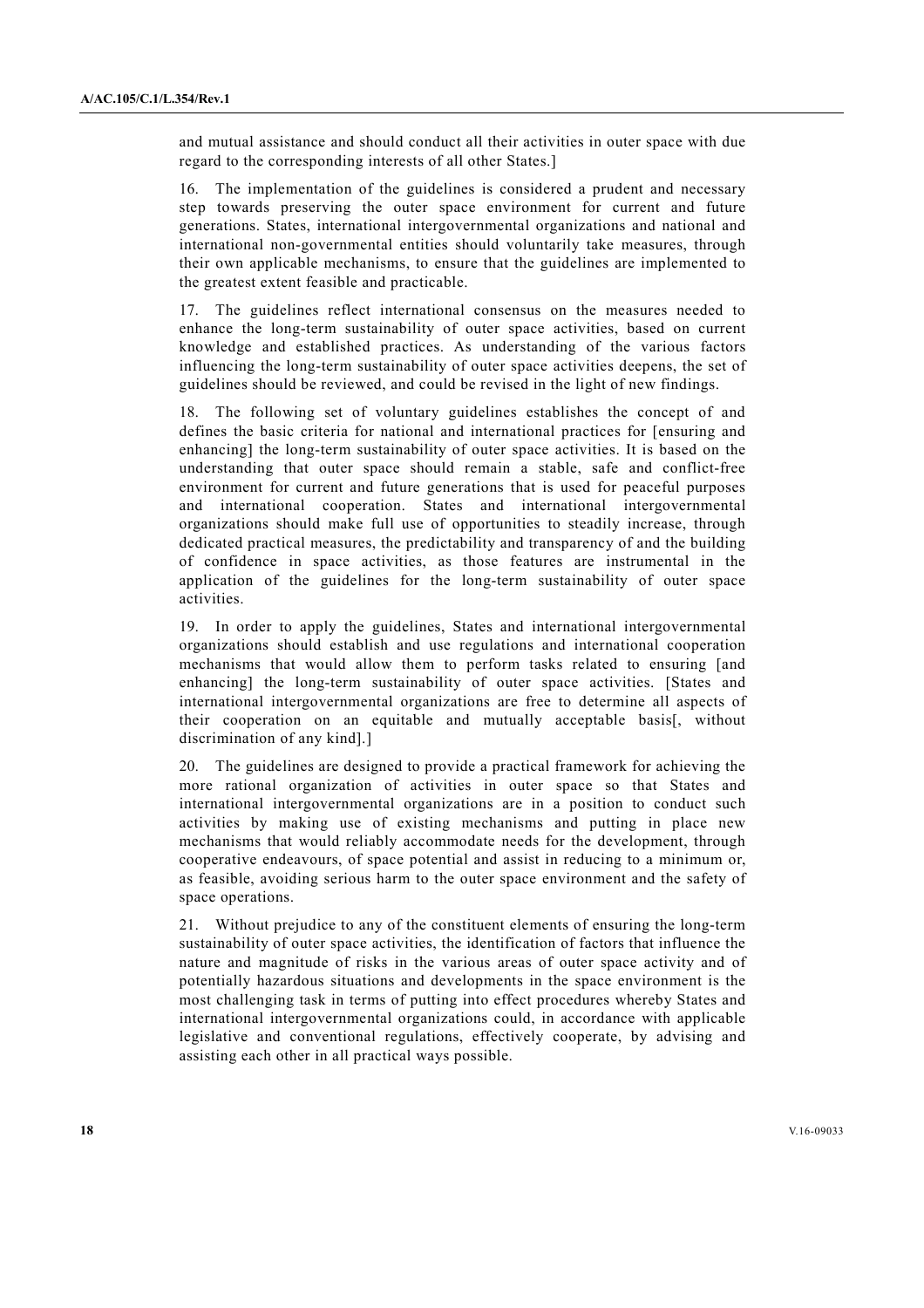22. The guidelines are grouped into the following categories to facilitate their implementation by various governmental and non-governmental entities: (a) policy and regulatory framework for space activities; (b) safety of space operations; (c) international cooperation, capacity-building and awareness; (d) scientific and technical research and development; and (e) implementation and updating.

# **II. Guidelines still under discussion**

# **A. Policy and regulatory framework for space activities**

Guidelines  $6.6$  7, 8, 9 and 10 provide guidance on the development of policies, regulatory frameworks and practices that support the long-term sustainability of outer space activities for Governments and relevant international intergovernmental organizations authorizing or conducting space activities. They also reaffirm the importance of the use of space solely for peaceful purposes<sup>[7]</sup> and of implementing transparency and confidence-building measures in outer space activities in order to prevent the occurrence of any incidents that may undermine the peaceful conduct, safety and security of outer space activities. The guidance covers the adoption of national regulatory frameworks and the promotion of recommended voluntary measures by entities conducting outer space activities to promote the safety and sustainability of such activities. The guidance also covers measures to facilitate the sharing of information on space objects and orbital events and the sharing of contact information for entities responsible for space operations.

# **Guideline 6**

#### **Enhance the practice of registering space objects**

[*Two, alternative formulations of paragraph 6.1 are given below for consideration by delegations*.]

# [*Alternative 1*]

**\_\_\_\_\_\_\_\_\_\_\_\_\_\_\_\_\_\_** 

 [6.1 States and international intergovernmental organizations, acting in support of the objectives of the Convention on Registration of Objects Launched into Outer Space, should, on a continuous basis, take measures to ensure the effective and comprehensive implementation of the registration procedure established by that Convention. In that context, they should also undertake to enhance the practice of registering space objects, as set out in relevant resolutions and recommendations of the General Assembly, through practical tools [and through the adoption of appropriate policies and regulations], so that the provision of expanded registration information gains wide international acceptance and is

 $6$  The ideas contained in draft guideline 5 have been assimilated into draft guideline 6; draft guideline 5 therefore no longer appears in the present set of draft guidelines.

<sup>7</sup> It has been decided to readdress the pertinence of using the phrase "solely for peaceful purposes" throughout the text or using, rather, the phrase "for exclusively peaceful purposes", considering international legal regulation, i.e. article IV and other provisions of the Outer Space Treaty. Delegations should exchange views on what the concept of "solely for peaceful purposes" actually means, considering all relevant circumstances and factors, and possibly introduce more clarity to and precision in interpreting its meaning and implications through the use of intelligible criteria. A shared opinion might facilitate discussions on the present text.]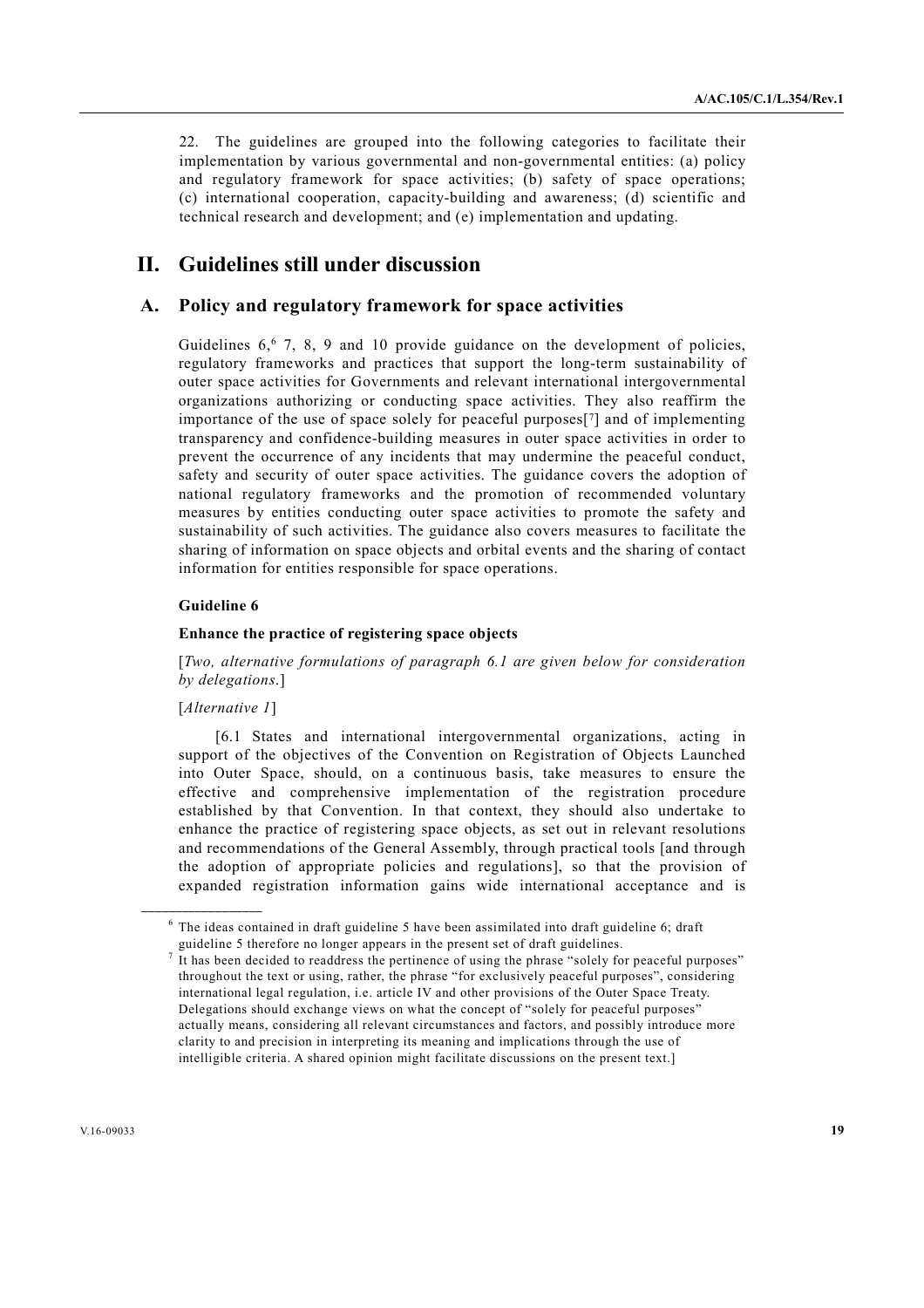sustained over the long term. States and international intergovernmental organizations should act in this domain in a responsible way, considering the proper registration of space objects an important factor of security in outer space.]

#### [*Alternative 2*]

 [6.1 States and international intergovernmental organizations should, in accordance with the provisions and the objectives of the Convention on Registration of Objects Launched into Outer Space, [and taking into consideration the enhanced registration practices recommended by the General Assembly in its resolution 62/101,] [as well as the relevant international legal norms,] ensure the effective and comprehensive implementation of registration practices. To that end, States and international intergovernmental organizations should adopt appropriate policies and regulations for enhancing those practices. Such policies and regulations should cover the communication of expanded information on space objects, their operation and their status, with a view to making registration practices subject to broad international acceptance and sustained over the long term. States and international intergovernmental organizations should act responsibly to that end, considering the proper registration of space objects as a determining factor of safety and security in outer space and, therefore, as a condition for the long-term sustainability of space activities. To that end, the State responsible, under article VI of the Outer Space Treaty, for authorizing and supervising the launch of an object into outer space should ensure that, prior to the launch, all appropriate arrangements and commitments are duly made in order that the object be properly registered by [one of] the launching State[s].<sup>[8]</sup>

 6.2 It should be understood and/or provided for in regulatory instruments enforced by States and international intergovernmental organizations that States and international intergovernmental organizations should not, in any formal or practical way, neglect or unduly perform the procedure of registration, as this may have serious negative implications for ensuring the safety of space operations. States and international intergovernmental organizations should [discourage non-registration and should not allow any non-registration practices for whatever reason] [not support or allow [registration] practices inconsistent with obligations under the Registration Convention]. Solutions should also be sought whenever specific launches of space objects give rise to legal or technical issues that call for diligence in the implementation of registration procedures.

# [*Two, alternative formulations of paragraph 6.3 are given below for consideration by delegations*.]

# [*Alternative 1*]

**\_\_\_\_\_\_\_\_\_\_\_\_\_\_\_\_\_\_** 

 [6.3 If it can be plausibly [maintained] [asserted] [supposed] that a space object has not been registered as prescribed in the Registration Convention and resolutions of the General Assembly[, since there are States that practice registration on the basis of such resolutions, not being parties to the Convention], States and international intergovernmental organizations may direct a request to the State(s) or international intergovernmental organization(s) that have not met the criteria for

<sup>&</sup>lt;sup>8</sup> At the Working Group's first intersessional meeting, held from 5 to 9 October 2015, it was proposed that if alternative 2 for paragraph 6.3 was accepted, the last sentence of this paragraph could be deleted.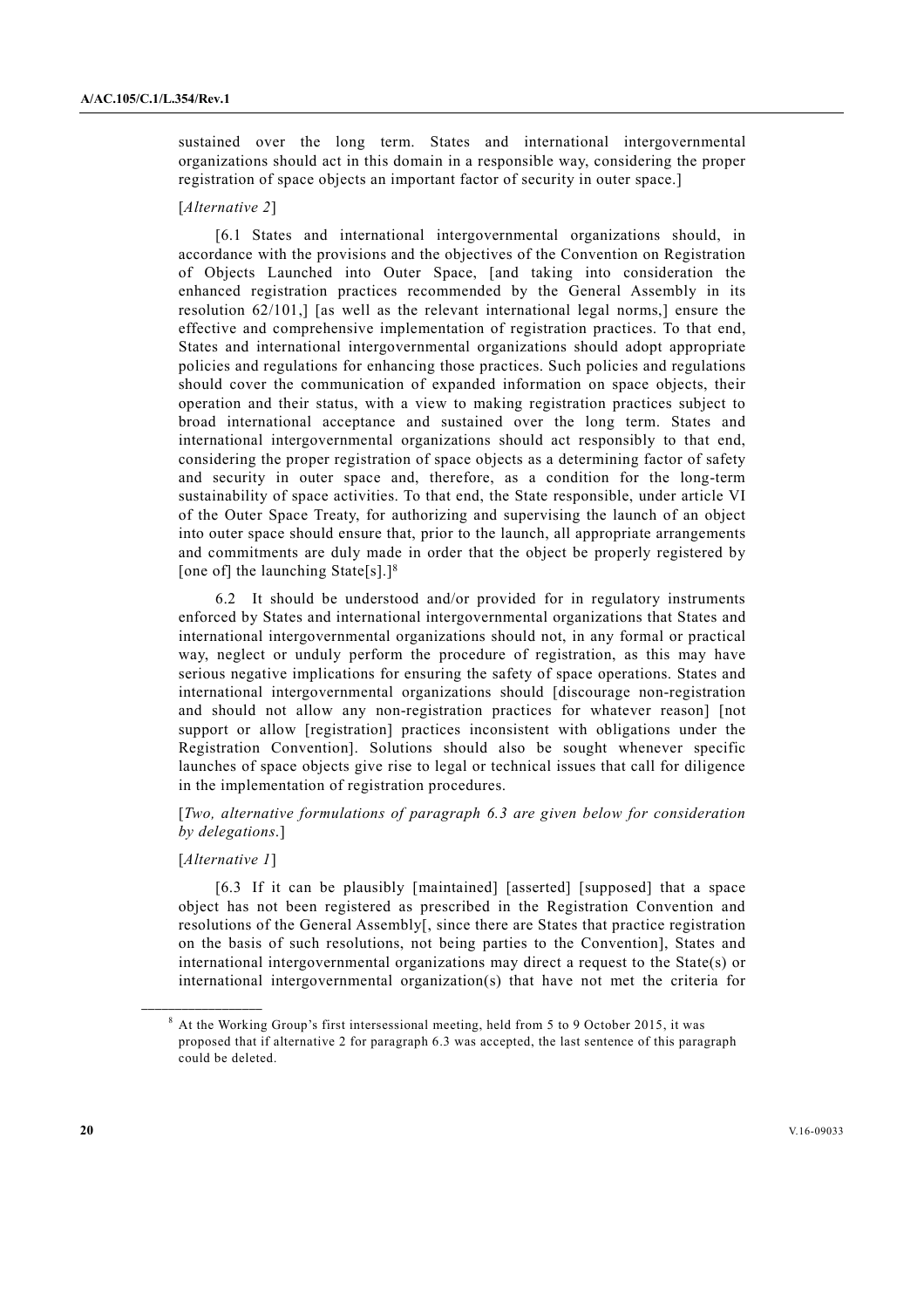registration, considering all pertinent circumstances, to clarify the situation. Requests for clarification should be responded to, with relevant comments provided, as appropriate. In responding, the requested States/international intergovernmental organizations should preferably give assurances that mismanagement of registration, where it has taken place, will be duly addressed. In all cases where States and international intergovernmental organizations intend to make such a request, there should be reasonably sufficient grounds for doing so.]

#### [*Alternative 2*]

 [6.3 Prior to the launch of a space object, the State from whose territory or facility a space object will be launched should, in the absence of prior agreement, contact the States or international intergovernmental organizations that could qualify as the launching States of that space object [to jointly determine which State or entity should register the space object][to jointly determine as to how to proceed with the registration of this particular space object]. [After a space object is launched, should] [Should] States [or international intergovernmental organizations that are involved in the launch of the space object, considering relevant criteria in the Registration Convention,] have reason to believe that a space object [that has been launched] will not be registered, States [should coordinate with the States that may have launched that particular object,] [and/or the international intergovernmental organizations identified above] [should coordinate among themselves and] with those States and international intergovernmental organizations that have jurisdiction and control over the non-registered space object, to determine which State [or entity][or international intergovernmental organization] should register [the] space object. In the event that [a] [the above-mentioned or any other] State [and/or international intergovernmental organization] receives a registration enquiry, [that State] [they] should respond as soon as practicable in order to [determine which State or entity should register the space object.] [facilitate the clarification and/or resolution of a particular registration issue.]

 6.4 The Office for Outer Space Affairs of the Secretariat should be effectively engaged in executing integrated functions pertaining to: (a) the accumulation of information on orbital launches performed (i.e., completed launches resulting in the placement of objects into Earth orbit or beyond) and on orbital objects (i.e., space objects that have been launched into Earth orbit or beyond); and (b) the assignment of international designations to orbital launches and orbital objects in accordance with Committee on Space Research notation, as well as the provision of such designations to the States of registry. The Office should be committed to promoting initiatives that would enable States to satisfactorily adhere to accepted practice by furnishing expanded registration information in accordance with General Assembly resolution 62/101.

 6.5 The launching States and, where appropriate, international intergovernmental organizations should assume responsibility for requesting space launch service providers and users to meet all registration requirements under the Registration Convention and for encouraging their receptiveness to, and urging them to contemplate, the provision of expanded registration information. States and international intergovernmental organizations, having institutionalized the practice of providing expanded registration information, should strive to sustain such practice and identify circumstances complicating the achievement of that task.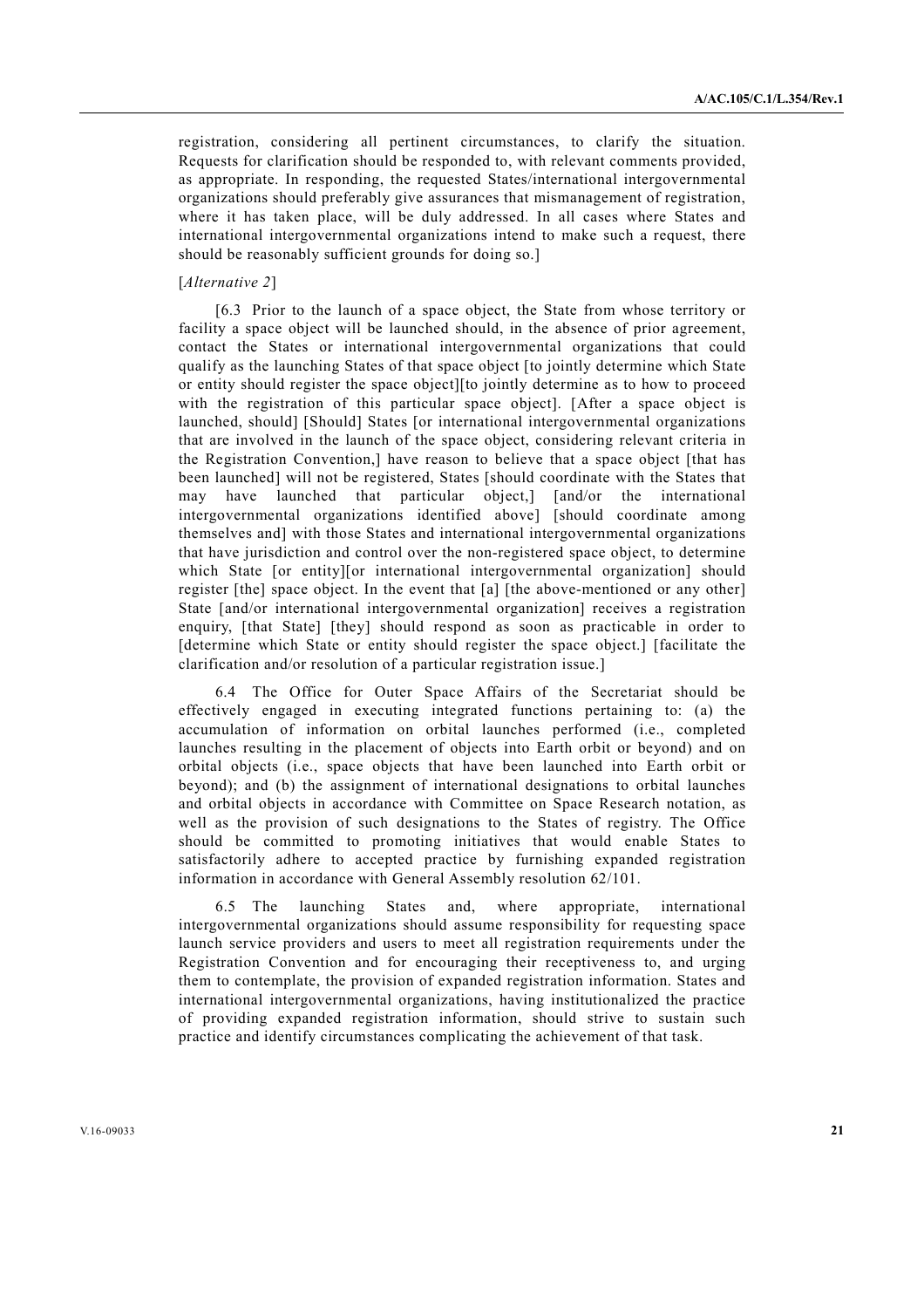6.6 States and international intergovernmental organizations should act in line with subparagraph 2 (b) (ii) of General Assembly resolution 62/101 by considering providing information describing the status of a space object and changes in orbital location of a space object. For the purpose of systemizing understanding in terms of the information required in accordance with subparagraph 2 (b) (ii) of General Assembly resolution 62/101, the following list contains information on changes of status of operations that may be used:

(a) Termination or renewal of the functioning of a space object;

 (b) Loss of functionality of a space object owing to technical flaws or other reasons;

 (c) Loss of ability to control the flight of a space object, with simultaneous emergence of the risk of harmful radio frequency interference with the radio links of other functioning space objects and/or the risk of potentially hazardous conjunctions with other functioning space objects;

 (d) Separation (if envisaged) of subsatellites and/or technological elements of space objects;

 (e) Deployment (if envisaged) of technological elements that change the properties of a space object that influence its orbital lifetime.

 6.7 States and international intergovernmental organizations, acting in the same manner, should consider providing the information referred to in paragraph 4 (a) (iii) of General Assembly resolution 62/101, describing changes in the orbital location of the space object, in accordance with the following list:

 (a) Change of the orbital parameters of a space object as a result of which the space object moves to a different region of near-Earth space;

 (b) Placement of a space object into a graveyard orbit or an orbit with reduced ballistic lifetime;

(c) Change in location in geostationary orbit;

 (d) Repositioning (not entailing significant changes in basic orbital parameters) of a spacecraft operating as part of a satellite constellation among nominal slots within the orbital structure of the constellation.

 6.8 In cases where a launched space object contains other space objects planned for future separation and independent orbital flight, States and international intergovernmental organizations should, when inscribing these objects in their registry and when furnishing registration information to the Secretary-General of the United Nations, indicate (for example, in the form of side notes) the number and names of space objects planned for future separation from the main one, on the understanding that those space objects should not be given different or modified names when they are subsequently registered.

 6.9 In accordance with article IV, paragraph 2, of the Registration Convention, and considering General Assembly resolution 62/101, on registration practices, as well as principle 4.3 of General Assembly resolution 47/68, States and international intergovernmental organizations should provide information to the Office for Outer Space Affairs through internationally accepted mechanisms on all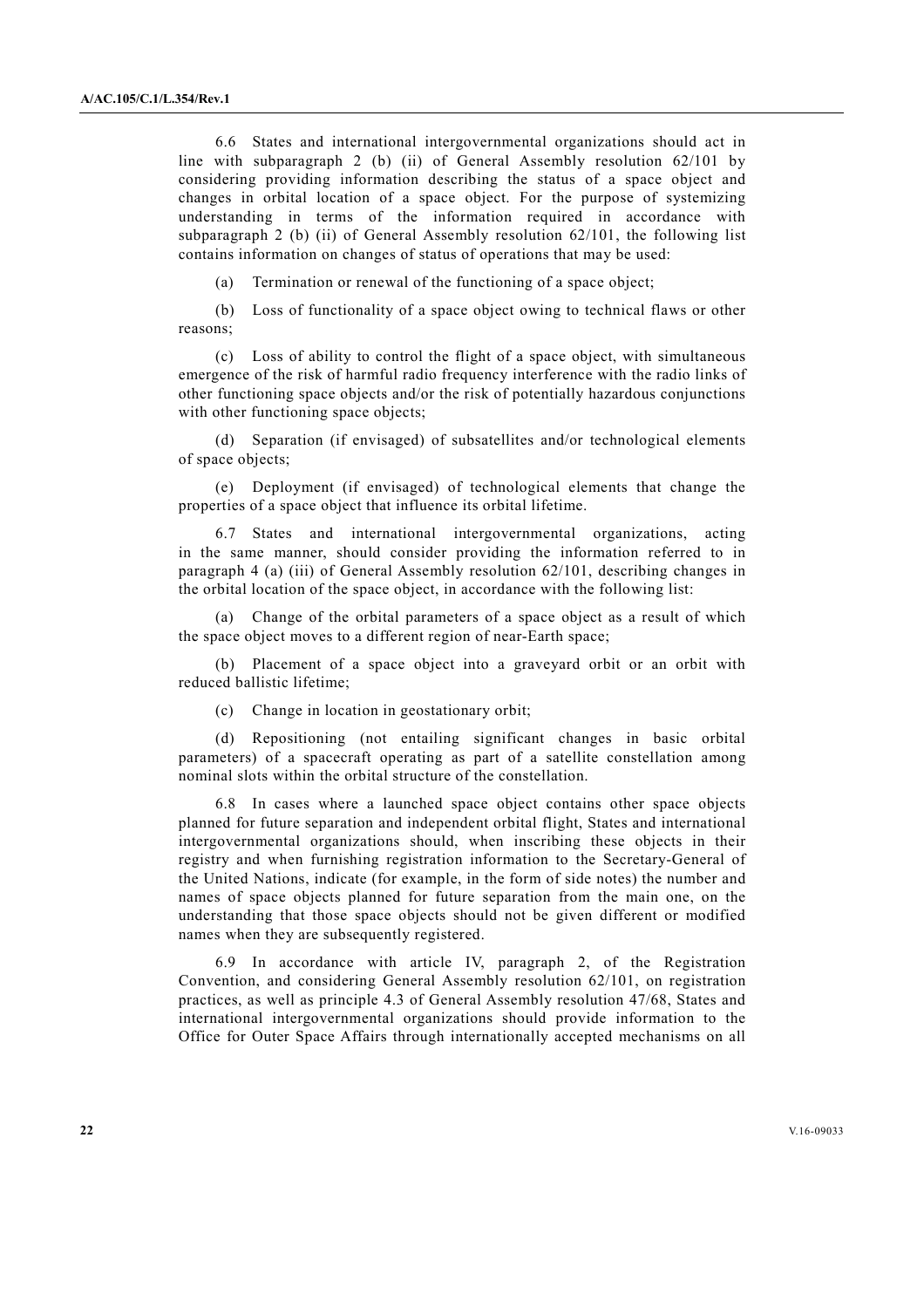space activities or objects that involve the use of nuclear power sources in outer space.

# **Guideline 7**

# **Provide, in national legal and/or policy frameworks, for a commitment to conducting space activities solely for peaceful purposes**

 7.1 States conducting, authorizing or supervising outer space activities, as well as international intergovernmental organizations conducting such activities, should uphold the long-standing principle that the exploration and use of outer space are to be carried out for the benefit and in the interests of all countries and should commit, in their national legal and/or policy frameworks, to conducting space activities solely for peaceful purposes. Without prejudice to a possible broader conceptual meaning that may, within the United Nations system and/or international treaties, be attributed to the use of outer space solely for peaceful purposes and satisfy additional criteria, the conduct of space activities solely for peaceful purposes would not prevent the conduct of monitoring activities [through the use of information and military space systems][, which support national security]. Such commitment to upholding the solely peaceful use of outer space should be considered as commensurate with the need to contribute to a regime of transparency and confidence-building measures in outer space activities and to engage constructively in international dialogues, including discussions within the General Assembly, on possible challenges to space security and sustainability. Insofar as States may have legitimate security interests in outer space, those interests should comply with applicable international law and should take into account the common interests of all humankind.

 7.2 States, in particular those with major space capabilities, should contribute actively to the goal of preventing an arms race in outer space as an essential condition for the promotion of international cooperation in the exploration and use of outer space for peaceful purposes. As established in article IV of the Outer Space Treaty, States parties to the Treaty undertake not to place in orbit around the Earth any objects carrying nuclear weapons or any other kinds of weapons of mass destruction, install such weapons on celestial bodies or station weapons in outer space in any other manner. Accordingly, States are encouraged to work collectively to prevent threats to the peace, safety and security that can compromise the long-term sustainability of outer space activities. In that context, States should bear in mind, inter alia, the report of the Group of Governmental Experts on Transparency and Confidence-Building Measures in Outer Space Activities.9

**\_\_\_\_\_\_\_\_\_\_\_\_\_\_\_\_\_\_**   $9$  A/68/189.

V.16-09033 **23**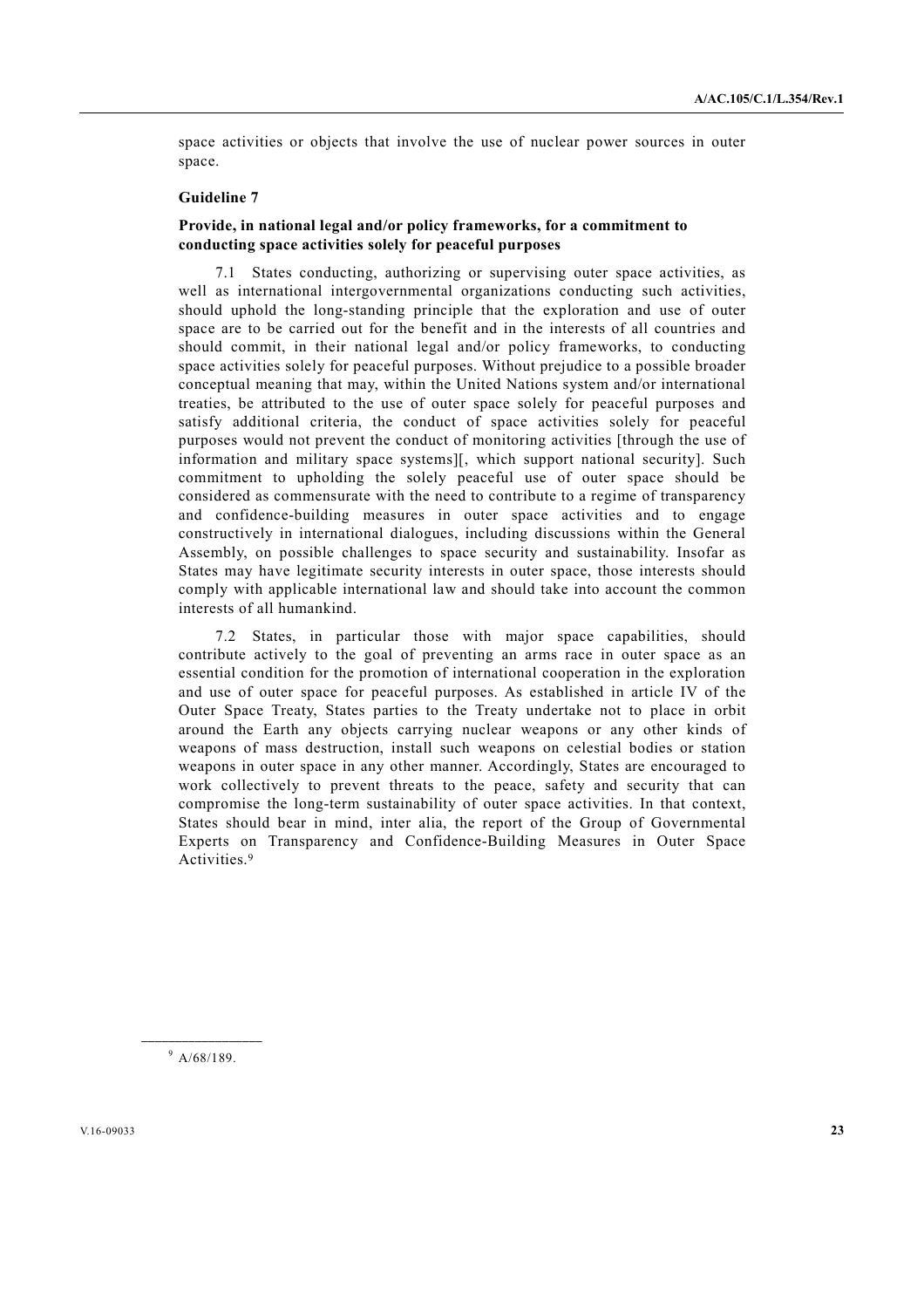#### **Guideline 8**

# **Implement operational and technological measures of self-restraint to forestall adverse developments in outer space**<sup>10</sup>

 8.1 As part of defining, validating and supporting their space operations' tasks and requirements and space security-related guidance, operational principles and procedures, as well as identifying and employing appropriate capabilities in establishing and satisfying the needs in this area, States and international intergovernmental organizations should ensure that their related governmental agencies and establishments, respectively, as well as relevant non-governmental entities under their jurisdiction and/or control, have a basic awareness of the need to align their objectives and means with criteria and requirements attributable under international law, including the provisions of article IX of the Outer Space Treaty, and should make sure that such operations do not interfere with foreign space objects, unless there is an express agreement to such interference on the part of or coordination of actions with the States or international intergovernmental organizations that exercise jurisdiction and/or control over those space objects.

 8.2 In undertaking space operations with a view to gathering information on objects, events and situations in near-Earth space orbit through general surveillance and monitoring or any other operations, which may involve approaches at relatively short distances and fly-bys in close proximity to foreign space objects, States and international intergovernmental organizations should provide for safeguards to protect against adverse physical and operational effects on foreign space objects. To avoid a situation whereby approaches at relatively short distances and fly-bys in close proximity to foreign space objects may be characterized as unauthorized and/or hostile actions and may thus give rise to conflict, States and international intergovernmental organizations, by taking full cognizance of the limitations derived from international law and related internationally recognized standards to be followed when assessing and/or directing such operations in outer space, should avoid negatively influencing and/or compromising the safe operation of foreign space objects in a way that they would not deem pertinent and/or acceptable as applied to their own space objects.

 8.3 States and international intergovernmental organizations, especially those that have the relevant capacities and practices, are encouraged to share with the Committee on the Peaceful Uses of Outer Space their assessment of the situation in outer space from the perspective of the overall consideration of maintaining outer space as an operationally safe, stable and conflict-free environment. They are also encouraged to share characteristics, in as much detail as they deem necessary, of the phenomena and events that influence the security of outer space.

 $10$  At the Working Group's first intersessional meeting, held from 5 to 9 October 2015, it was proposed that the present draft guideline be moved to the section entitled "Safety of space operations". However, the Working Group has not yet taken a decision on this.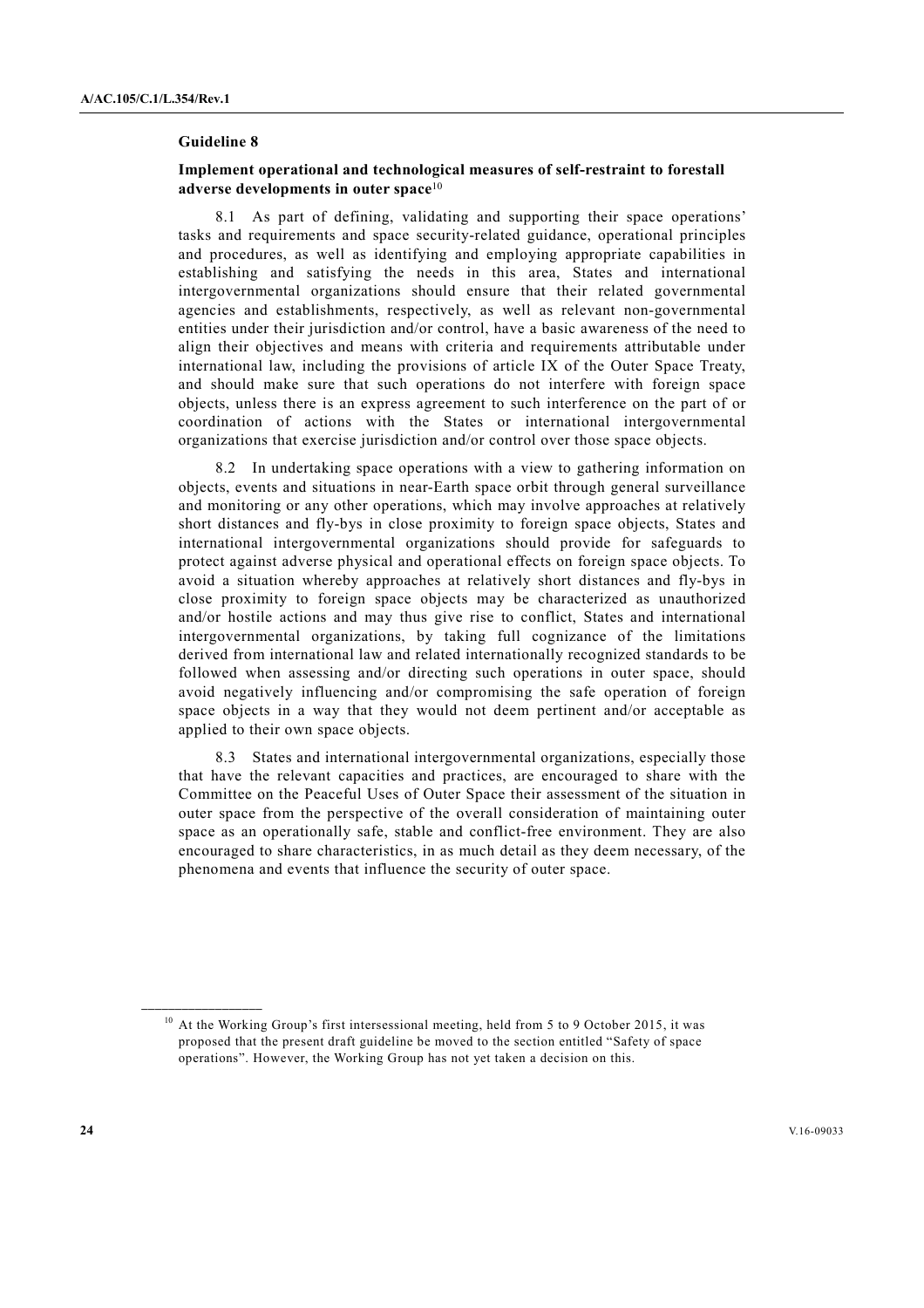## **Guideline 9**

 **Implement policy aimed at precluding interference with the operation of foreign space objects through unauthorized access to their on-board hardware and software**<sup>11</sup>

[*Two, alternative formulations of guideline 9 are given below for consideration by delegations.*]

#### [*Alternative 1*]

 [9.1 By regulating and administering the functions involved in ensuring the safe and responsible conduct of space operations, States and international intergovernmental organizations, acting, inter alia, subject to the requirements of article VI of the Outer Space Treaty, should not directly or indirectly engage in, and/or associate themselves with, activities that support or assist any practice whereby any instruments and/or software that are modified to interfere in an unauthorized manner in the regular operation of hardware and/or to access in an unauthorized manner the information systems of foreign space objects embedded in space objects and/or their components destined for export or use, through sale, lease or otherwise, by foreign recipients or users. Likewise, States and international intergovernmental organizations should require entities under their jurisdiction and/or control to provide guarantees or assurances against any such practice on their part or that of their personnel, contractors or subcontractors at any level. The absence of any such embedded instruments and/or software should be officially attested by States or international intergovernmental organizations exercising jurisdiction and/or control with respect to manufacturers and suppliers of spacecraft and/or their components, as part of standing safety and security validation and assurance processes and/or at the request of the recipient or user. It should be a common understanding that any practice to the contrary, irrespective of the motives that could serve to substantiate it, and/or of the nature, scope, duration or intensity of the potential effect of any particular embedded instrument and/or software, or the engagement criteria used or ultimate objectives pursued in that context, would entail serious implications for the safety of space operations, since altered control programmes and any other component that may be embedded in space objects could, if conceivably activated, negatively affect the operational capabilities and mission sustainment of the space objects accommodating them and, specifically, escalate the risks of failures and increase the probability of incidents and accidents.

 9.2 Considering that any practice covered by the present guideline and that could exert an effect on foreign space objects that could lead, in particular, to the compromising of command transmissions would deny the rights and interests of States and international intergovernmental organizations that exercise jurisdiction and/or control over those objects, such practices should be qualified as violations of and/or prejudicial to the principles and norms of international law, specifically those deriving from article IX of the Outer Space Treaty, as well as the established criteria for good-faith practices and commercial integrity.]

<sup>&</sup>lt;sup>11</sup> At the Working Group's first intersessional meeting, held from 5 to 9 October 2015, it was proposed that the present draft guideline be moved to the section entitled "Safety of space operations". However, the Working Group has not yet taken a decision on this.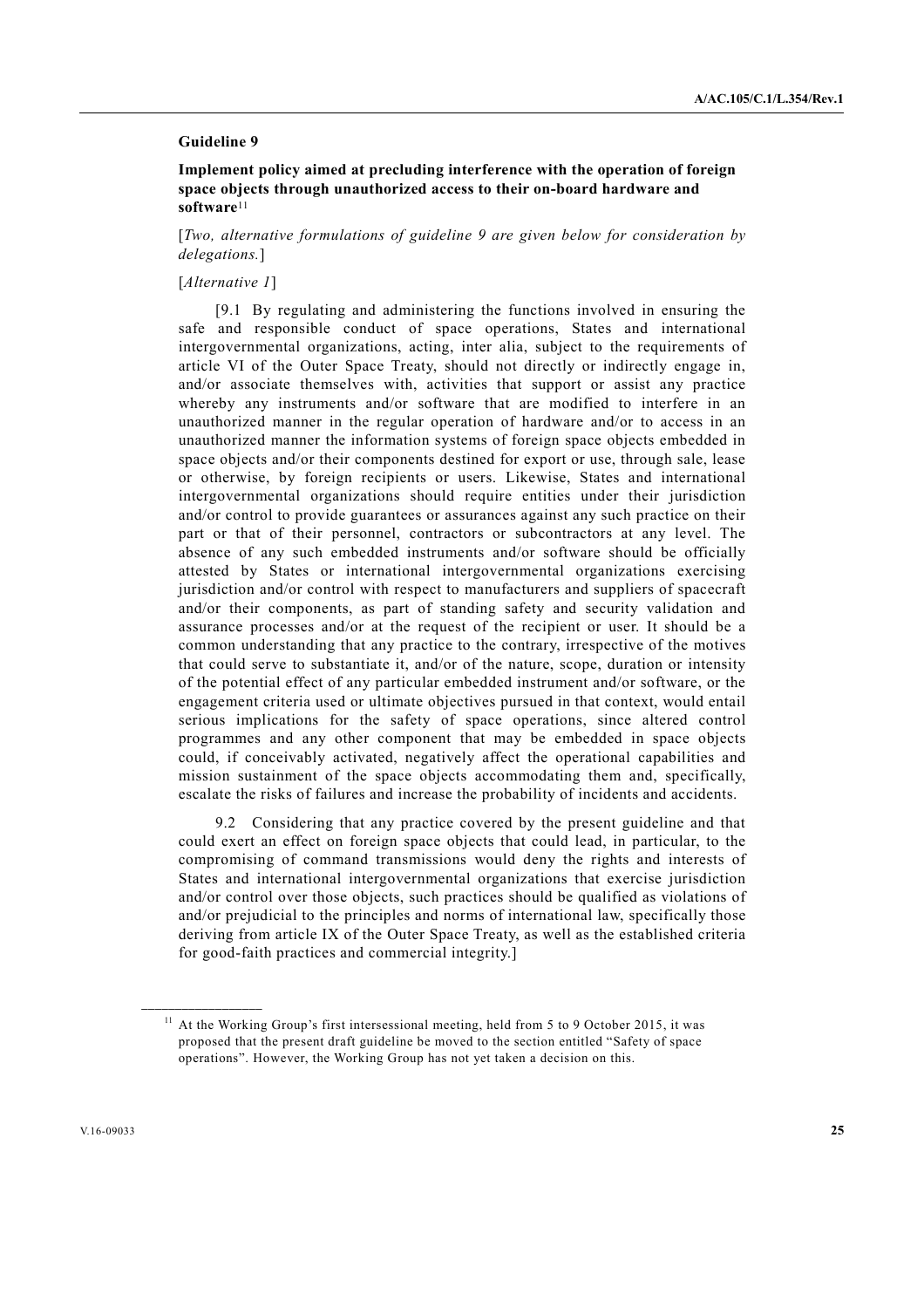#### [*Alternative 2*]

 [9.1 States should take reasonable steps to ensure the integrity of the supply chain so that end users can have confidence in the security of information and communications technology products. States should seek to prevent the proliferation of malicious information and communications technology tools and techniques and the use of harmful, hidden functions.]

#### **Guideline 10**

#### **Refrain from intentional modifications of the natural space environment**<sup>12</sup>

 10.1 States and international intergovernmental organizations should be fully aware of the need to focus on the avoidance and management of crisis situations that may be associated with the misuse of technology and technical means of intentional modification of the natural space environment, as those situations may pose a threat to, and/or cause vulnerabilities of, space systems. Accordingly, States and international intergovernmental organizations should prioritize the use of technology and technical means that meet the safety requirements of space operations covered by the Convention on the Prohibition of Military or Any Other Hostile Use of Environmental Modification Techniques, which was opened for signature on 18 May 1977 and entered into force on 5 October 1978. States and international intergovernmental organizations should agree that the use of environmental modification techniques for peaceful purposes may, unless supported by relevant safety criteria and procedures, damage or harm the operational space objects in orbit and have widespread and/or long-lasting and/or severe effects. Such effects may pose immediate and/or projected threats of fragmentation of foreign or any other space objects and result in the mass proliferation of space debris, hindering use of the orbit.

 10.2 For the purposes of the present guideline, "deliberate manipulation of natural processes" shall mean the intentional alteration of characteristics of the space environment (electron concentration and temperature of the ionosphere, density and chemical composition of the upper atmosphere, intensity of electromagnetic emissions and characteristics of radiation belts, including the creation of artificial radiation belts). Accordingly, when planning and conducting outer space activities, States and international intergovernmental organizations should not use and/or allow entities under their jurisdiction and control to use modification techniques that could impact the condition of the space environment in a way that would negatively influence operational spacecraft, associated ground infrastructure or the space environment to a degree either equivalent to or comparable with the effects listed in article I of the Convention on the Prohibition of Military or Any Other Hostile Use of Environmental Modification Techniques. States and international intergovernmental organizations should be fully aware that such negative influence may lead to the incapacitation of operational spacecraft and associated ground infrastructure, interference in space radio links, failures in space objects' control processes, on-board equipment and navigation systems, and the distortion of radio signals used for measuring the trajectory parameters of space

<sup>&</sup>lt;sup>12</sup> At the Working Group's first intersessional meeting, held from 5 to 9 October 2015, it was proposed that the present draft guideline be moved to the section entitled "Safety of space operations". However, the Working Group has not yet taken a decision on this.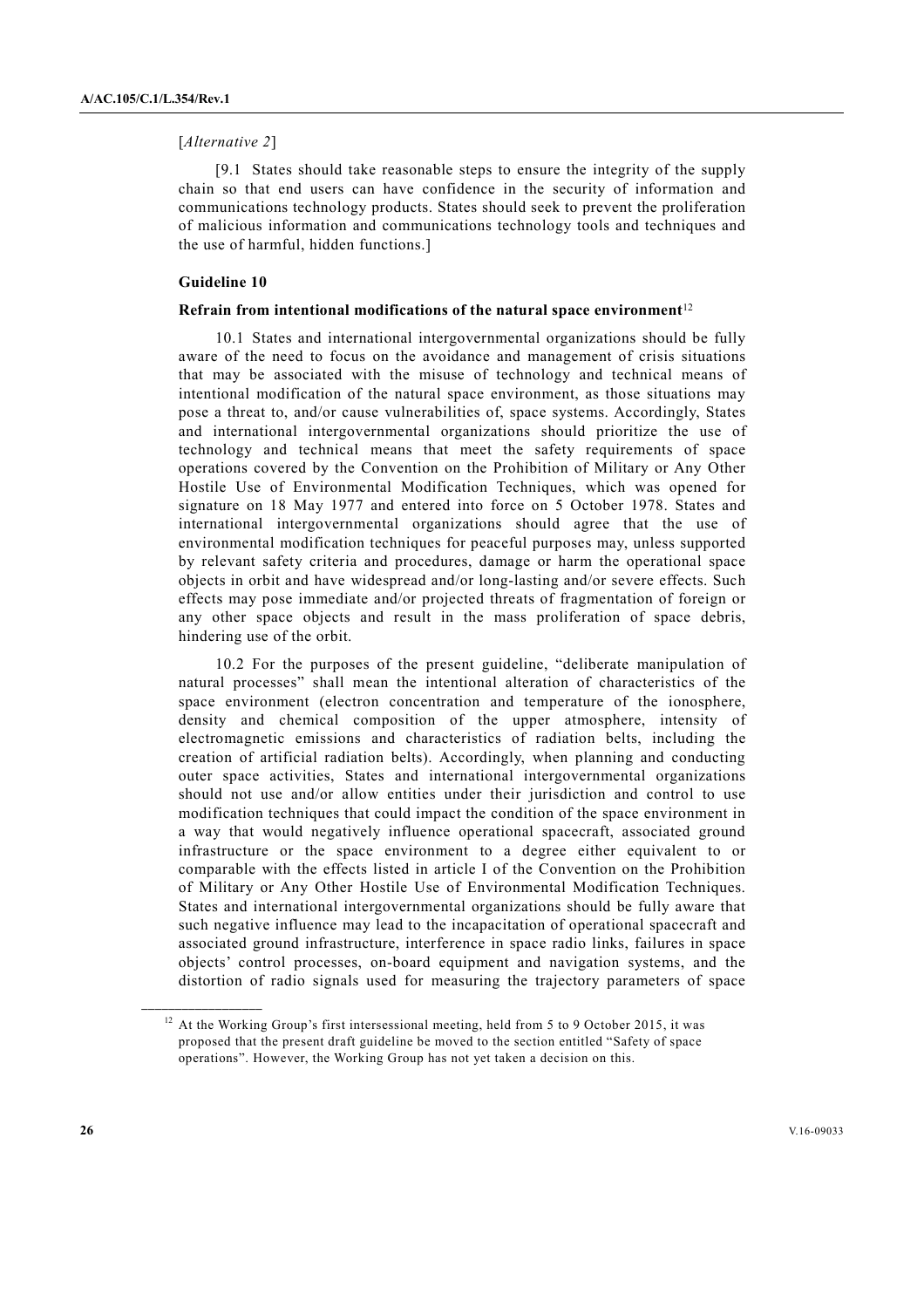objects. These effects could result in an increase in the number and frequency of collisions and the proliferation of small objects or particles of space debris.

 10.3 States and international intergovernmental organizations should regulate issues that form the substance of the present guideline in a preventive and reactive manner. Such regulations should be applicable to activities that they or their related entities conduct or participate in and should include the following:

 (a) Enhancing awareness of the risks associated with any deliberate manipulation of natural processes in the context provided for in the present guideline, as well as advancing a systemic approach to assessing and controlling such risks;

 (b) Designing and implementing administrative, operational and technological restraints when developing and while implementing experiments or other types of activity involving any deliberate manipulation of natural processes in the context provided for in the present guideline;

 (c) Setting safety-critical parameters of the space environment with regard to the scale and effect of any minor manipulations of natural processes in the context provided for in the present guideline, so that the use of such manipulation techniques does not result in damaging phenomena.

 10.4 Notwithstanding article III, paragraph 2, of the Convention on the Prohibition of Military or Any Other Hostile Use of Environmental Modification Techniques and without prejudice to the procedures provided for in guideline 16 (entitled "Share operational space weather data and forecasts"), should it be established, in the context of implementation of the present guideline, that safety-critical values of space environment parameters have been reached, States and international intergovernmental organizations should be available for consultation and/or provision of information, if available, in the event of a request from other States and international intergovernmental organizations interested in such consultations and/or information for good and valid reasons.

# **B. Safety of space operations**

Guidelines 11, 14, 15, 18, 19, 20, 21, 22, 30, 31 and 32 provide guidance to Governments and relevant international intergovernmental organizations on conducting space operations in a manner that supports the long-term sustainability of outer space activities. The guidance covers the exchange of contact information as a means of expediting the exchange of information on space objects and orbital events. The guidance also covers the collection, sharing and dissemination of information on space objects and the performance of conjunction assessments for space objects during orbital phases of spaceflight and for newly launched space objects. Guidance is provided on the sharing of operational space weather data and forecasts, as well as on the sharing of space weather models, tools and experiences with regard to the mitigation of space weather effects on space systems. The guidance includes measures to safeguard the security and resilience of ground infrastructure. Guidance is provided on the development of criteria and procedures for the active removal of space objects from orbit and on the conduct, in extreme cases, of operations resulting in the destruction of registered and unregistered space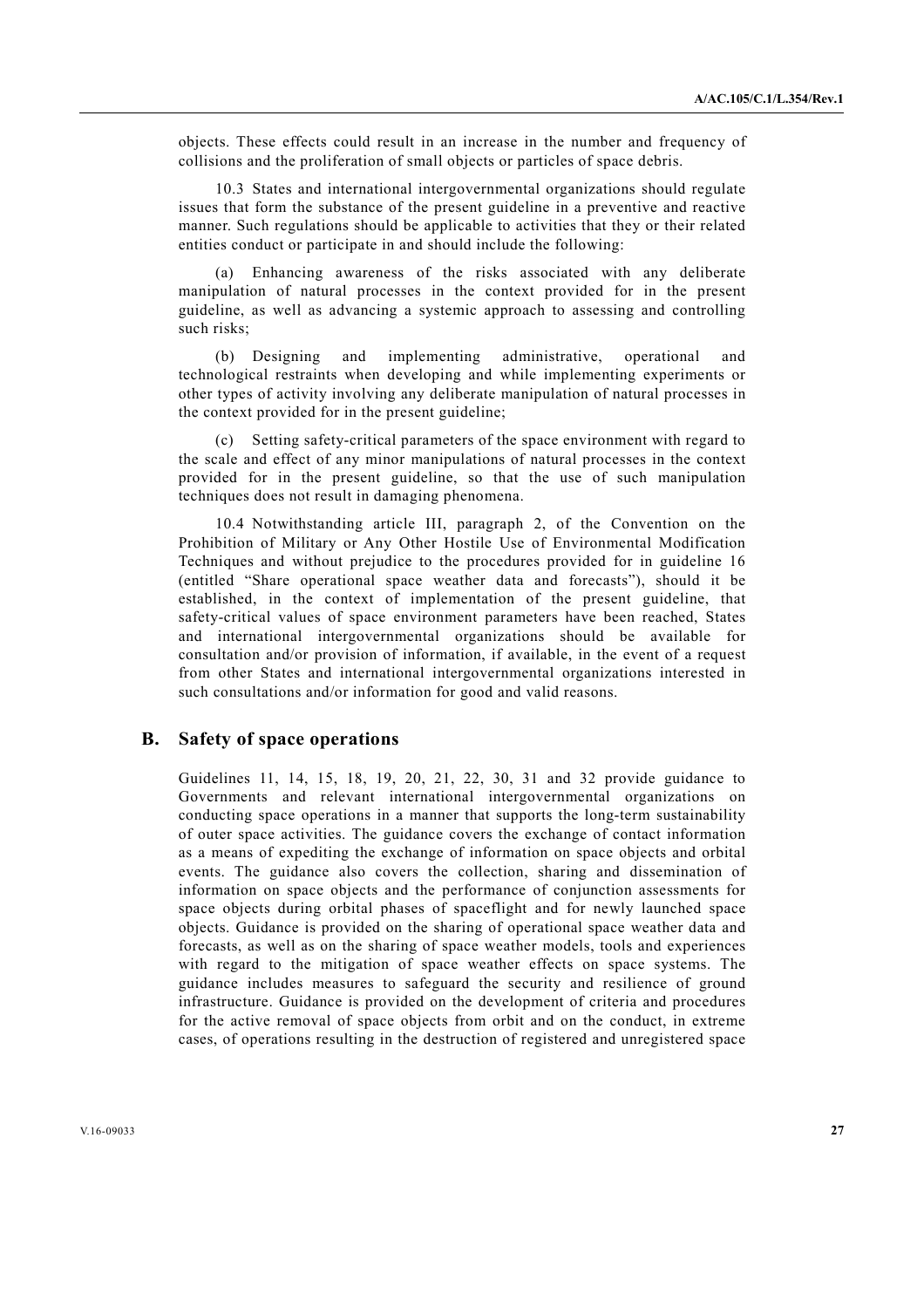objects in orbit. The above-mentioned guidelines also cover approaches to the design and operation of small-size space objects, compliance with procedures for mitigating risks associated with the uncontrolled re-entry of space objects and the observance of safety precautions when using sources of laser beams passing through outer space.

# **Guideline 11**

## **Provide updated contact information and share information on space objects and orbital events**

 11.1 States and international intergovernmental organizations should exchange and/or make readily available regularly updated contact information [through agreed official channels, including on a multilateral basis,] on their designated entities authorized to engage in exchanges of appropriate information on, inter alia, space operations, conjunction assessments and the monitoring of objects and events in outer space, in particular those entities that are responsible for processing incoming incident reports and forecasts and adopting precautionary and response measures. States and international intergovernmental organizations should establish appropriate means to enable timely coordination to reduce the probability of and/or to facilitate effective responses to orbital collisions, orbital break-ups and other events that might increase the probability of accidental collisions or may pose a threat to human lives, property and/or the environment, in the case of uncontrolled re-entries.

 11.2 States and international intergovernmental organizations should exchange, as mutually agreed, relevant information on space objects and information related to actual or potential situations in near-Earth space that may affect the safety and security of outer space operations.

[*Two, alternative formulations for paragraph 11.3 are given below for consideration by delegations*.]

#### [*Alternative 1*]

 11.3 The providing and/or transferring entity is encouraged to ensure that information exchanged is, to the extent practicable, reliable, accurate, complete and conclusively presumed as such by the providing and/or transferring entity. Its time reference and period of applicability should be noted. The information should be exchanged in a timely manner to enable precautionary actions.

## [*Alternative 2*]

 11.3 The information exchanged should be, to the extent practicable, reliable, accurate and complete. Its time reference and period of applicability should be noted. The information should be exchanged in a timely manner to enable precautionary actions.

 11.4 To implement the present guideline, States and international intergovernmental organizations should, through a dedicated consultative process, consider, acquire specific understanding of and develop shared positions on the practical issues and modalities relating to the exchange of relevant information on space objects and events in near-Earth space obtained from different authorized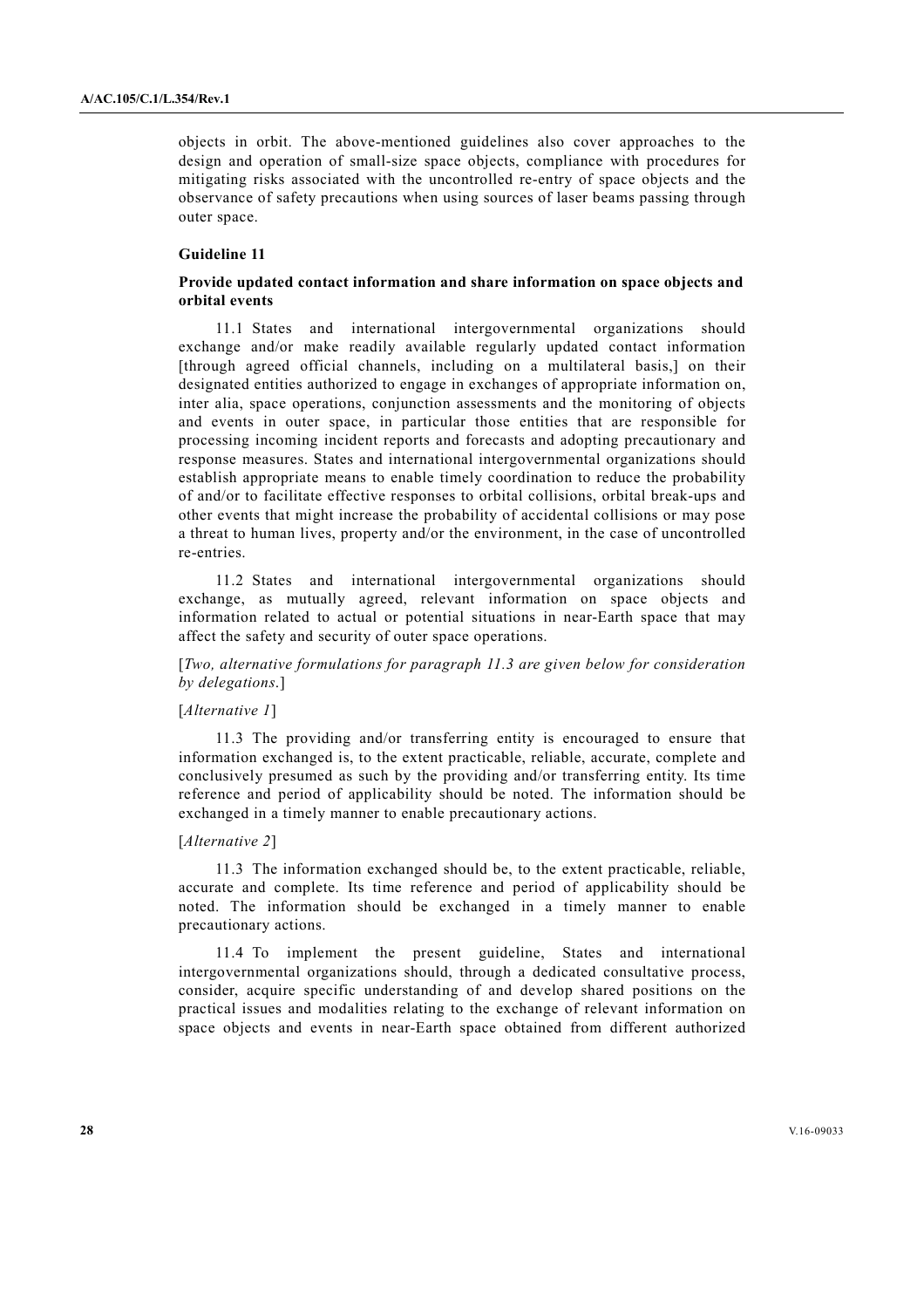sources, in order to ensure harmonized and standardized record-keeping on objects and events in outer space.

 11.5 As part of identifying pragmatic approaches to collaborative information-sharing, States and international intergovernmental organizations should consider the options for effectively accumulating and providing access to information on objects and events in outer space on a timely basis and for achieving consistency in the interpretation and use of such information as one of the means to support their activities aimed at maintaining the safety of space operations. The options for consideration could include standards and data formats to enable the interoperability of information shared on a voluntary basis, bilateral arrangements to exchange information, regional or multilateral coordination among providers of information to enable cooperation and interoperability and the establishment of a United Nations information platform. Those options could serve as a basis for a distributed international information system for multilateral cooperation in sharing and disseminating multi-source information on objects and events in near-Earth space.

# **Guideline 14**

#### **Perform conjunction assessment during all orbital phases of controlled flight**

 14.1 Conjunction assessment should be performed for all spacecraft capable of adjusting trajectories during orbital phases of controlled flight for current and planned spacecraft trajectories. States and international intergovernmental organizations should, through national mechanisms and/or international cooperation, perform conjunction assessments during all orbital phases of controlled flight for current and planned spacecraft trajectories. With due consideration to article VI of the Outer Space Treaty, States should encourage entities, including spacecraft operators and conjunction assessment service providers under their jurisdiction and/or control to perform conjunction assessments through national mechanisms, when applicable. International intergovernmental organizations should perform such assessments through their respective mechanisms.

 14.2 States and international intergovernmental organizations should develop and implement compatible approaches to and methods for conjunction assessment that may include: (a) improving the orbit determination of relevant space objects; (b) screening current and planned trajectories of relevant space objects for potential collisions; (c) determining, in coordination with other operators and/or organizations responsible for conjunction assessment, as appropriate, whether an adjustment of trajectory is required to reduce the risk of collision; and (d) sharing information on the proper interpretation and usage of the conjunction information, as appropriate. States and international intergovernmental organizations should, where applicable, encourage entities under their respective jurisdiction and/or control, including spacecraft operators and conjunction assessment service providers, to develop or help develop such approaches and methods to conjunction assessment.

 14.3 Spacecraft operators, including those of non-governmental entities, that are unable to perform conjunction assessments should seek support, via State authorities, as necessary and in accordance with relevant applicable regulations, from appropriate around-the-clock conjunction assessment entities. International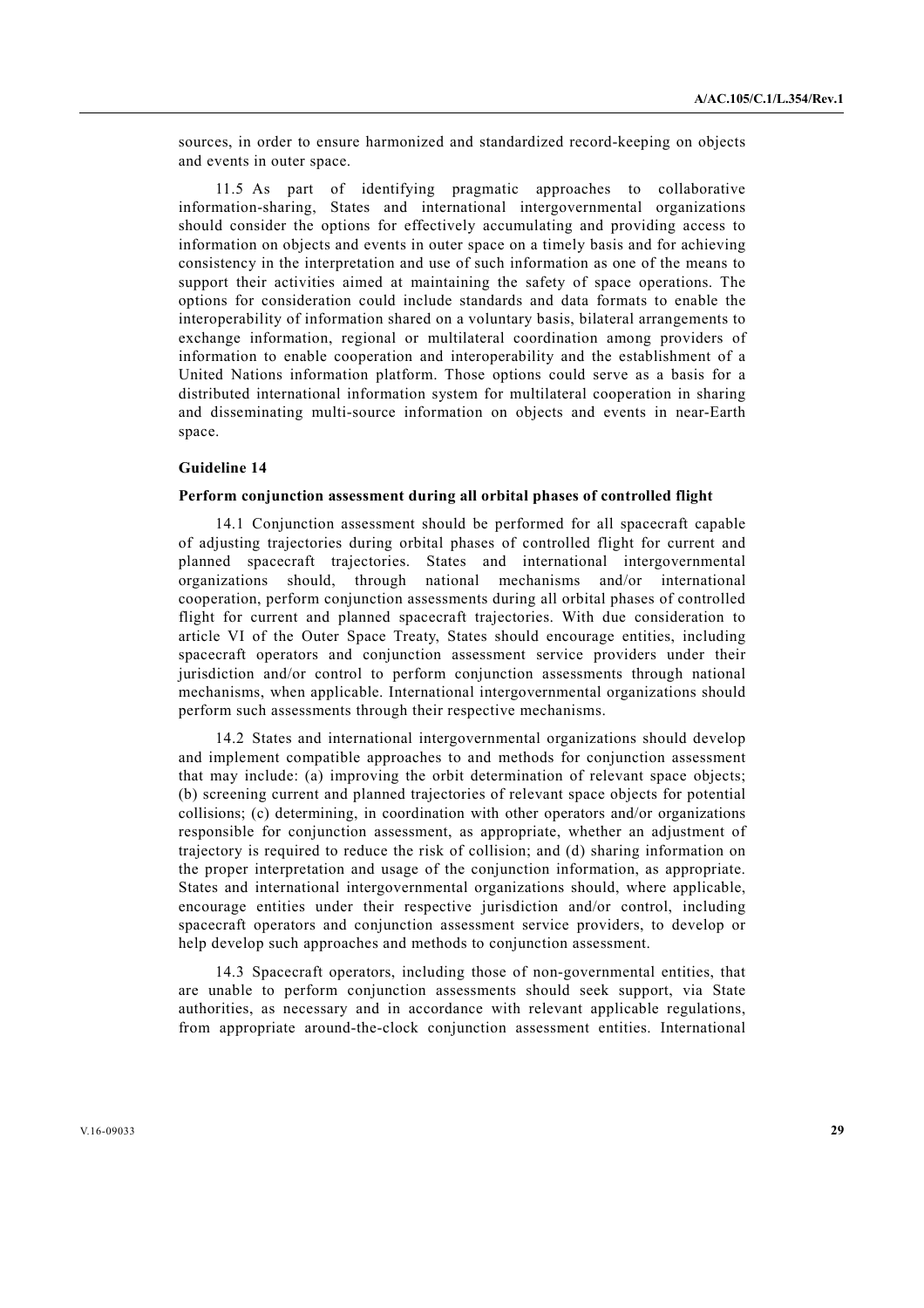intergovernmental organizations that are unable to perform conjunction assessments should seek support through their respective mechanisms.

## **Guideline 15**

# **Develop practical approaches for pre-launch assessment of possible conjunctions of newly launched space objects with space objects already present in near-Earth space**

 15.1 [States and international intergovernmental organizations should advise [consider advising,] [attribute due importance to advising] launch service providers under their jurisdiction and control to consider pre-launch conjunction assessment for newly launched space objects to avoid possible collisions during orbital insertion. States and international intergovernmental organizations should also coordinate with other States and international intergovernmental organizations, as appropriate, on this issue.] States and international intergovernmental organizations should develop and implement, as far as technically feasible, methods and procedures to accomplish pre-launch conjunction assessments. [States and international intergovernmental organizations should develop common international standards and establish procedures for sharing information on the planned flight trajectory of a launch vehicle during the orbital insertion of spacecraft or payloads, as this would improve the safety of space operations.]

 15.2 States and international intergovernmental organizations that launch objects into outer space should uphold the general approach that the development and implementation of transparency and confidence-building measures for outer space activities are to be perceived as a process that should give rise to common practices in pre-launch information provision, based on the understanding that:

 (a) States and international intergovernmental organizations should be encouraged to provide, using relevant existing and/or other dedicated mechanisms, launch schedules that include the information necessary for a preliminary assessment of changes in the future population of space objects (general information on planned launches such as range of launch dates, launch place, type of launch vehicle, the number of spacecraft to be launched and the destination regions of near-Earth outer space where newly launched objects are intended to be placed);

States and international intergovernmental organizations should be encouraged to provide, using relevant existing and/or other dedicated mechanisms, pre-launch notifications containing information on the launch plan that would be useful for matching specific objects to be launched with the registration information on newly launched space objects provided by launching States. Such notifications would preferably include information on planned dates and times of scheduled launches, types of launch vehicles, notices for mariners and pilots on restricted zones at sea and in airspace and basic information on space objects planned for insertion into orbit that contains, as a minimum, reference to the destination regions of near-Earth outer space where the newly launched objects are to be placed and/or basic parameters of the nominal orbit of each object and the possible dispersion of their values.

[15.3 States and international intergovernmental organizations should undertake efforts to develop and use compatible formats for the pre-launch sharing of information on the nominal orbital parameters and probable dispersion of their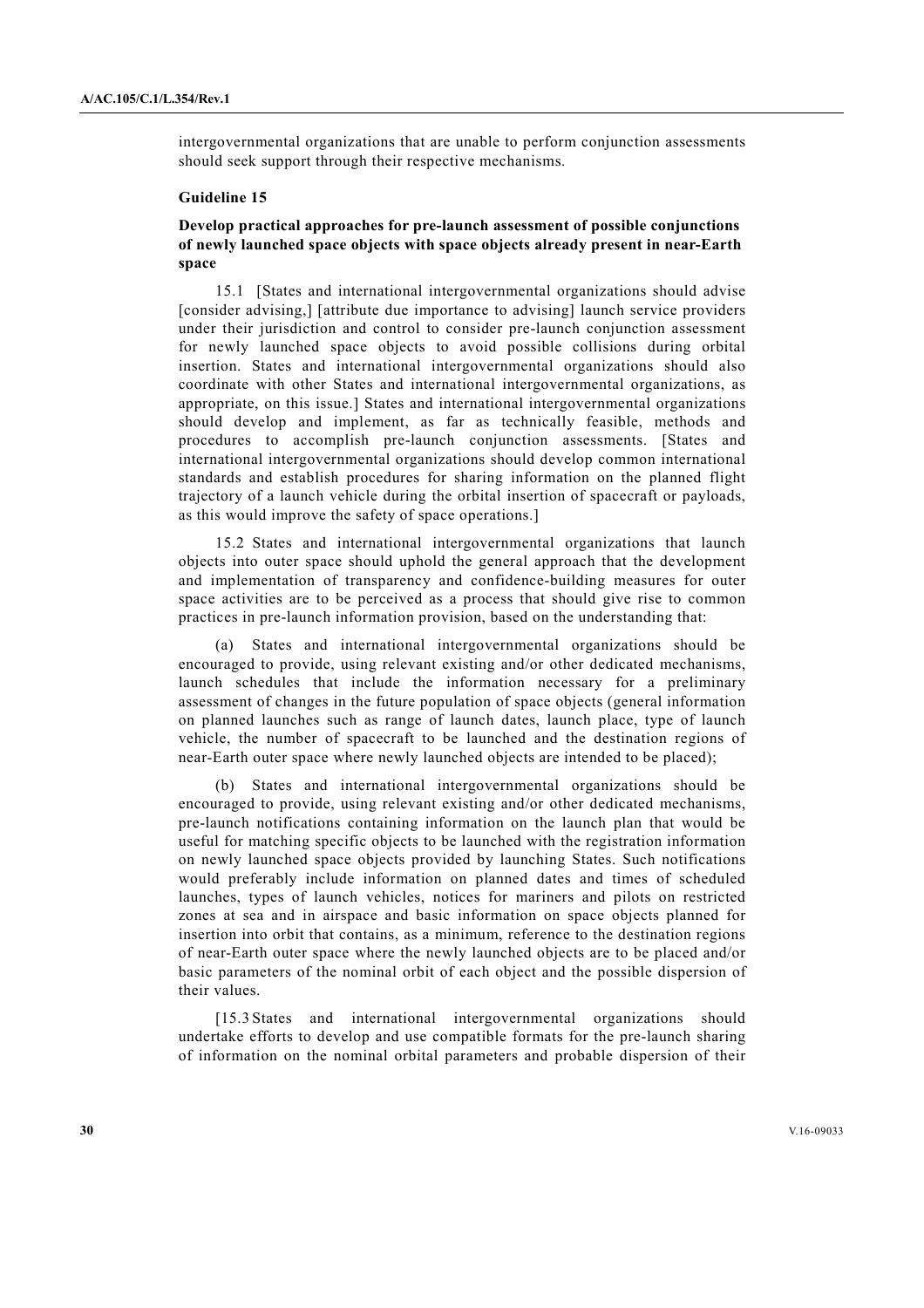values for each space object planned for separation and independent insertion into a target orbit in order to allow assessment of possible conjunctions and to coordinate planned in-orbit operations accordingly. States and international intergovernmental organizations are encouraged to engage in a dialogue and hold consultations, as feasible, with the aim of achieving and/or systemizing understanding as to how the experience gained and methods developed could be summarized, institutionalized and covered by spaceflight safety planning and launch readiness reporting procedures as far as technically and otherwise practicable. States and international intergovernmental organizations should be encouraged to align their practices and to promote the use of such practices to meet the objectives of practical and effective safety measures.]

#### **Guideline 18**

# **Ensure the safety and security of terrestrial infrastructure that supports the operation of orbital systems and respect the security of foreign space-related terrestrial and information infrastructures**

 18.1 States and international intergovernmental organizations should consider the safety and security of terrestrial infrastructure that provides for the proper operation of, and receiving and processing of data from, orbital systems as forming an integral part of the concept of and practices for ensuring the long-term sustainability of outer space activities. As part of the responsible and peaceful conduct of space activities and when providing overall institutional support for the concept of and practices for ensuring the long-term sustainability of such activities, States and international intergovernmental organizations should adopt decisions that are reasoned and effectively formalized at the policy and regulatory levels for the exclusion and prevention of any actions on their part and that of natural and legal persons under their jurisdiction and control that could impair or adversely affect the serviceability of terrestrial infrastructure under foreign jurisdiction and/or control.

 18.2 States and international intergovernmental organizations should establish and pursue, both internally and through active efforts at the international level, an information security policy that would appropriately address effective cooperation in preventing, identifying, investigating and deterring malicious usage of information and communications technologies and/or any other activities that may endanger or disrupt critical national, foreign and international information infrastructure that may be directly involved in ensuring the safe and secure operation of orbital systems under national or foreign jurisdiction. Consequently, States and international intergovernmental organizations should, whenever needed and/or as requested, liaise and engage in practical interaction with each other in response to relevant real-time, emerging and potential threats and incidents that may affect the terrestrial infrastructure in question.

 18.3 Taking into account applicable international law, including the Outer Space Treaty and the ITU Constitution and Convention and Radio Regulations, States and international intergovernmental organizations should refrain from the use of radiofrequencies and/or the conduct of activities that they have reason to believe may cause [potentially] harmful interference to the terrestrial infrastructure supporting the operation of the orbital systems of other States and international intergovernmental organizations, including infrastructure under the jurisdiction and/or control of another State. States and international intergovernmental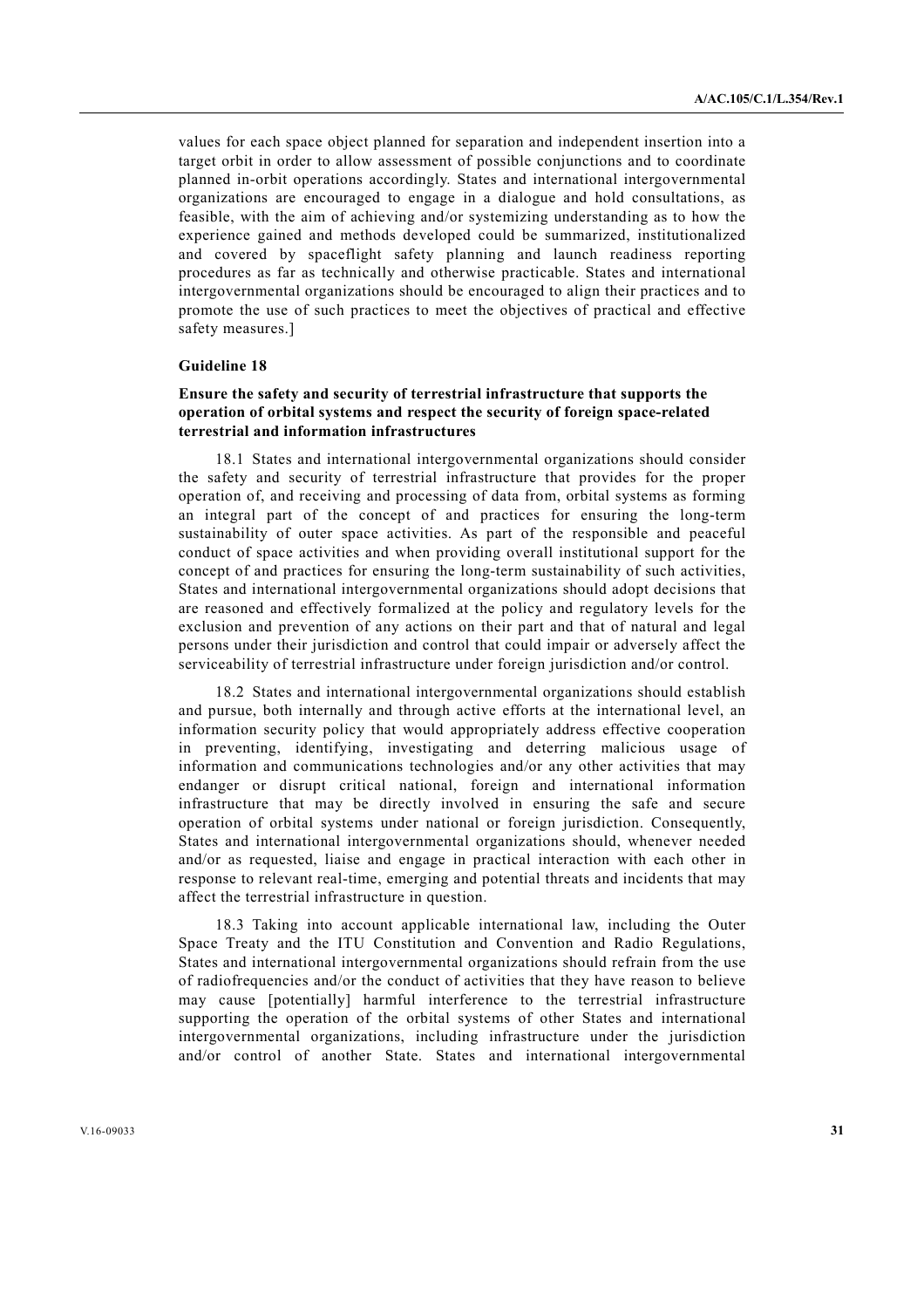organizations should provide, at the policy level, for the exclusion of any actions that could impair or adversely affect the serviceability of terrestrial infrastructure under foreign jurisdiction and/or control. To facilitate communication regarding emerging and potential threats to terrestrial infrastructure that supports the operation of orbital systems, States and international intergovernmental organizations should designate points of contact for information exchanges.

 18.4 States and international intergovernmental organizations should strengthen the security and resilience of their terrestrial infrastructure that supports the operation of orbital systems. States and international intergovernmental organizations involved in the establishment and/or operation of a particular terrestrial infrastructure that supports the operation of orbital systems are encouraged to cooperate to strengthen the security and resilience of that infrastructure. Such efforts could include information exchanges between and among governmental and non-governmental entities responsible for terrestrial infrastructure — via State authorities as necessary and in accordance with relevant applicable regulations — regarding effective practices for withstanding and recovering from accidents and incidents.

 18.5 When considering appropriate measures for the protection and improvement of the resilience of terrestrial infrastructure and information infrastructure used for the operation of and for providing support to space systems, notably in order to ensure the continuity of critical services, States and international intergovernmental organizations should conduct a comprehensive assessment of the potential impact that the total or partial loss of the infrastructure's functionality may have on national and foreign users of the services it supports.

 18.6 In implementing the present guideline, States and international intergovernmental organizations should provide for regulation that ensures that the methods and procedures used to support the resilience of terrestrial infrastructure preclude any action that could impair or adversely affect the operation of terrestrial and information infrastructures under foreign jurisdiction and/or control.

# **Guideline 19**

## **Ensure the safety and security of terrestrial infrastructure that supports the operation of orbital systems**

 19.1 Terrestrial infrastructure, including supporting information infrastructure, supports the proper operation of, and the receiving and processing of data from, orbital systems. Therefore, States and international intergovernmental organizations should recognize that the safety and security of terrestrial infrastructure that supports orbital systems are integral to ensuring the long-term sustainability of outer space activities.

 19.2 Taking into account applicable international law, including the Outer Space Treaty and the ITU Constitution and Convention and Radio Regulations, States and international intergovernmental organizations should refrain from activities that they have reason to believe may cause potentially harmful interference to the terrestrial infrastructure that supports the operation of the orbital systems of other States and international intergovernmental organizations, including infrastructure under the jurisdiction and/or control of another State. To facilitate communication regarding emerging and potential threats to terrestrial infrastructure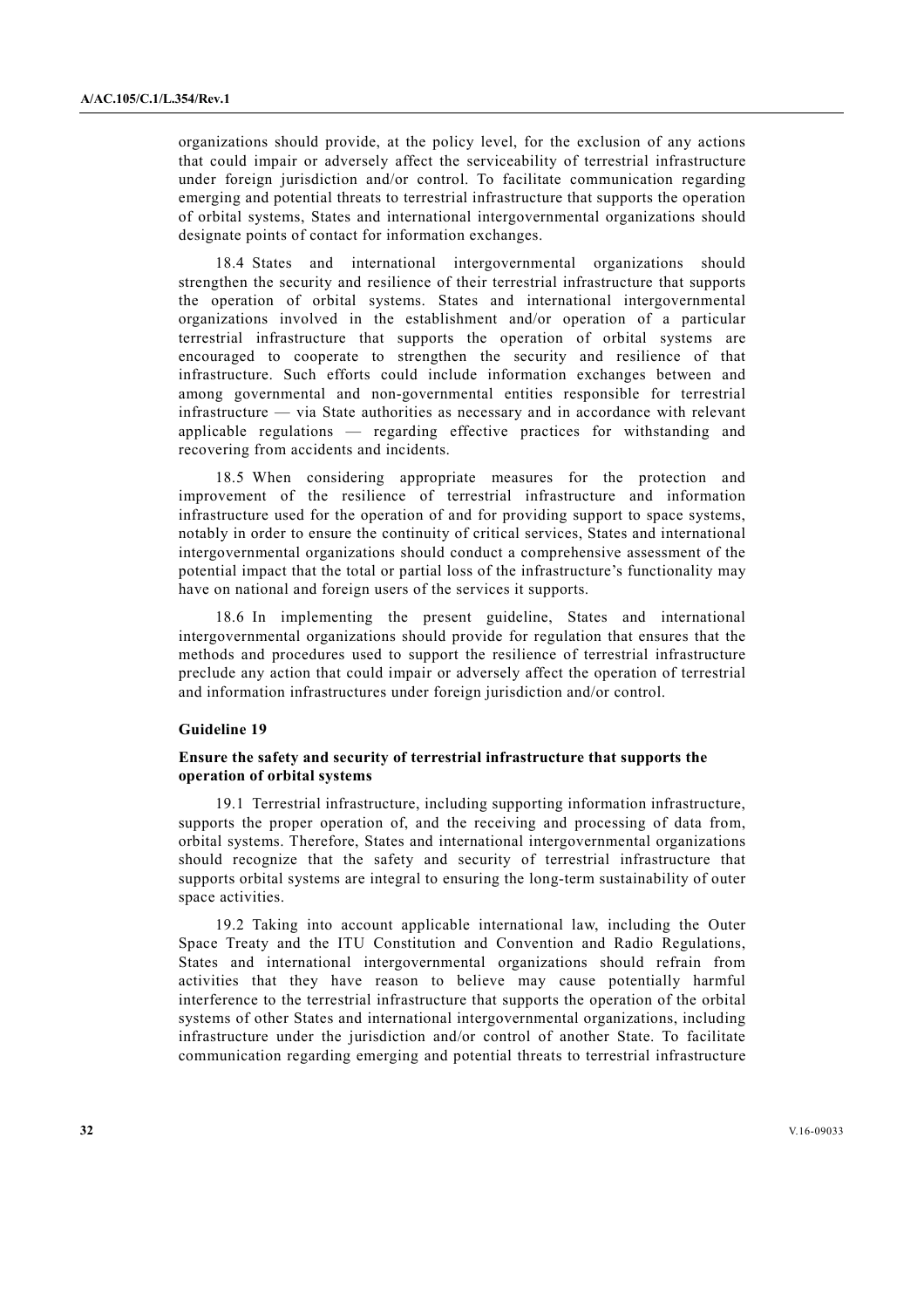that supports the operation of orbital systems, States and international intergovernmental organizations should designate points of contact for information exchanges.

 19.3 States and international intergovernmental organizations should strengthen the security and resilience of their terrestrial infrastructure that supports the operation of orbital systems. States and international intergovernmental organizations party to the establishment and/or operation of a particular terrestrial infrastructure that supports the operation of orbital systems are encouraged to cooperate to strengthen the security and resilience of that infrastructure. Such efforts could include information exchanges between and among governmental and non-governmental entities responsible for terrestrial infrastructure — via State authorities as necessary and in accordance with relevant applicable regulations regarding effective practices for withstanding and recovering from accidents and incidents.

 19.4 When considering appropriate measures for the protection and improving the resilience of terrestrial infrastructure and information infrastructure used for the operation of and for providing support to space systems, notably in order to ensure the continuity of critical services, States and international intergovernmental organizations should conduct a comprehensive assessment of the potential impact that the total or partial loss of the infrastructure's functionality may have on national and foreign users of the services it supports.

#### **Guideline 20**

#### **Develop and implement criteria and procedures for the preparation and conduct of space activities aimed at the active removal of space objects from orbit**

 20.1 States and international intergovernmental organizations considering or initiating involvement in, or the execution of, active removal of space objects, either functioning or non-functioning, whatever their legal status may be, should, in the process of making their judgments with regard to the feasibility and safety of such operations and throughout their preparation and execution stages, thoroughly review and effectively implement a coherent set of stringent requirements and measures aimed at ensuring the identification, analysis, evaluation and prevention of risks, as well as employing appropriate means and methods that would make such operations safe and fully consistent with the principles and norms of international law.

 20.2 Decisions on risk mitigation methods and the choice of tools and techniques to implement active removal operations should be aligned with the overriding task of preventing any actions or omissions that could make vulnerable or threaten space objects owned and/or operated by other States, international intergovernmental organizations or foreign entities, and/or result in the loss, operational malfunction, degradation or loss of integrity of such objects, and thus impair or circumscribe the rights and interests of those States, international intergovernmental organizations or foreign governmental or non-governmental entities. It should be understood that any active removal operations:

 (a) Will not have negative technological impacts on the above-mentioned space objects, unless agreed to in advance of such operations by the State (including the State of registry), international intergovernmental organization and/or entity concerned;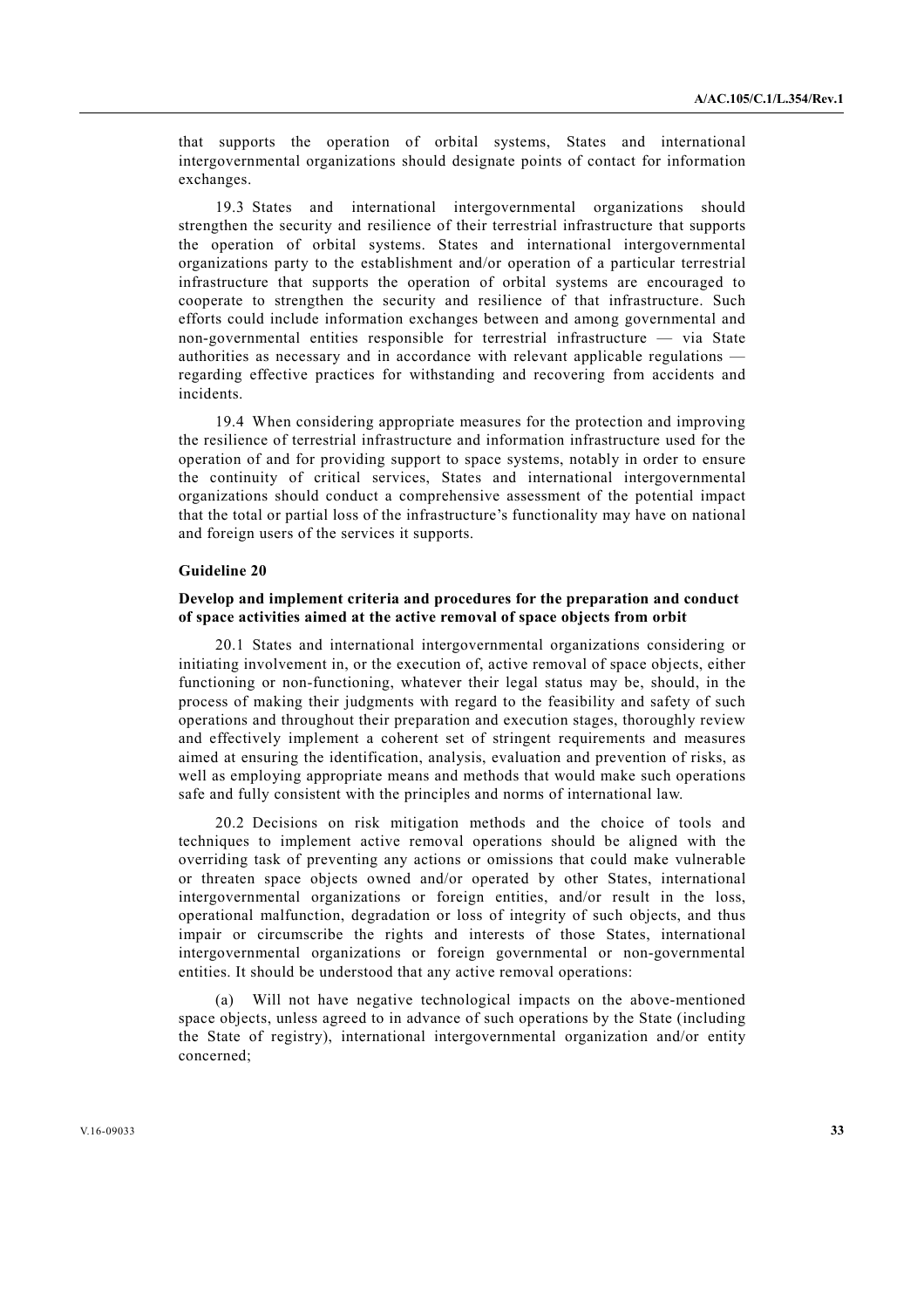(b) May not lead to any irregularities in the jurisdiction and/or control functions of foreign space objects.

 20.3 It should be presumed that the present guideline applies equally to any operation in outer space that involves any kind of physical impact on, and/or handling of, space objects owned and/or operated by other States, international intergovernmental organizations or foreign governmental or non-governmental entities.

# **Guideline 21**

# **Establish procedures and requirements for the safe conduct of operations resulting in the destruction of in-orbit space objects**<sup>13</sup>

[*Two, alternative formulations of guideline 21 are given below for consideration by delegations*.]

#### [*Alternative 1*]

**\_\_\_\_\_\_\_\_\_\_\_\_\_\_\_\_\_\_** 

 [21.1 States and international intergovernmental organizations may consider the destruction of a space object under their jurisdiction and/or control when alternatives to such operations would have far more negative consequences. In every case where a State or international intergovernmental organization is faced with the need to perform an operation leading to the destruction of a space object under its jurisdiction and/or control because the circumstances of its flight afford no other technical option, such a course of action should be duly substantiated as an unavoidable measure to avert an immediate or potential serious threat to human life, the environment or property in outer space or on the ground, in the air or at sea in case of re-entry of the space object. Furthermore, any operation that could result, through mechanical impact or the use of other means, in direct or indirect damage to or destruction of a space object under foreign jurisdiction and control should not be contemplated unless explicitly agreed to by the States or international intergovernmental organizations that exercise jurisdiction and control over that space object. Any operations resulting in the intentional destruction of an in-orbit space object should be carried out in conformity with the Space Debris Mitigation Guidelines of the Committee on the Peaceful Uses of Outer Space as they relate to the need to avoid the generation of long-lived debris.

 21.2 Well in advance of proceeding, on legitimate grounds, with the destruction of an in-orbit space object, States and international intergovernmental organizations should take care to adhere to a procedure for reporting on the circumstances of such operations that should include the basic elements outlined below. States and international intergovernmental organizations should, through the Office for Outer Space Affairs or other appropriate channels when necessary, keep the international community appropriately informed of the circumstances that warrant such an operation and inform it, as necessary, on how the situation is evolving. It should be a general principle that the greater the probability of side effects from an operation, the more detailed should be the information made available at different stages of the operation's preparation and implementation.

<sup>&</sup>lt;sup>13</sup> At the Working Group's first intersessional meeting, held from 5 to 9 October 2015, it was suggested that it would be more appropriate to insert the language on non-interference into the preambular text of the guidelines.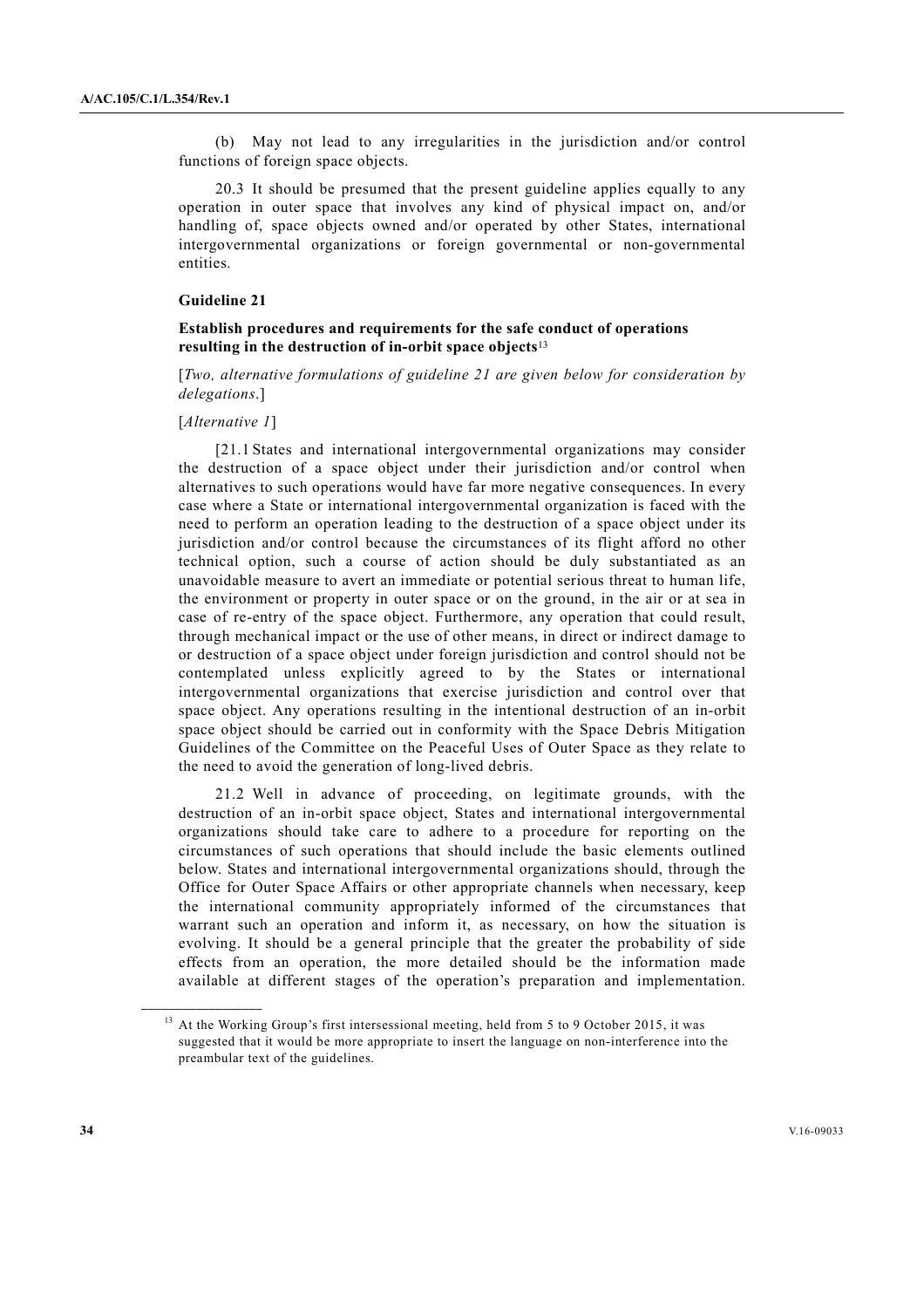Where practicable, the prerequisites for organizing the provision of information in an expeditious reactive mode or in near real-time mode should be properly considered.]

#### [*Alternative 2*]

 [21.1 Intentional destruction of any on-orbit spacecraft and launch vehicle orbital stages or other harmful activities that generate long-lived debris should be avoided. When intentional break-ups are determined to be necessary, States should inform[, directly or through relevant international organizations,] other potentially affected States of their plans, including the measures that will be taken to ensure that intentional destruction is conducted at sufficiently low altitudes to limit the orbital lifetime of resulting fragments. All actions should be carried out in conformity with the Space Debris Mitigation Guidelines of the Committee on the Peaceful Uses of Outer Space, endorsed by the General Assembly in its resolution 62/217, entitled "International cooperation in the peaceful uses of outer space".]

#### **Guideline 22**

# **Develop criteria and procedures for the active removal of space objects and for the intentional destruction of space objects, specifically as applied to non-registered objects**

 22.1 In the course of applying the guidelines on active removal and/or intentional destruction of space objects, States and international intergovernmental organizations should ensure conformity with the provisions of the present guideline, which covers objects launched into outer space but not registered in line with the Registration Convention. States and international intergovernmental organizations should ensure the completeness of regulation of active removal and/or intentional destruction operations on the basis of a fully integrated approach, in order to avoid any loose, random or abusive practices.

 22.2 States and international intergovernmental organizations should proceed on the understanding that securing legitimate grounds for operations for active removal or intentional destruction depends on whether the specific space object (whether or not registered in [the Register of Objects Launched into Outer Space] [compliance with the Registration Convention or General Assembly resolution 1721B of 1961]) planned for removal or destruction and a specific physical object in orbit that is presumed to be or is associated with that space object are one and the same physical body. Positive identification of the object to be actively removed or intentionally destroyed should be the determining factor when deciding whether to proceed with the operation. Accordingly, until the origin and status of a specific physical object are determined in a sufficiently precise way, the object should not be regarded as an immediate target for active removal or an intentional destruction operation. States and international intergovernmental organizations should consistently seek to establish and maintain procedures and mechanisms that would make it possible to effectively address and satisfy individual and common needs in the identification of objects in orbit.

 22.3 Operations for active removal or intentional destruction should be preceded by a thorough analysis of all feasible methods of their implementation, including an assessment of the risks entailed by each method. The degree to which the international community is to be informed about the technical aspects of the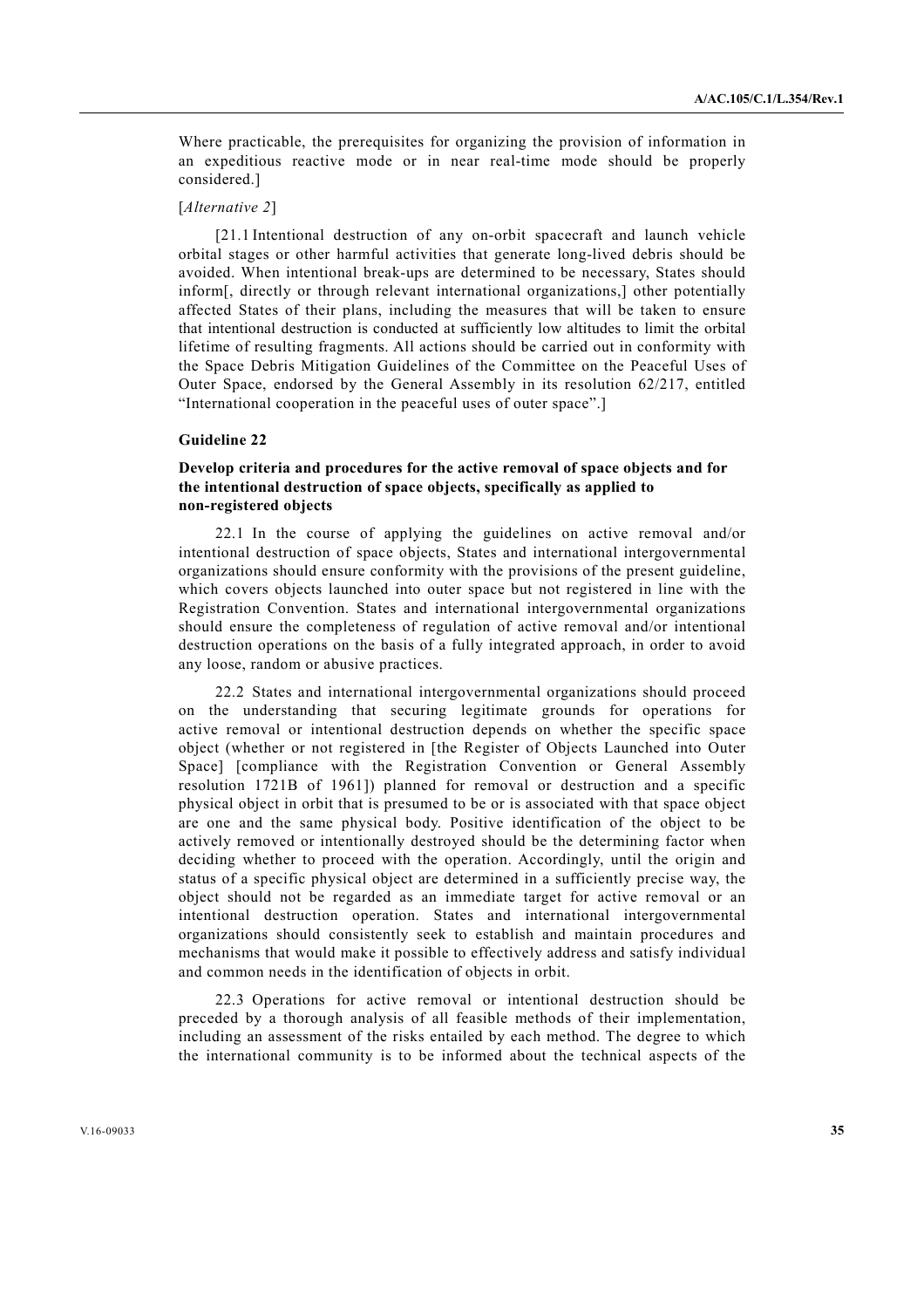method chosen for implementing the operation is to be determined at the discretion of the States and/or international intergovernmental organizations that plan and conduct such operations, on the understanding that the overall information support required for the purposes of safety of space operations should be adequately provided by them through the Office for Outer Space Affairs and other relevant channels. The security of the information systems and technical components of such operations should be ensured by the States and international intergovernmental organizations planning and conducting them. Other States and international intergovernmental organizations should, as far as possible and upon request, provide information and analytical support for such operations. In addition to the provision of valid near-Earth space monitoring information and the results of space situational analysis (if such results are available), such support may include assistance in identifying relevant space objects through analysis of the relevant monitoring or information archives and making the results of such analysis available for general access and use.

 22.4 Currently, the practice of applying the Registration Convention differs, as there are varying views on the registration of component parts of space objects and/or launch vehicles that either do not possess the ability to operate independently or turn out to be incapable of sustained operational capabilities for the mission-specified time period. States and international intergovernmental organizations should, when applying the guidelines on active removal and/or intentional destruction of space objects and with a view to enhancing practice in registering space objects, proceed on the following basis:

 (а) The body of rules governing the title to, and status of, a space object, as established under international law, should be understood as being based on the interaction of factors that relate to the interpretation of the legal status of component parts of space objects and launch vehicles as well as of space objects that have not been capable ab initio of performing their assigned functions, or have lost the capability to do so, in cases where States and international intergovernmental organizations have not registered those component parts and objects, with other factors that have continued relevance and, in the light of the rights and obligations provided for in articles VII and VIII of the Outer Space Treaty, should not be dispensed with;

 (b) Non-registration of component parts of objects or, when relevant, objects as described in subparagraph (a) above that result from a space launch or events during the flight of a space object should not in itself be construed as grounds for considering such component parts and objects to be devoid of title, taking into account, inter alia, the requirements of the Convention on International Liability for Damage Caused by Space Objects. The absence of specific information on those component parts and objects either in a particular registration entry or as a reference in registration entries for other objects should not be considered a reason for divesting jurisdiction and control over such component parts or objects;

 (c) Compliance with the practical observations contained in subparagraphs (a) and (b) above should not decrease the motivation of States and international intergovernmental organizations with regard to developing, as appropriate, policies that would be instrumental for the ascertainment by the launching State, and/or the international intergovernmental organization that has accepted the relevant rights and obligations, of the status of non-registered component parts of space objects or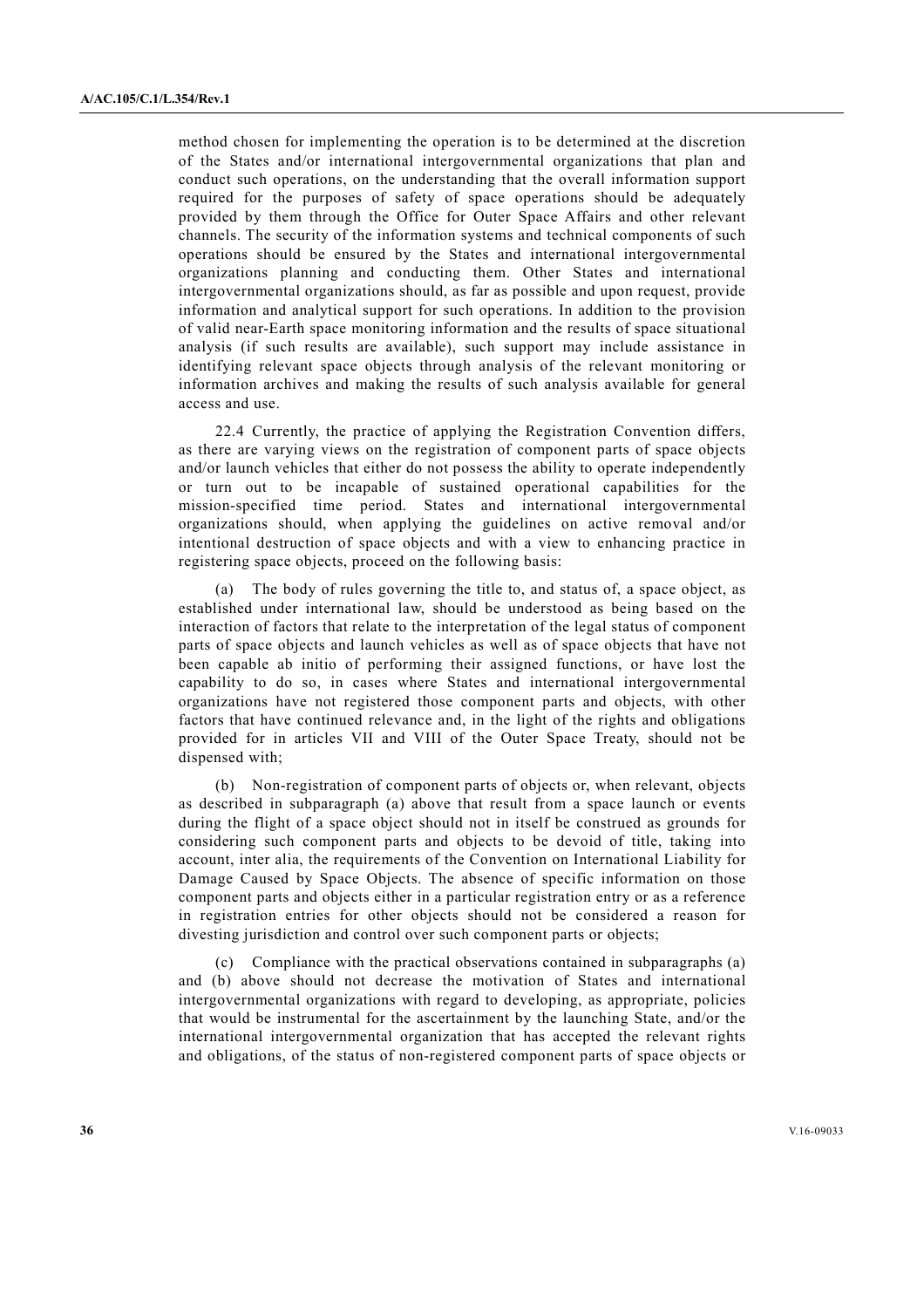non-functioning space objects under their jurisdiction and control. Such policies should provide for the possibility of States and/or international intergovernmental organizations waiving, in whole or in part, the authority they exercise with respect to such component parts of space objects or non-functioning spacecraft so as to make it possible to develop a framework for taking decisions on clearing outer space of space debris;

 (d) The approach outlined in subparagraph (c) above should assist States and international intergovernmental organizations in entering into joint decisions and arrangements that could fully accommodate requests for well-defined and validated obligations and technical procedures for the implementation of space debris removal operations where such operations have been determined by the parties to such joint decisions and arrangements to be a prioritized requirement or a prioritized task.

 22.5 In defining the particular features of the status of fragments, irrespective of their linear dimensions, resulting from break-ups of space objects for whatever reason, including the conduct of technological operations in orbit, consideration should be given to the fact that, for objective reasons, those fragments may not be subject to registration owing to the very nature of their origin, their physical condition and the impossibility of determining and regularly updating the parameters of their orbital movement. In order to assess the feasibility of their registration, the degree of reliability with which each particular fragment can be correlated with another identified space object that may be the object of its origin and/or with an event that led to its appearance or formation in orbit should be correctly evaluated. States and international intergovernmental organizations wishing to register fragments that they, based on the results of identification, regard as having relevance to space objects previously registered by them should direct to the Office for Outer Space Affairs confirmation of their intention to register such fragments, accompanied by information on planned applications and requests to have such information included in a relevant information resource of the Office. A strictly limited period of time should be allotted for the receipt from other States and/or international intergovernmental organizations of objections to such registration, given that the relevance of the orbital information decreases steadily unless it is updated. States and international intergovernmental organizations planning to direct requests may, at their own discretion, update, to the extent necessary, the orbital parameters of fragments that they have provided and/or show readiness to transfer such information at the request of interested States and international intergovernmental organizations. If objections are made to such requests, all the relevant information should be reviewed and the differences that have arisen should be the subject of international consultations.

 22.6 The shared vision of the practical aspects of addressing and resolving the interrelated issues of the safety of space operations and space debris mitigation should include allowing States and international intergovernmental organizations to provide, consistent with their authority and responsibilities in accordance with, and by implication of, the relevant principles and norms of the Outer Space Treaty, for options that would envisage adjustments to the status of space objects under their jurisdiction and control (including objects originally part of such space objects) that have ceased to function or to be functional, so as to provide definitive eligibility with regard to potential international efforts to clear outer space of space debris. Such practice may, in particular, be validated as an operational necessity with regard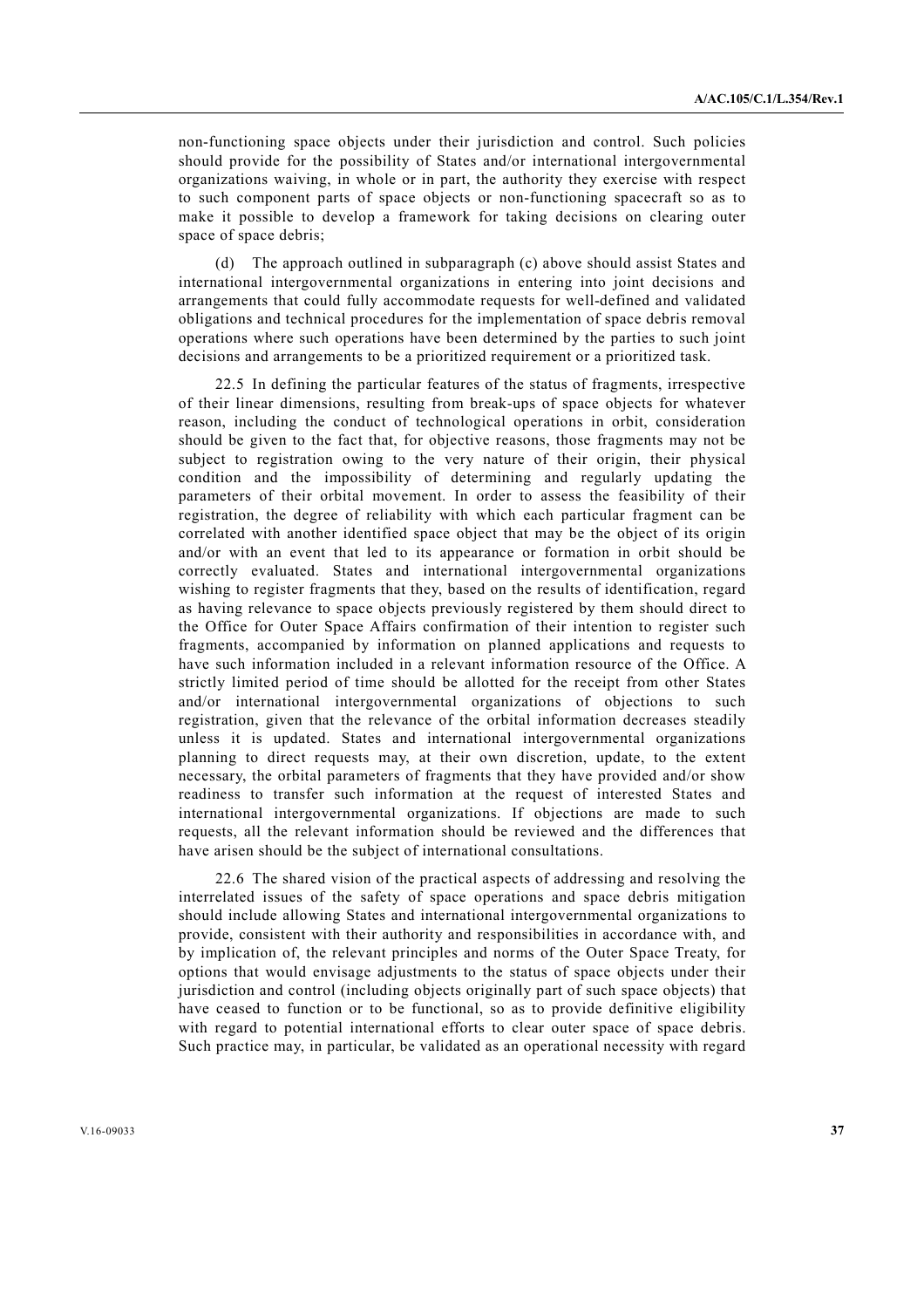to space debris fragments if it is convincingly established that such fragments have irretrievably lost the ability to function or sustain functionality and that lifting constraints on their removal could be the best solution. The entire set of relevant activities should be motivated by a strict procedure whereby States and international intergovernmental organizations make official announcements that they anticipate the need for such an adjustment of status while fulfilling, when technically feasible, their responsibilities under international law. The decisions planned for adoption and actually adopted should be explicit as to the specific rights to exercise functions involved in determining the treatment of such objects that would either be conferred or waived. The feasibility and expediency of authorizing such practices and rendering them valid should be determined on a case-by-case basis. Acting in implementation of article IX of the Outer Space Treaty, States and international intergovernmental organizations, while strictly adhering to the understanding outlined above, should, by increasing their level of involvement in focused cooperative activities, work on integrating, as necessary, the different aspects of such activities on the basis of relevant agreements to provide for specific solutions in this area. Within such agreements, responsibilities should be defined and duties should be allocated among all participants in the activities planned. Such agreements should prescribe applicable procedures for regulating access to a space object and/or its component parts as well as measures to protect technology, where such procedures and measures are necessary and feasible in practical terms.

#### **Guideline 30**

#### **Address approaches to the design and operation of small-size space objects**

30.1

[*Two, alternative formulations of the first sentence of paragraph 30.1 are given below for consideration by delegations*.]

## [*Alternative 1*]

[States and international intergovernmental organizations should, in view of the challenges that untraceable objects pose from the standpoint of safety in outer space, be encouraged to give all due emphasis and regulatory attention to providing design solutions to enable radar and optical monitoring to detect and observe small-size space objects launched into different orbits.]

#### [*Alternative 2*]

[Given the safety challenges posed by untraceable objects in outer space, States and international intergovernmental organizations should give all due emphasis and regulatory attention to providing design solutions to enable radar and optical monitoring to detect and observe small-size space objects launched into different orbits.]

[*Two, alternative formulations for the second sentence of 30.1 are given below for consideration by delegations*.]

# [*Alternative 1*]

[Desirable and feasible policies with regard to operating small-size space objects should also include solutions that would create the motivation to:]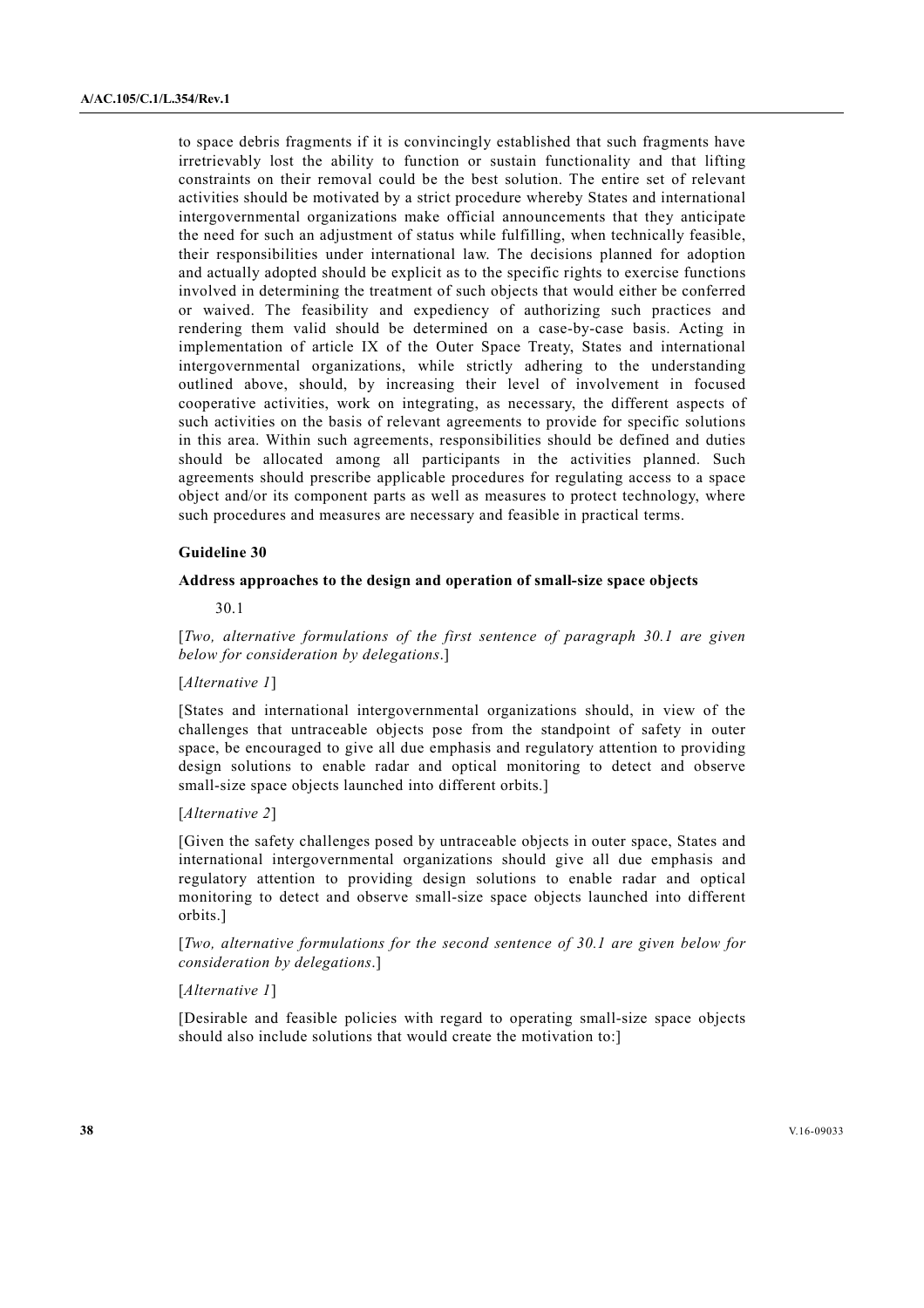#### [*Alternative 2*]

[Technical solutions with regard to operating small-size space objects could also include:]

 (a) [Provide] [Providing] for design solutions to increase the accuracy of determining the location of small-size space objects in orbit during the operating phase [(such as on-board navigation receivers that operate using global navigation satellite system (GNSS) signals)];

 (b) [Provide] [Providing] for design solutions to increase the observability of such space objects in radar and optical bands;

 (c) [Refrain] [Refraining], as practicable, from placing small-size space objects in orbits where their ballistic lifetime would exceed their operational lifetime by many times;

 (d) [Seek] [Seeking] to ensure that the period of ballistic lifetime of small-size space objects upon the completion of their operation is made as unprotracted as practicable, using technological solutions that provide for drag augmentation (including changing the eccentricity of the orbit to lower the perigee);

 (e) [Evade] [Evading], as practicable, the placement of large groups of small-size space objects in the areas of those near-Earth orbits that are characterized by the highest spatial density of objects so as to avoid negative dynamics in the growth of space debris population over long periods of time.

# **Guideline 31**

## **[Comply with procedures for mitigating][Mitigate] risks associated with the uncontrolled re-entry of space objects**

 31.1 States and international intergovernmental organizations should have in place procedures for sharing with [the international community][competent national authorities], as practicable, early information on the forecast uncontrolled re-entry of potentially hazardous space objects that are, in accordance with international law, regarded as being under their jurisdiction and control and of tracked foreign and any other unidentified potentially hazardous space objects, as well as procedures for ensuring communication and coordination for the mitigation of risks associated with such events. Without prejudice to furnishing, when feasible, preliminary [notifications][information] on possible hazardous events associated with the uncontrolled re-entry of space objects, the procedures referred to above should be employed during the final phase of the orbital flight of a space object and used until the termination of the ballistic flight of the space object is confirmed, as well as in the event of identification of the space object or its fragments that reach the surface of the Earth. States and international intergovernmental organizations should, with a view to adhering to an objective and transparent approach, furnish [to the international community] [to competent national authorities] timely [international notifications containing, to the extent deemed reasonably necessary], information at their disposal on:

 (a) The predicted time and area of re-entry into the atmosphere at the last orbital path at the altitude of 80 km (with the understanding that that altitude is used as a reference criterion for practical purposes);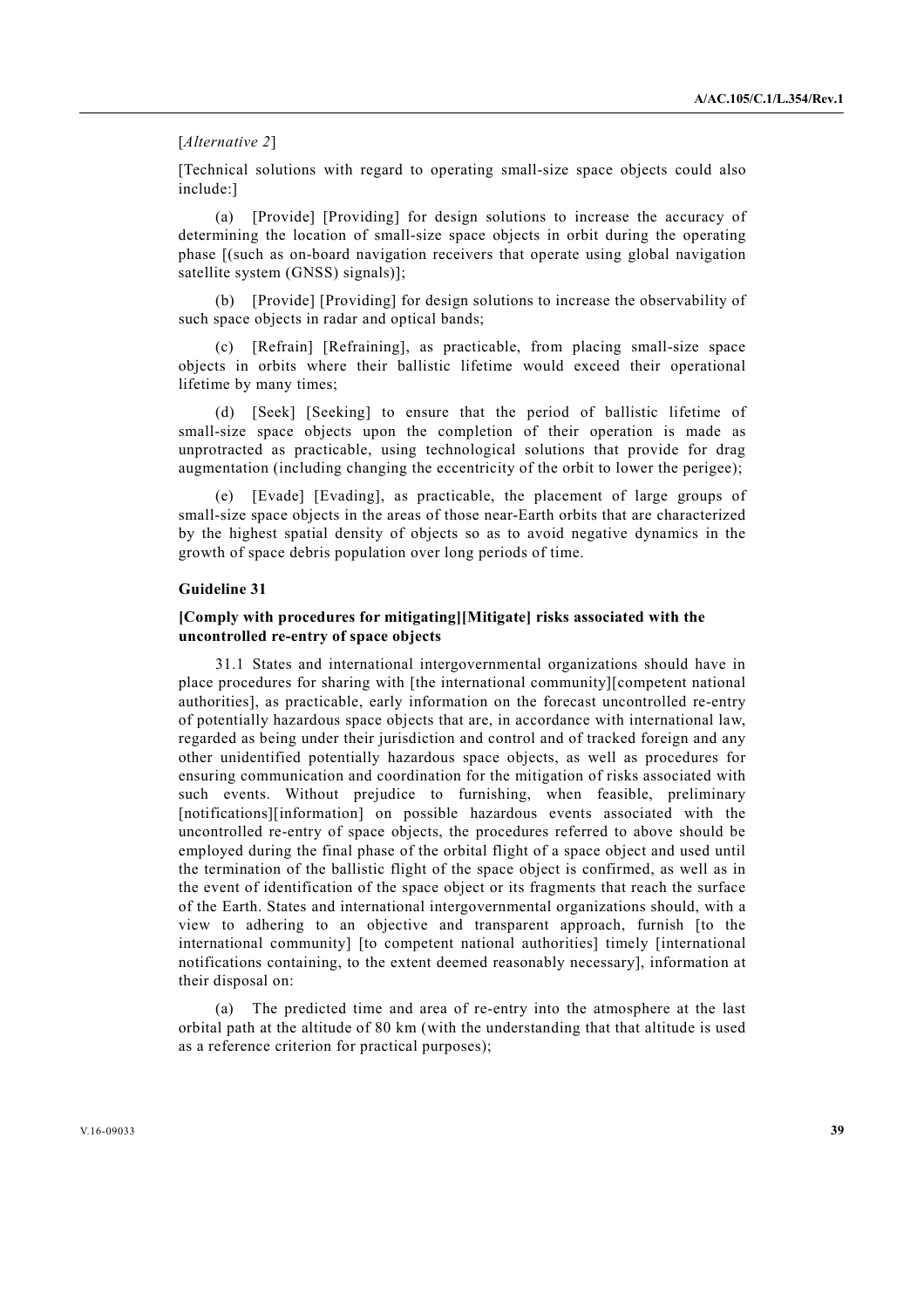[(b) The predicted time that and area where fragments may fall to the surface of the Earth;]

(c) The mass and size of the space object;

 (d) The presence or absence on board the space object or in the composition of its fragments of hazardous substances or materials and[, if known,] the possibility of their reaching the near-surface layer and/or surface of the Earth;

The probability[, if known,] of space object fragmentation and fragments reaching the surface of the Earth (including estimated fragment mass);

 (f) The safety requirements and precautions that should be observed when treating fragments that have reached the surface of the Earth.

 31.2 States and international intergovernmental organizations should adhere to a common practice to provide for mutual assistance (in a proactive manner and/or in responding to a request) in the interests of improving the reliability of results when predicting the time and area of the uncontrolled re-entry of potentially hazardous space objects, in particular by tracking the objects and generating information on their trajectory [and possible impact [areas] [zones]]. The provision of such assistance will depend on existing technical capabilities and resources.

 31.3 Pursuant to the provisions of guideline 11 (entitled "Provide updated contact information and share information on space objects and orbital events"), States and international intergovernmental organizations should designate appropriate entities that are authorized to provide, to the Office for Outer Space Affairs and through other relevant channels, official information on the uncontrolled re-entry of potentially hazardous space objects under the jurisdiction and control of those States and international intergovernmental organizations and information on the uncontrolled re-entry of tracked foreign and any other unidentified and potentially hazardous space objects, as well as to request and obtain similar information from other States or international intergovernmental organizations.

 31.4 Notwithstanding the provisions of article 5 of the Agreement on the Rescue of Astronauts, the Return of Astronauts and the Return of Objects Launched into Outer Space, the State having jurisdiction over the territory on which a space object or its component parts have been discovered, or have been presumed to reach the surface of the Earth should honour any request by the State or international intergovernmental organization with jurisdiction and control over the object for timely consultations with a view to making practical arrangements for the coordinated implementation of procedures concerning the search for and identification, assessment, analysis, evacuation and return of the object or its fragments. In the same manner, requests for observing procedures for the safe treatment of discovered objects or their fragments should also be accommodated. Such procedures should ensure the use of the least intrusive methods and means of identification, assessment and analysis of the object or its fragments.

#### **Guideline 32**

#### **Observe safety precautions when using sources of laser beams passing through outer space**

 32.1 When governmental and/or non-governmental entities under the jurisdiction and control of States and international intergovernmental organizations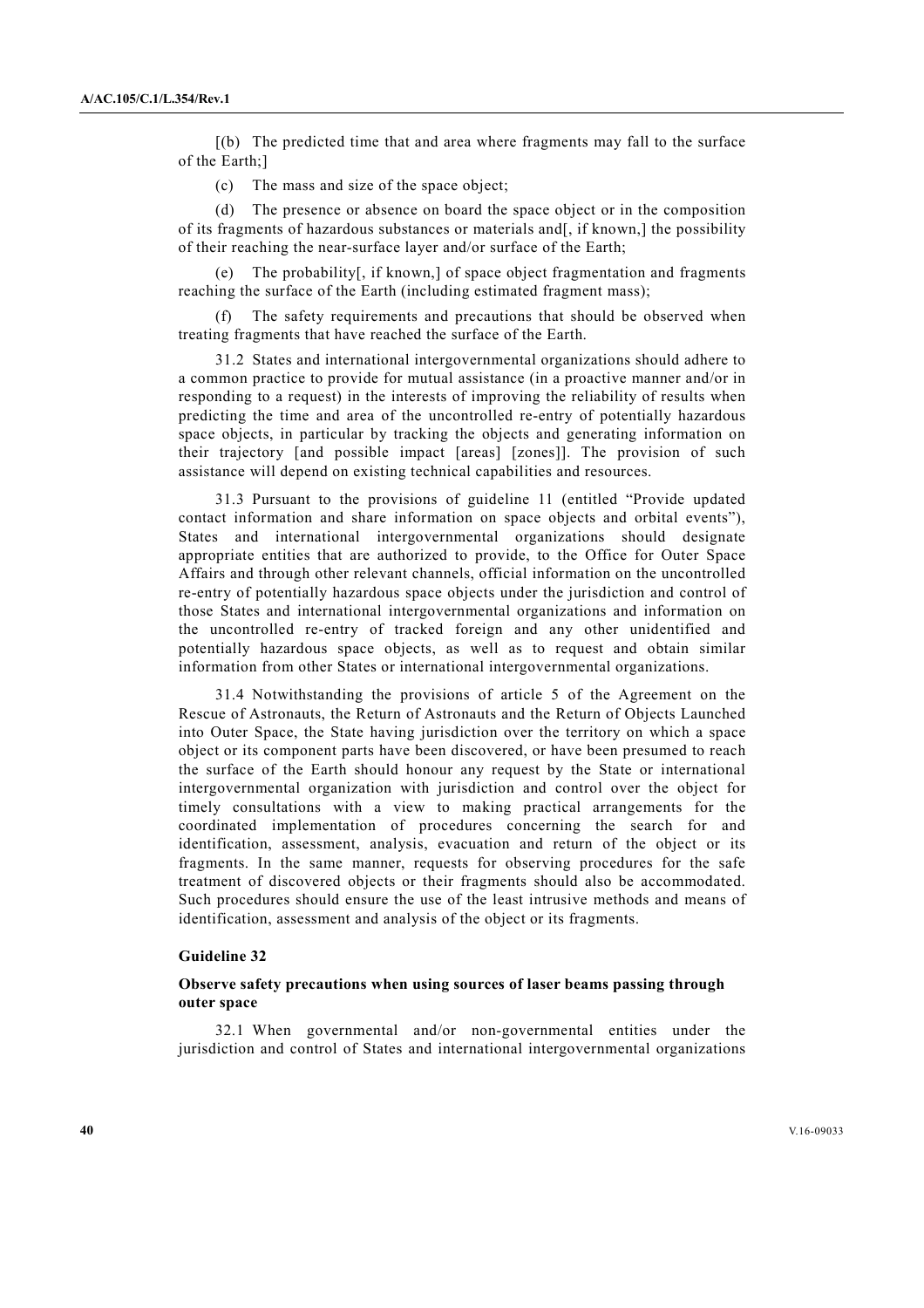use lasers that generate beams passing through near-Earth outer space, States and international intergovernmental organizations should, as part of overall space operation safety regulations, provide for procedures to ensure the appropriate development and implementation of the necessary safety precautions when using such lasers in order to avoid malfunctioning of, damage to and/or break-up of space objects under their jurisdiction and control and of foreign space objects. Such safety precautions should be based on quantitative assessments of the laser radiation hazard to space objects, with a view to minimizing possible risks.

# **C. International cooperation, capacity-building and awareness**

Guidelines 23 and 24 cover international cooperation measures for States and relevant international intergovernmental organizations authorizing or conducting space activities. The measures are aimed at promoting the long-term sustainability of outer space activities. The guidelines include measures to promote technical cooperation and capacity-building to improve the ability of developing countries to establish their own national capacities through the development of domestic knowledge, in accordance with national requirements, processes and regulations, multilateral commitments, applicable non-proliferation norms and international law. Capacity-building activities can make a significant contribution to enhancing the long-term sustainability of outer space activities by building on the knowledge gained by States and international intergovernmental organizations in their conduct of space activities over many years. The sharing of such experience can enhance the safety of space activities and benefit all users of outer space.

# **Guideline 23**

### **Promote and facilitate international cooperation in support of the long-term sustainability of outer space activities**

 23.1 States and international intergovernmental organizations should promote and facilitate international cooperation in the peaceful uses of outer space [in accordance with related international law.][in compliance with national law and policy on a mutually acceptable basis.], without infringing intellectual property rights and in accordance with relevant international non-proliferation obligations and national [legislation] [requirements, processes and regulations]. [Such cooperation should be among governmental and non-governmental, commercial and scientific entities, at the global, multilateral, regional and bilateral levels and among countries at all levels of development.]

[*Two, alternative formulations for paragraph 23.2 are given below for consideration by delegations*.]

# [*Alternative 1*]

[23.2 All States, particularly those with relevant space capabilities and with programmes for the exploration and use of outer space, should contribute to promoting and fostering international space cooperation on the basis of equality, mutual benefit and non-discrimination. In that context, particular attention should be paid to the benefits and interests of developing countries and countries with [incipient][emerging] space programmes. [Developed countries are encouraged to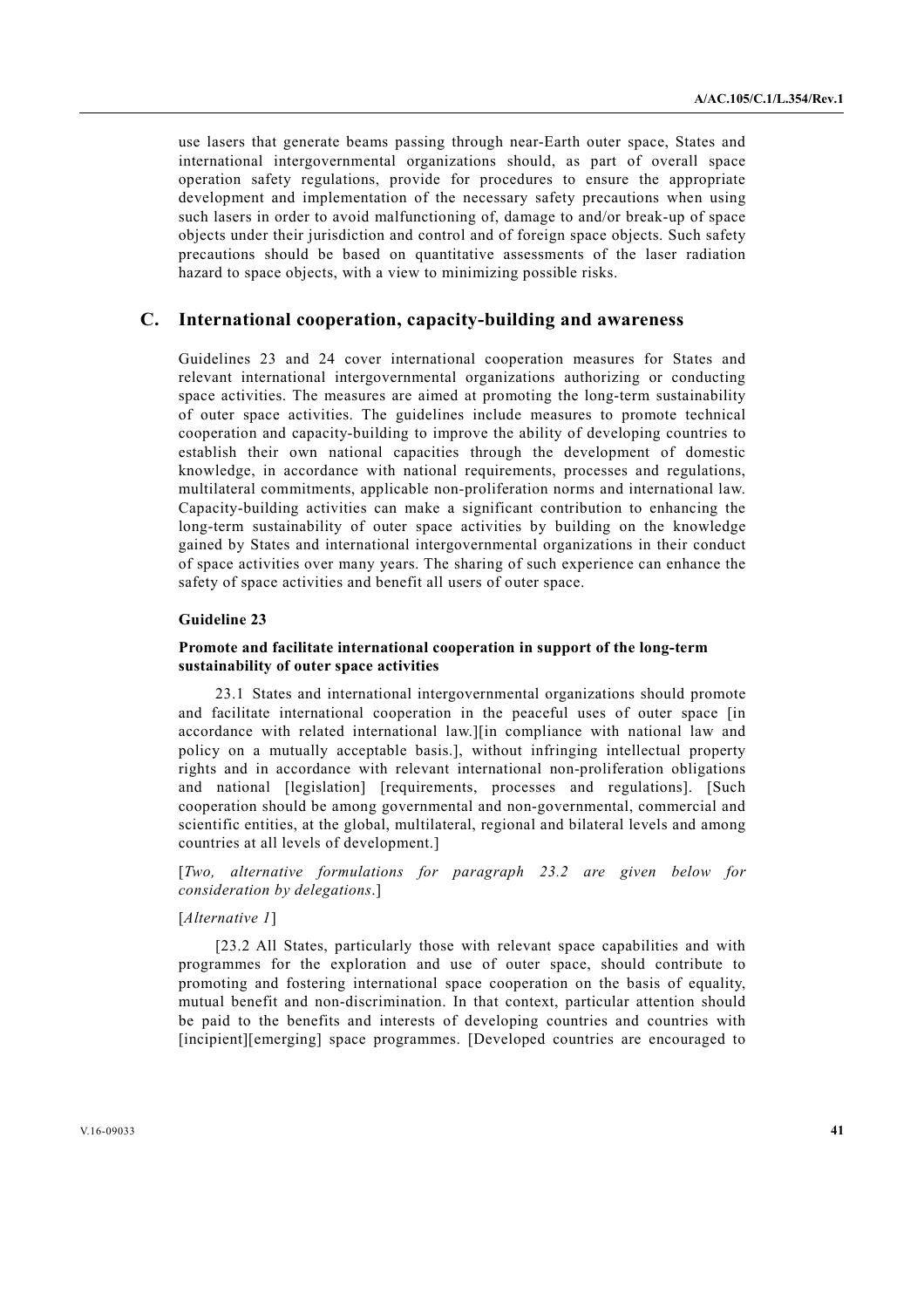provide the necessary technical and financial assistance to developing countries for their implementation of the present guidelines.] States are free to determine all aspects of participation in the exploration and use of outer space on a mutually acceptable basis[, in accordance with relevant international law and without unduly adversely affecting the legitimate interests of third States]. [Any action designed to prevent other States from carrying out pragmatic space cooperation should be discouraged.]]

# [*Alternative 2*]

 [23.2 All States, particularly those with relevant space capabilities and with programmes for the exploration and use of outer space, should contribute to promoting and fostering international cooperation in the long-term sustainability of space activities on a mutually acceptable basis. In that context, particular attention should be paid to the benefits for and interests of developing countries and countries with incipient space programmes. States are free to determine all aspects of participation in the exploration and use of outer space on a mutually acceptable basis. The terms of such cooperative ventures, for example in contracts and other legally binding mechanisms, should be fair and reasonable.]

 23.3 States undertaking, authorizing or intending to undertake or authorize international space activities involving the use of controlled items (objects, materials, manufactured items, equipment, software or technology) whose unauthorized disclosure and onward transfer are prohibited and thus warrant appropriate levels of control, should ensure that such activities are conducted in accordance with multilateral commitments, non-proliferation norms and principles and international law, and should respect intellectual property rights, irrespective of whether such activities are carried out by governmental or non-governmental entities or through international intergovernmental organizations to which such States belong.

 23.4 States and international intergovernmental organizations should consider promoting international technical cooperation to enhance the long-term sustainability of outer space activities and support sustainable development on Earth. States and international intergovernmental organizations should support current initiatives and consider new forms of regional and international collaboration to promote space capacity-building, taking into account the needs and interests of developing countries and in accordance with relevant international non-proliferation obligations and national legislation and regulations. States and international intergovernmental organizations should also promote technology safeguard arrangements that may facilitate space capacity-building, while respecting intellectual property rights and relevant requirements for long-term sustainability.

[*Two, alternative formulations for paragraph 23.5 are given below for consideration by delegations*.]

#### [*Alternative 1*]

 [23.5 States should establish appropriate legal and administrative regulations relating to cooperation in cases where controlled items are exported or imported, and seek to forge collaborative relationships based on mutual benefits and equal advantages with regard to safeguarding controlled items. States should ensure, by means of agreements or other arrangements that are properly institutionalized under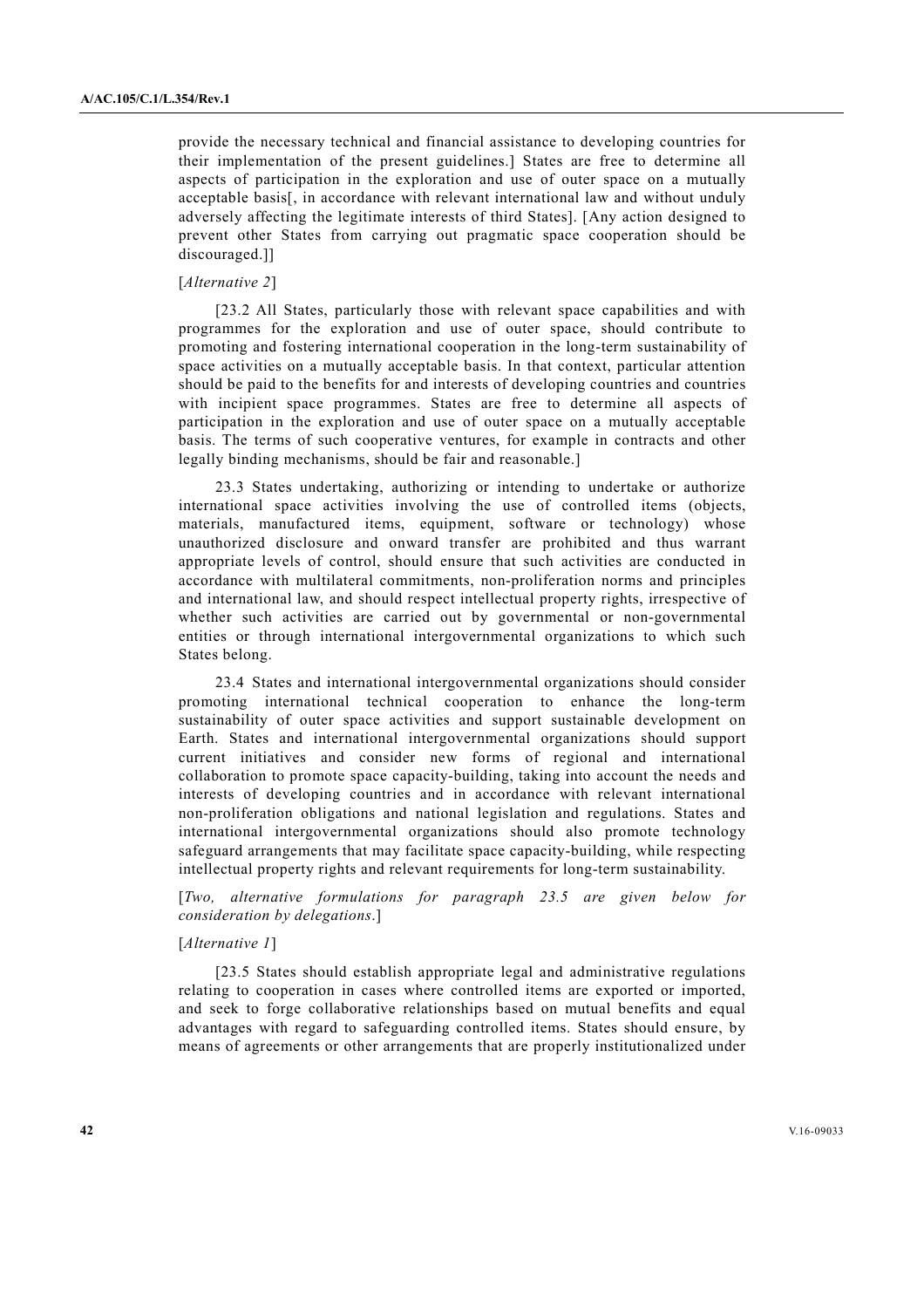national legislation, the safety and security of imported controlled items while they are in the territory of the importing State. In particular, States should enter into consultations to reach agreement in relation to:

 (a) The post-sale monitoring and verification to ascertain that controlled items are not at risk of unauthorized use or onward transfer;

 (b) Strengthening end-use certification and authentication procedures at the State level;

 (c) Providing legal supervision of contracts and contract-based activities in order to effectively facilitate the proper application of agreed measures on end use and to prevent any circumstances in which exported controlled items, when located in the territory of the importing State, could become the subject of disputed jurisdiction or be used for illicit purposes;

 (d) Ensuring that the relevant State bodies have the power and capacity to monitor the end use of controlled items and to take appropriate measures where there is a presumption of non-compliance with non-proliferation norms and principles regarding end use.]

#### [*Alternative 2*]

[23.5 States should establish stronger legal and administrative regulation relating to international cooperation. States should seek to forge collaborative relationships based on equality and mutual benefits. To maximize the potential benefits of such collaboration, States should provide, by means of agreements or arrangements, for the implementation of measures that are institutionalized appropriately under their national legislation.]

 [23.6 A voluntary international space debris fund could be established under the auspices of the Office for Outer Space Affairs in order to support activities that remove or mitigate current space debris, prevent the creation of future space debris and/or reduce the impacts of space debris. Member States, especially the leading States in space activities, might be encouraged to consider allocating a percentage of their budget for space activities to this voluntary fund in order to enhance the long-term sustainability of outer space activities, support sustainable development on Earth and support the sustainable utilization of space.]

# **Guideline 24**

# **Share experience related to the long-term sustainability of outer space activities and develop new procedures, as appropriate, for information exchange**

 24.1 States and international intergovernmental organizations should share, as mutually agreed, experiences, expertise and information relating to the long-term sustainability of outer space activities, including with non-governmental entities, and develop and adopt procedures to facilitate the compilation and effective dissemination of information on the ways and means of enhancing the long-term sustainability of space activities. When further developing their information-sharing procedures, States and international intergovernmental organizations could take note of existing data-sharing practices used by non-governmental entities.

 24.2 The experiences and expertise acquired by those engaged in space activities should be regarded as instrumental in the development of effective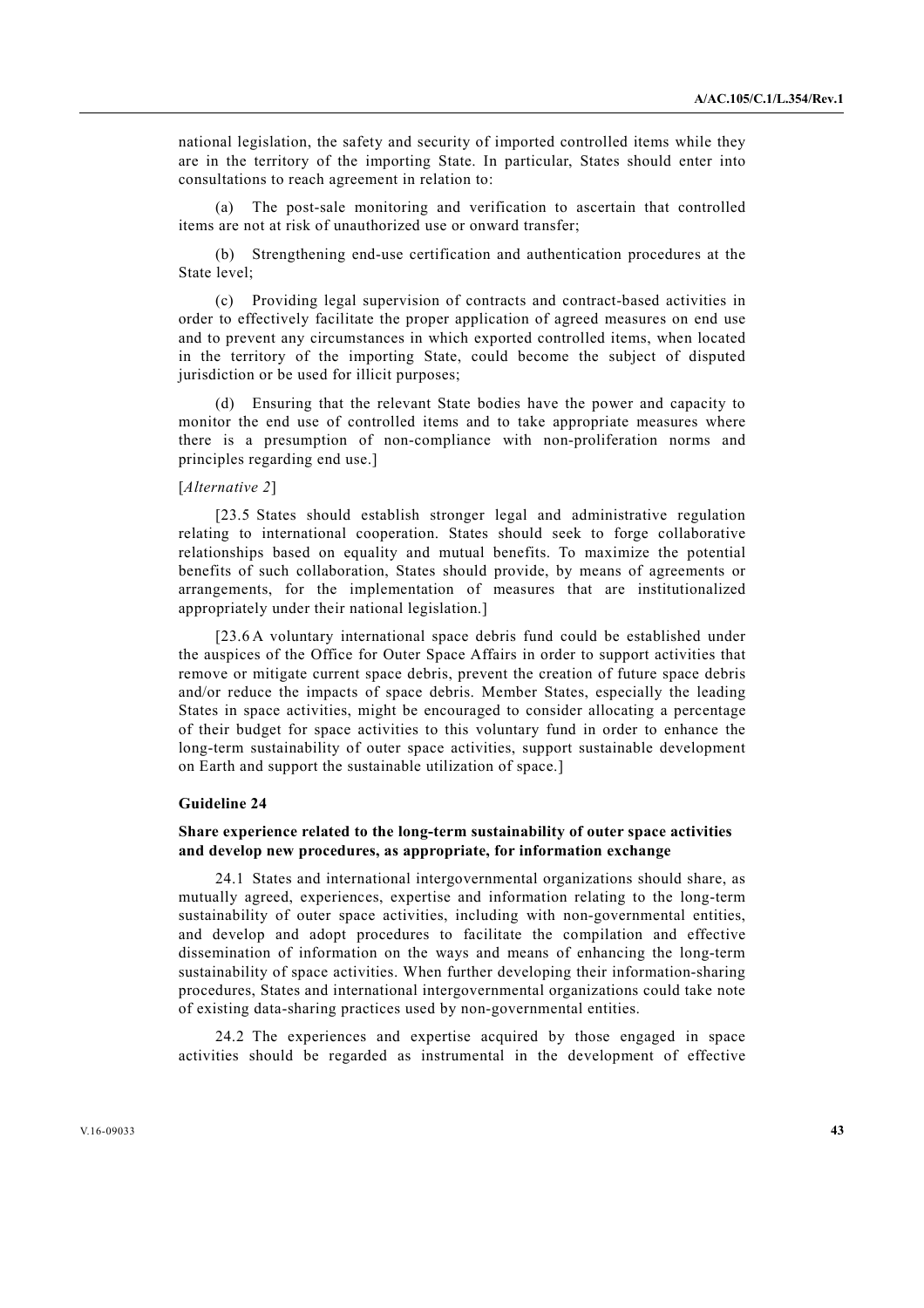measures to enhance the long-term sustainability of outer space activities. States and international intergovernmental organizations should therefore share relevant experiences and expertise in order to facilitate and enhance the development of guidelines, rules, regulations and practices to enhance the long-term sustainability of space activities.

# **D.** Scientific and technical research and development<sup>14</sup>

# **E. Implementation and updating**

### **Guideline 29**<sup>15</sup>

# **Establish normative and organizational frameworks for ensuring effective and sustained implementation of the guidelines and subsequent review and enhancement**

[*Two, alternative formulations for guideline 29 are given below for consideration by delegations*.]

#### [*Alternative 1*]

**\_\_\_\_\_\_\_\_\_\_\_\_\_\_\_\_\_\_** 

 [29.1 States and international intergovernmental organizations should, acting in a dedicated fashion, establish a regulatory framework that would lead to, and sustain, implementation of the guidelines and, specifically, put in place relevant regulations, processes and compliance review arrangements. It should be understood that the guidelines, while being voluntary, should be perceived in direct relation to, and as a functional augmentation of, the principles and norms of international law. The implementation of the guidelines should be supported. The guidelines should be officially attributed the status of a standard-setting document establishing internationally recognized conditions for ensuring the safety of space operations and, in general, the long-term sustainability of outer space activities. On the basis of such an understanding, States and international intergovernmental organizations should establish a means of effectively administering existing and, if necessary, leveraging new procedures, to meet the operational requirements of the guidelines. Likewise, international intergovernmental organizations should align their policies with that understanding and, through their conventional regulations and engagement with member States, endeavour to ensure that the concept underlying their actions duly correlates with that understanding.

 29.2 The United Nations should be regarded by States and international intergovernmental organizations as the principal forum for continued institutionalized dialogue on issues related to facilitating practical success in the efficient and comprehensive implementation of the guidelines, and the United Nations itself should, through the Committee on the Peaceful Uses of Outer Space and the Office for Outer Space Affairs, sustain a dedicated policy process and provide for an adaptable decision-making platform in this domain. The Committee should, as necessary, develop sets of solutions (either regulatory or interpretative)

 $14$  The guidelines from the present section have been moved to part A.

<sup>&</sup>lt;sup>15</sup> The Working Group agreed that the ideas contained in guideline 29 would be best expressed not as a guideline, but rather in a section devoted to implementation and updating. This change will be reflected in a future version of the present guidelines.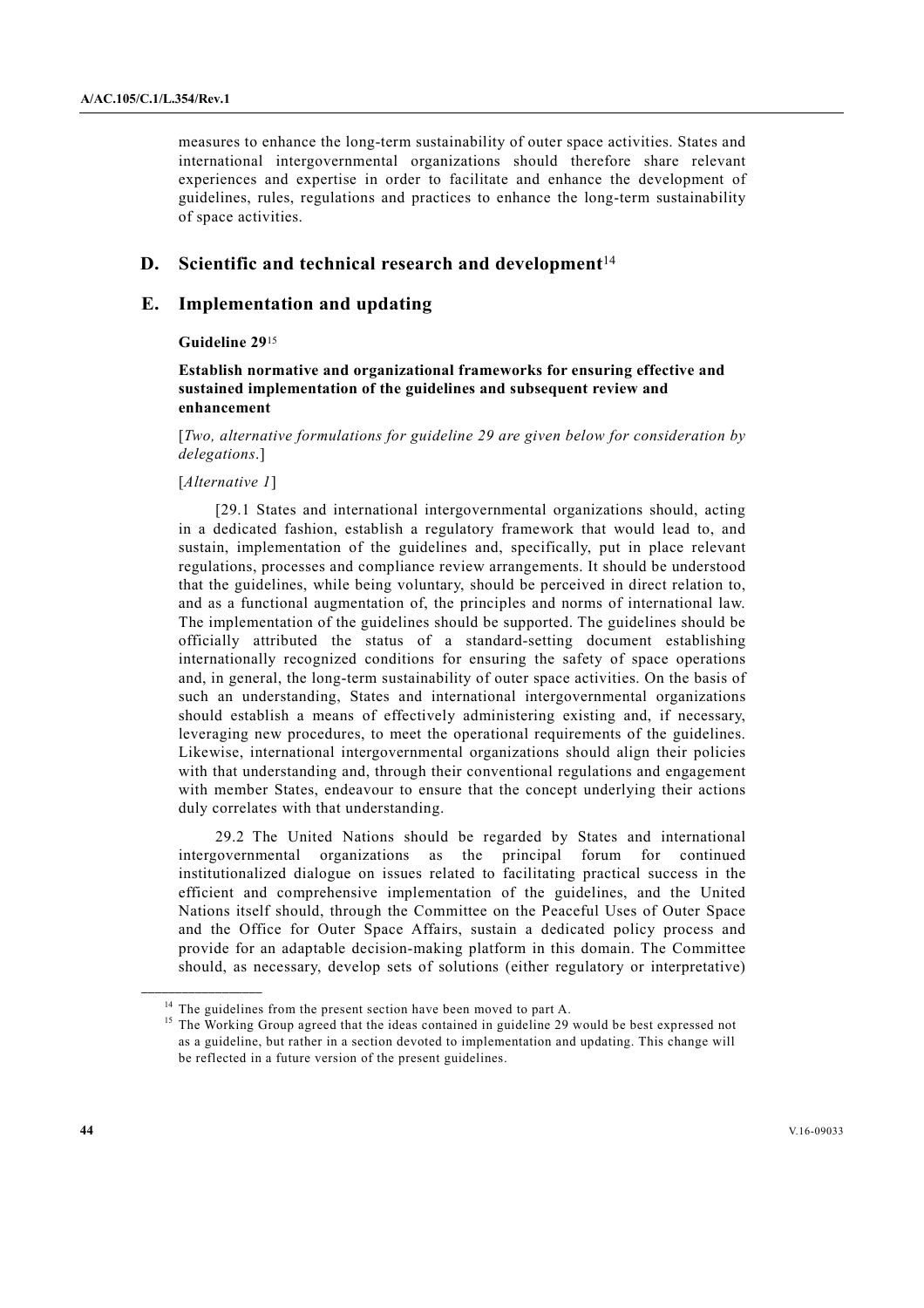that could, following applicable procedures, be formally attached to the guidelines. States and international intergovernmental organizations are encouraged to furnish the Office for Outer Space Affairs with annual reports, time-framed for the sessions of the Committee, containing assessments of the status of implementation of guidelines. In such reports, States and international intergovernmental organizations should corroborate, with the support of credible estimates and indicators, their perception that current outer space activities (in general and/or in specific aspects) are safe and conflict-free in all major aspects. As part of an open approach to information exchanges and in order to achieve the effective implementation of the guidelines, specifically as they relate to safety of space operations, States and international intergovernmental organizations should not neglect to report to the Office on events that result from their own actions (or omissions to act) or actions (or failures to act) by non-governmental entities under their jurisdiction and control and may be deemed essentially important in practical terms. In addition, urgent notifications may be filed with the Office concerning events (including information on their possible causes and origin) causing particular concern in the context of implementation of the guidelines pertaining to the safety of space operations and containing an appeal to the Office to request clarification about those events from the relevant States and/or international intergovernmental organizations.]

#### [*Alternative 2*]

 [29.1 States and international intergovernmental organizations engaged in or intending to engage in space activities should establish an implementing framework that results in rigorous, consistent and comprehensive adherence to the present guidelines. That framework should reflect the fact that, although voluntary in nature, the present guidelines serve to augment the principles and norms of international law, and should be reflected accordingly in wider national and international policies. [States are encouraged to implement the guidelines presented above to the greatest extent practicable and in accordance with their national law.

 29.2 Consistent with national security considerations, regulatory measures should be established that identify clear requirements for the implementation of the guidelines and demonstration of compliance with them in a transparent manner. In that respect, States and international intergovernmental organizations should provide regular status reports to the Committee on the Peaceful Uses of Outer Space that include information on their experience in applying such measures and, consistent with their responsibilities under the existing outer space treaties, conventions, principles and resolutions, work within the Committee on the Peaceful Uses of Outer Space to address concerns raised about the implementation of the guidelines that pertain to the safety of space operations.]

 29.3 The guidelines presented above are based on the substantial body of knowledge that exists for conducting space activities in a safe and sustainable manner. However, the development of the guidelines has also revealed areas in which the state of scientific and technical knowledge, or the levels of experience gained, are not yet adequate for providing a sound basis for recommending a guideline. Research by States and international intergovernmental organizations on the sustainable use of outer space and on the development of sustainable space technologies, processes and services should continue, as recommended in the guidelines, in order to address those areas. As the conduct of space activities evolves, which it is doing rapidly, and as more knowledge is gained, the guidelines